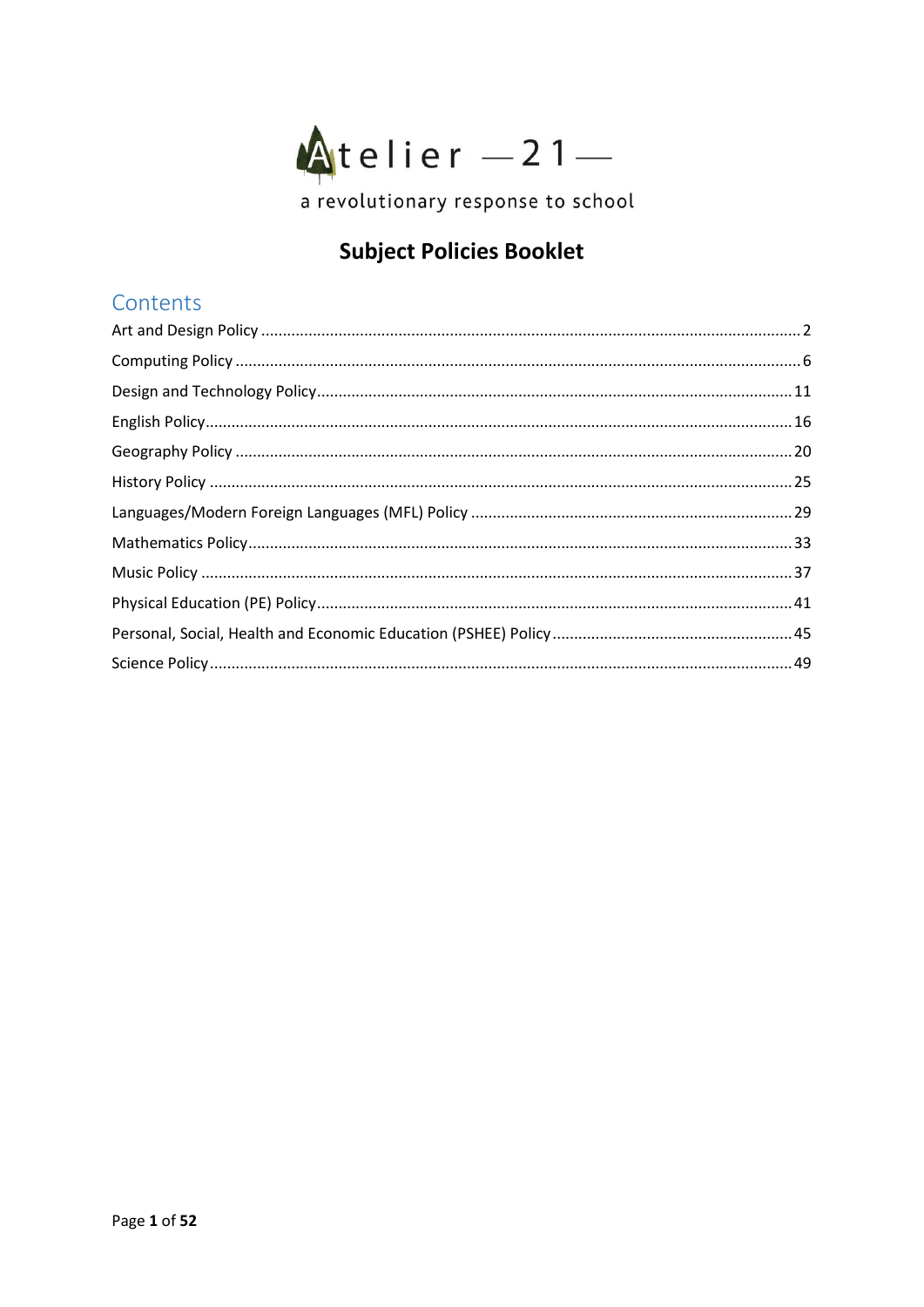

# <span id="page-1-0"></span>Art and Design Policy

### **To be read in conjunction with the;**

- Learning and Teaching Policy
- The Special Educational Needs and Disabilities (SEND) Policy
- The Assessment Policy
- National Curriculum Programmes of Study for Art and Design Key Stages 1-3

## **Rationale**

The school's vision is that every pupil will benefit from a well- rounded education which helps them to thrive academically and creatively. We aim to inspire, engage and challenge pupils through our art and design curriculum and through the work they produce during big studies, self-directed learning and STEAM activities. Art and design are taught in mastery workshops and applied in work throughout the curriculum. Pupils are provided with the knowledge and skills to experiment, invent and create their own works of art, craft and design. Pupils are expected to apply their self- evaluative skills, developed through all work in school, to improve their work. Older pupils are expected to think critically and develop a wider understanding of art and design. All pupils will have opportunities to consider the work of artists and designers and to develop their own interests and personal style. As they move through the school pupils will understand how art and design reflect and shape our history and contribute to the creativity, culture and wealth of the nation. The Art and Design Curriculum is based on the National Curriculum Programmes of Study for Art and Design. The school's curriculum is holistic so, where appropriate and meaningful, learning will be linked to knowledge from big studies and other curriculum areas. In-line with the school's vision and values pupils are encouraged to learn independently and collaboratively through speaking to others, listening to the responses of others, reading information, using a range of media, carrying out independent research and looking at the work of artists and designers. Teachers will work with individuals or groups in order to check for any misconceptions, lack of understanding or to provide further challenge. Teachers will use provocations in order to focus or extend pupils' learning or skills.

### **Aims**

- To help pupils produce a range of creative work, exploring their ideas and recording their experiences
- To help pupils become proficient in drawing, painting sculpture and other craft and design techniques
- To help pupils evaluate and analyse creative works using the language of art, craft and design
- To help pupils recognise great artists, craft makers and designers, know what is significant about their work and about the historical and cultural development of their art forms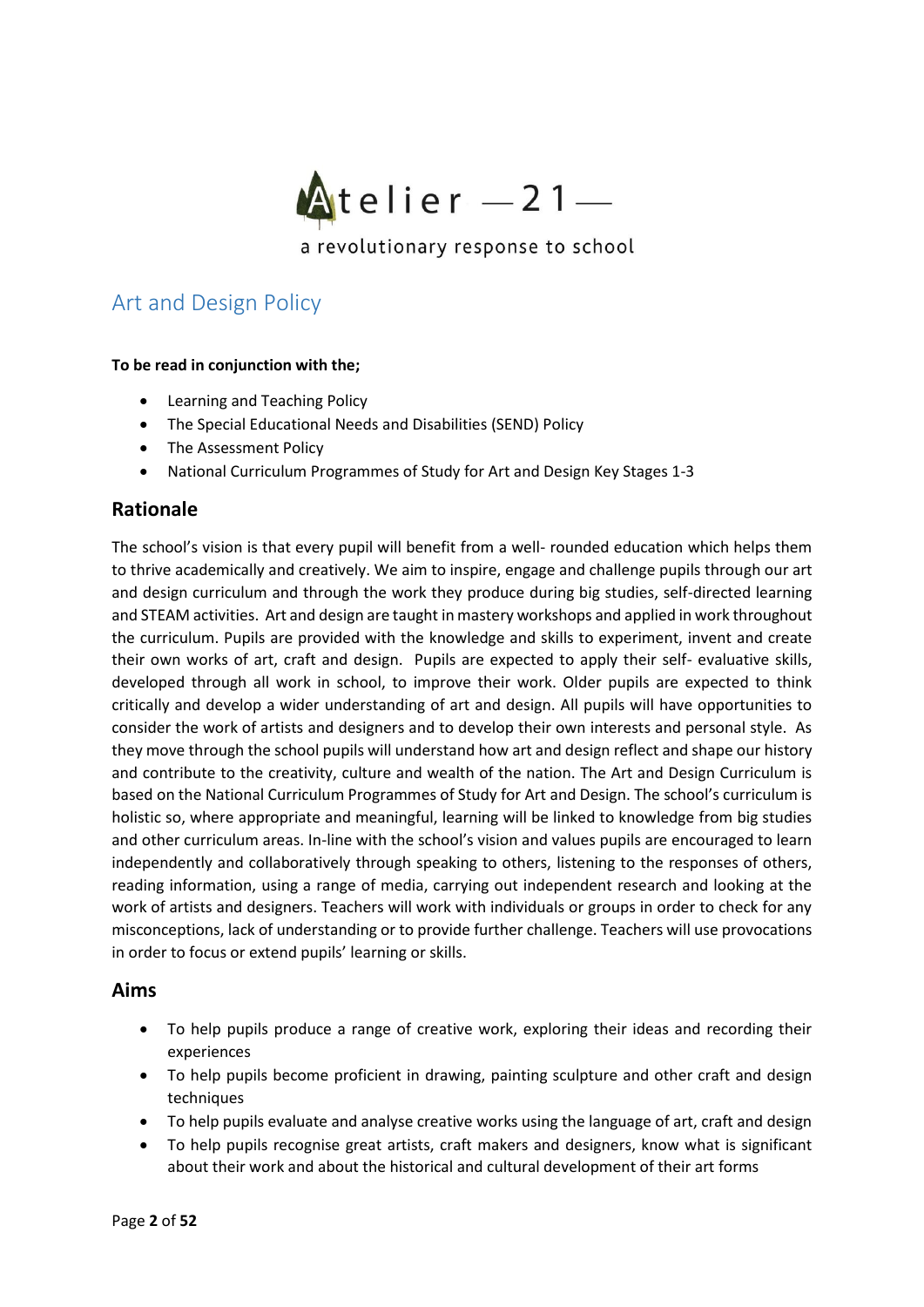# **Objectives**

- Use a range of materials creatively to design and make products
- Use drawing, painting and sculpture to develop and share their ideas, experiences and imagination
- Develop a wide range of art and design techniques using colour, texture, pattern, line, shape, form and space
- Know about the work of artists, craft makers and designers, describing the similarities and differences between practices and disciplines and making links to their own work
- Create sketch books to record their observations and use them to review and revisit ideas
- Improve their mastery of techniques, including drawing, painting and sculpture with a range of materials
- Learn about great artists, architects and designers in history
- Use a range of techniques to record their observations in sketchbooks, journals and other media as a basis for exploring ideas
- Use a range of techniques and media including painting
- Increase their proficiency when working with a range of materials
- Analyse and evaluate their own work and that of others in order to strengthen the visual impact or application of their work
- Learn about the history of art, craft, design and architecture, including periods, styles and major movements from ancient times to the present day

# **Planning**

Art is taught during mastery workshops and pupils' knowledge and understanding is applied during big studies, STEAM activities and self-directed learning. Additionally, art is taught through the provision of the International Baccalaureate. Teachers will carefully assess the quality of pupil's understanding, knowledge and skills against curriculum objectives to determine how well they are making progress. Teachers will carefully monitor pupils' progress. They will plan the provocations or 1:1 interventions that are used during mastery workshops to redirect or refocus learning for an individual, group or the whole class.

Pupils with special educational needs and disabilities (SEND), including those with Education Health Care (EHC) Plans are included in all art and design teaching unless their individual education plans (IEPs) indicate that this would not be appropriate. Teaching and learning tasks are adapted to meet the needs of individual pupils. Teachers carefully consider the profile of groups and learning partners so that pupils can work independently or in collaboration with others. Teachers ensure, through the use of assessment, that the most able pupils and those that are gifted and talented are challenged. The school expects all pupils to make good or better progress from their individual starting points.

Teachers should ensure that they have read all the school policies and the programmes of study before preparing medium- and short-term plans. It is vital that teachers recognise the skills and knowledge that individual pupils have at the beginning of a programme of study and that they provide pupils with the skills and knowledge they require to work effectively. Teachers should plan the art and design mastery workshops, carefully considering the learning needs of individuals and groups, they should ensure that key vocabulary is taught and understood at an appropriate level.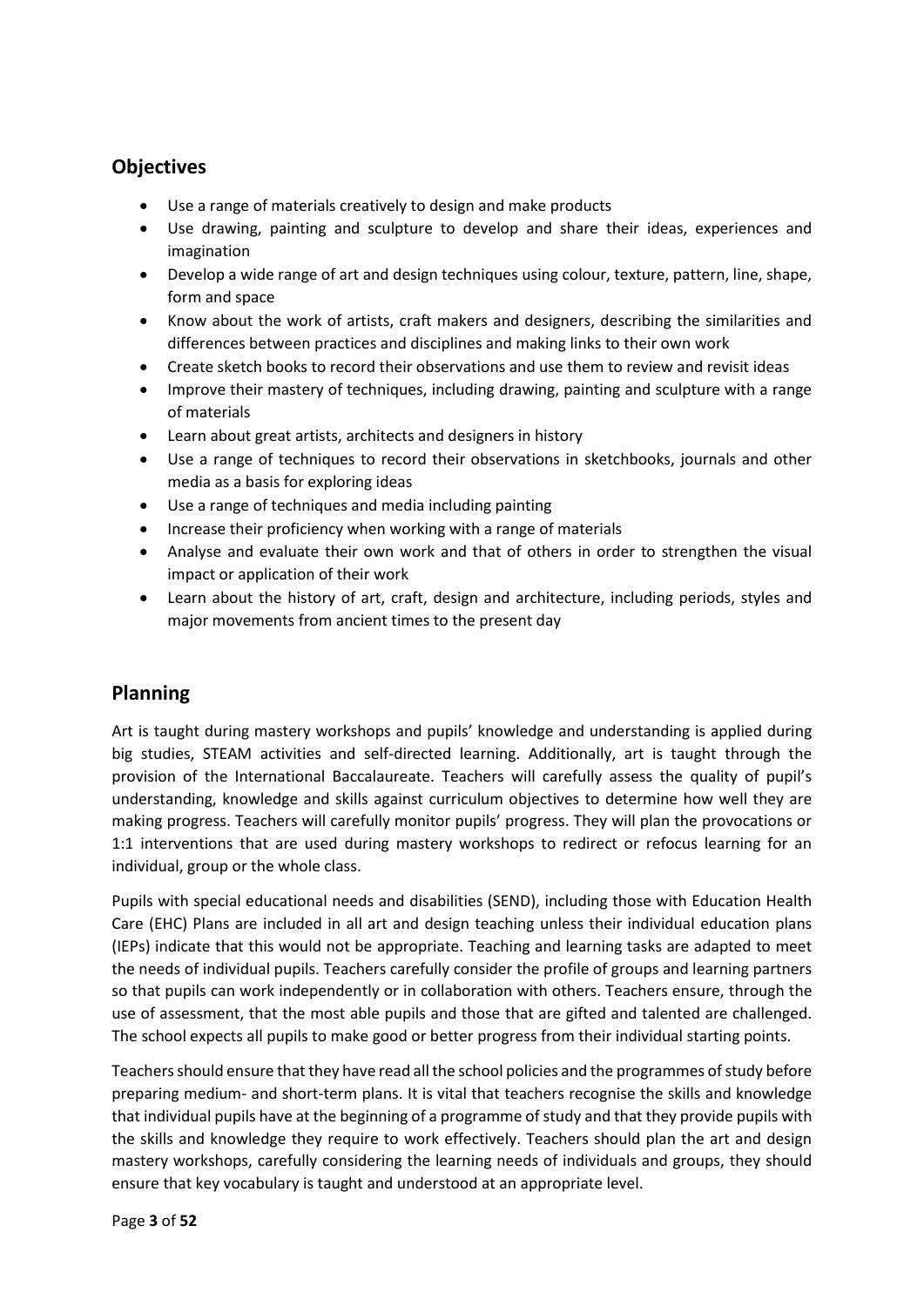## **Assessment**

#### **Primary Setting**

At the start of each term or part of the programme of study pupils will identify their skills and how they would like to improve. Teachers record what individual pupils already know by using their individual self-assessments together with evidence from lessons or previous work.

Teachers use pupils' self-assessment as the basis for curriculum adaptation so that the needs of all pupils are met. The most able pupils or those that are talented in this area may be set challenging independent tasks in order to extend their knowledge and skills. During lessons teachers focus on identifying the progress made by individual pupils and their acquisition of knowledge and skills.

At the conclusion of a theme or programme of study pupils will self-assess their learning using the assessments produced at the start of the programme or theme. This analysis of progress together with the teacher assessments gathered during the project will enable the teacher to determine the progress of each individual pupil against the programme of study. Our focus is on deepening pupils' understanding and helping them to gain skills, knowledge and understanding. We recognise that pupils will progress at different rates, but we expect all pupils to achieve, at least, the expected agerelated criteria for their age at the end of each programme of study. Pupils who exceed age related expectations can deepen their understanding and skills through further enquiry, this may mean that they achieve some criteria which are above their expected targets.

Teachers are encouraged to share assessment outcomes with pupils and provide constructive feedback which will help pupils recognise what they have achieved, improve aspects of their work and set goals for future learning.

#### **International Baccalaureate**

The IB uses both internal and optional external assessment (eAssessment) in the MYP.

School-based assessment

MYP assessment focuses on tasks created and marked by classroom teachers who are well-equipped to make judgments about student achievement. These tasks are rigorous and embrace a variety of assessment strategies.

MYP teachers assess the prescribed subject-group objectives using the assessment criteria for each subject group in each year of the programme.

#### **External assessment**

In the final year of the programme, each MYP student must develop a personal project independently, which is externally validated by the IB. Producing a truly personal and creative piece of work over an extended period stands as a summative review of their ability to conduct independent work.

At the same time, schools can register for optional external assessment (eAssessment) in all other elements of the programme. It offers students the chance to earn a formal, internationally recognised certificate if they meet the success criteria.

Once a school registers for eAssessment in the MYP, students can participate in any of these two types of examinations: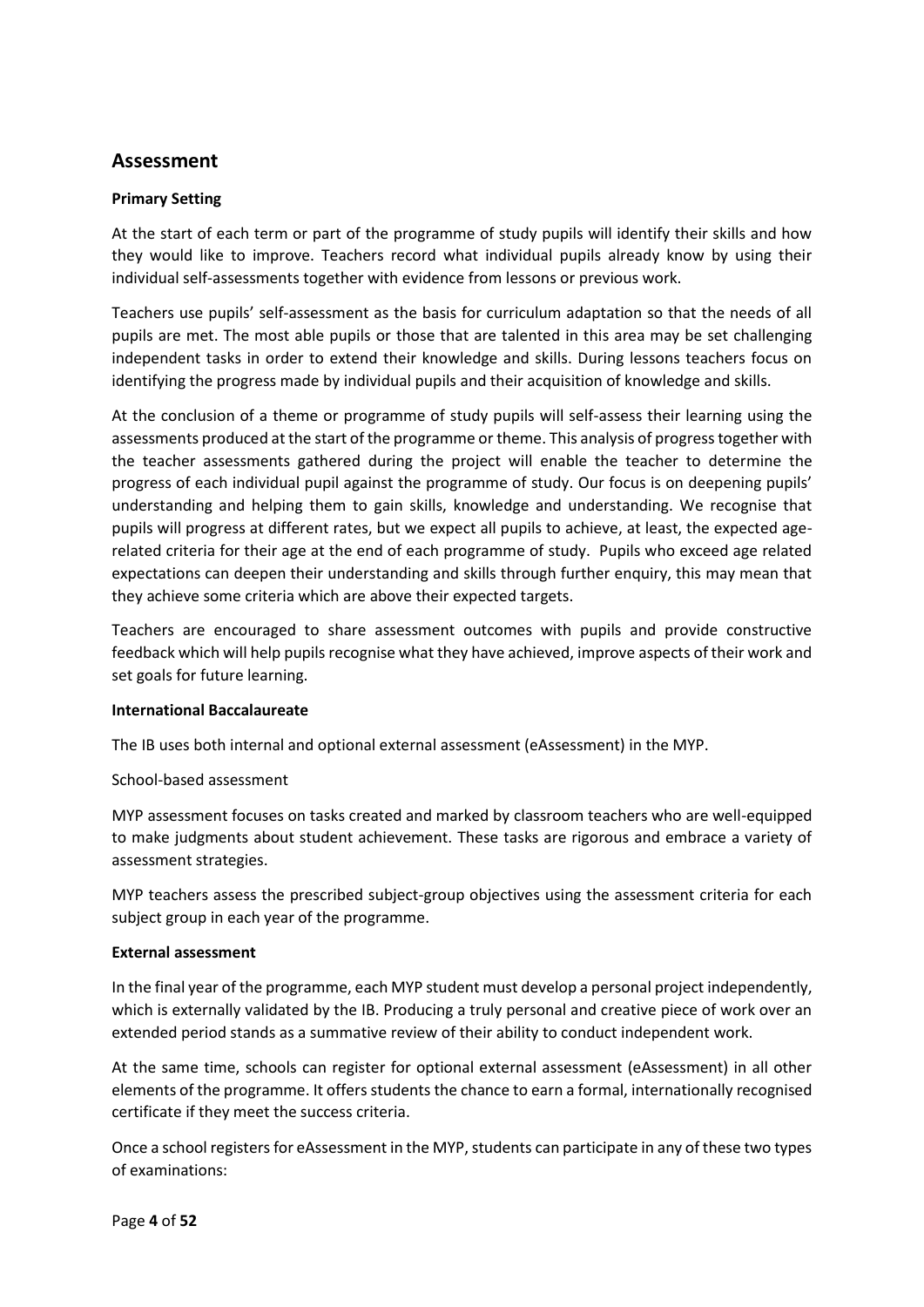ePortfolios of coursework, including a compulsory ePortfolio for the personal project.

On-screen examinations, with each exam lasting two hours.

The graphic below outlines how the two types of assessment – on-screen examinations and ePortfolios – are divided across the MYP's various subject groups.

#### **MYP eAssessment**

The mandatory personal project and the optional ePortfolio course works are subject to external moderation of teacher's internal marking. On-screen examinations are externally marked by trained IB examiners.

IB assessment principles and practices

The IB takes great care in ensuring assessment of candidates is meaningful and fair.

### **Recognising pupils' achievement**

Pupils' written work, models artefacts, drawings and diagrams will be displayed in a way which supports the learning of others, celebrates achievement and makes clear the progression of skills and knowledge throughout the school. All pupils should be encouraged to think creatively, and teachers should recognise the progress which is being made in all aspects of pupils' work.

| <b>Document Control Information</b> |                                                  |                    |            |
|-------------------------------------|--------------------------------------------------|--------------------|------------|
| <b>Author</b>                       | Hayley Peacock                                   | <b>Status</b>      | Approved   |
| <b>Version</b>                      | 1.3                                              | Date               | 10/06/2022 |
| <b>Approved by</b>                  | Hayley Peacock                                   | <b>Signed</b>      | Heacoch    |
| <b>Approved Date</b>                | 10/06/2022                                       | <b>Review Date</b> | 31/10/2022 |
| Location                            | https://atelier21schools.co.uk/parents/#Policies |                    |            |

| <b>Document Review</b> |                                              |                          |               |
|------------------------|----------------------------------------------|--------------------------|---------------|
| <b>Version</b>         | Amendment                                    | Bv                       | Date          |
| 1.0                    | Initial release                              | H Peacock                | February 2020 |
| 1.1                    | Minor formatting changes and<br>corrections. | H Peacock                | 29/07/2020    |
| 1.2                    | Annual review                                | Danni Hayes              | 19/05/2021    |
| 1.3                    | IB assessment overview                       | <b>Richard Keightley</b> | 10.06.22      |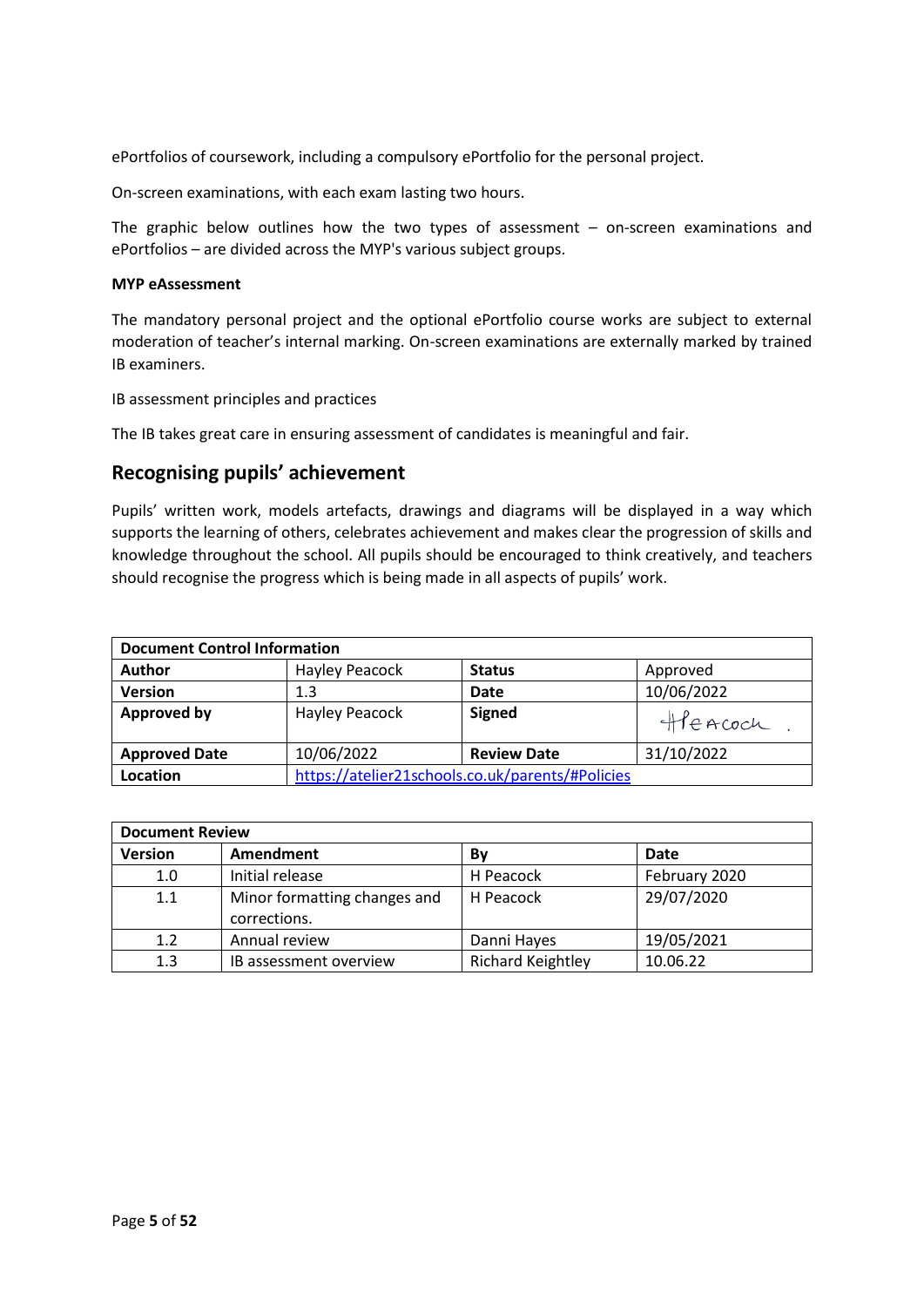

# <span id="page-5-0"></span>Computing Policy

#### **To be read in conjunction with the;**

- Learning and Teaching Policy
- The Special Educational Needs and Disabilities Policy
- The Assessment Policy
- National Curriculum Programmes of Study for Computing Key Stages 1-3
- The E-Safety Policy
- The Safeguarding and Child Protection Policy

## **Rationale**

The school's vision is that every pupil will benefit from a well- rounded education which helps them to thrive academically and creatively. We aim to inspire, engage and challenge pupils through our computing and IT curriculum and provision. The school recognises the strong links between computing and science, mathematics and technology and we hope our pupils will benefit from the insights computing provides into natural and artificial systems. Our pupils are taught computer science and the principles of information and computation so that they understand how digital systems work and can apply this in programming. Pupils then apply this information to create programs, systems and a range of content. Our computing curriculum ensures that pupils become digitally literate, able to use and express themselves and develop their ideas through information and communication technology. In this way we can prepare them to be active participants in a digital world and ensure they have the skills needed for the next stage in their education or their future lives.

The school recognise the need to ensure pupils are safe when working online. The school filters content so that pupils are unlikely to access inappropriate materials, but we recognise that pupils can face risks when using phones or electronic equipment outside of school. We teach pupils how to recognise and report and inappropriate or worrying content or communication, please see the E-Safety Policy. Teachers will follow school policies should any incidents occur. For reasons of safety pupils are not allowed to use personal devices when in school.

Computing is taught during mastery workshops and applied in big studies, self- directed learning and STEAM activities.

### **Aims**

- Ensure that pupils can understand and apply the fundamental principles and concepts of computer science, including abstraction, logic, algorithms and data representation
- Ensure that pupils can analyse problems in computational terms and have practical experience of writing computer programs in order to solve problems
- Ensure that pupils can evaluate and apply information technology, including new or unfamiliar technologies, analytically to solve problems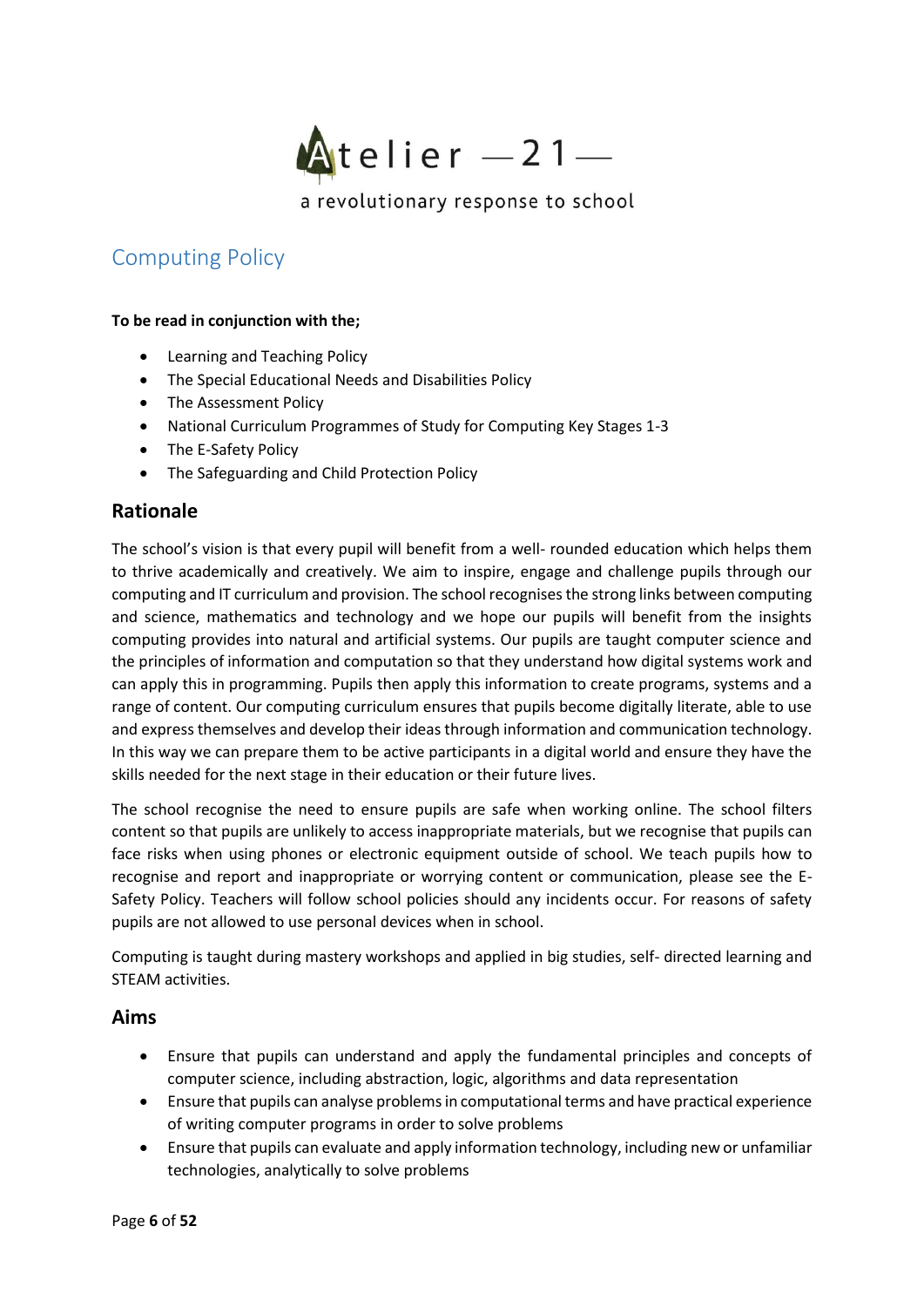• Help pupils to become responsible, competent, confident and creative users of information and communication technology

### **Objectives**

- Understand algorithms and how they are implemented as programs on digital devices
- Understand that programs execute by following precise and unambiguous instructions
- Create and debug simple programs
- Design, write and debug programs that accomplish specific goals including controlling or stimulating physical systems
- Solve problems by decomposing them into smaller parts
- Use logical reasoning to predict the behaviour of simple programs
- Use technology to create, organise, store, manipulate and retrieve digital content
- Recognise common uses of information technology beyond school
- Use technology safely, respectfully and responsibly, recognise acceptable/unacceptable behaviour
- Keep personal information private
- Identify where to go for help or support when they have concerns about content or contact on the internet or other online technologies
- Know how to report any concerns
- Use sequence, selection and repetition in programs, work with variables and various forms of input and output
- Use logical reasoning to explain how some simple algorithms work and to detect and correct errors in algorithms and programs
- Understand computer networks including the internet, know how they can provide multiple services and opportunities for communication and collaboration
- Use search technologies, appreciate how results are selected and ranked, evaluate digital content
- Select, use and combine a variety of software on a range of digital devices to design and create programs, systems and content that accomplish goals, including analysing, evaluating and presenting data and information
- Design, use and evaluate computational abstractions that model the state and behaviour of real-world problems and physical systems
- Understand key algorithms that reflect computational thinking, use logical reasoning to compare the utility of alternative algorithms for the same problems
- Use two or more programming languages, at least one of which is textual, to solve a variety of computational problems, make appropriate use of data structures, design and develop modular programs that use procedures or functions
- Understand Boolean logic (AND, OR, NOT) and some of its uses in circuits and programming, understand how numbers are represented in binary and carry out simple operations on binary numbers
- Understand the hardware and software components that make up computer systems and how they communicate with each other and with other systems
- Understand how instructions are stored and executed within a computer system and how data of various types is represented and manipulated digitally in the form of binary digits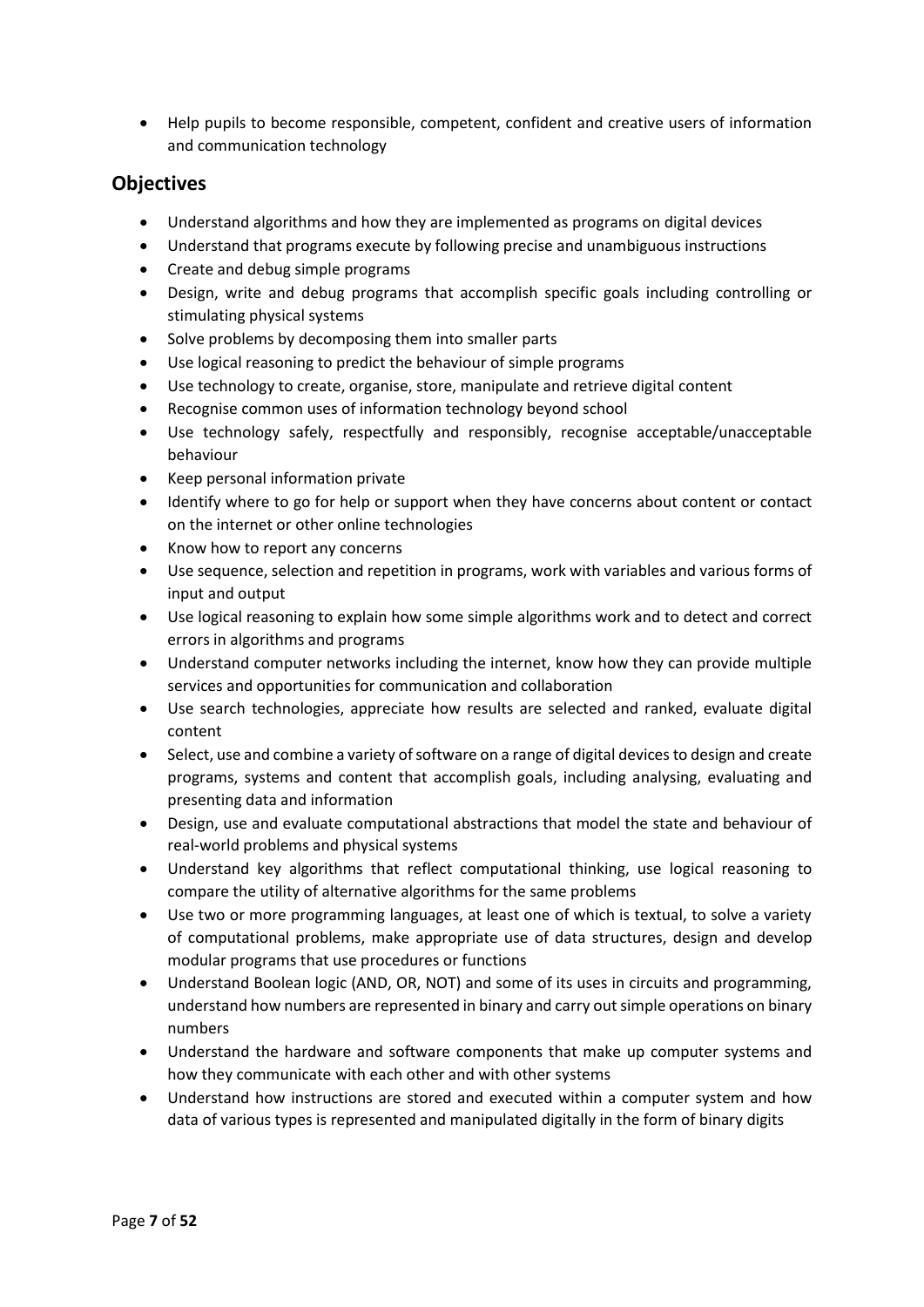- Carry out creative projects that involve selecting, using and combining multiple applications across a range of devices to achieve challenging goals, including analysing data and meeting the needs of known users
- Create, review, revise and repurpose digital artefacts for a given audience, with attention to trustworthiness, design and usability

# **Planning**

Computing is taught during mastery workshops and pupils' knowledge and understanding is applied during big studies, STEAM activities and self-directed learning. Additionally, computing is taught through the provision of the International Baccalaureate. Teachers will carefully assess the quality of pupil's understanding, knowledge and skills against curriculum objectives to determine how well they are making progress. Teachers will carefully monitor pupils' progress. They will plan the provocations or 1:1 interventions that are used during mastery workshops to redirect or refocus learning for an individual, group or the whole class. Pupils will be made aware of the need to work responsibly, respectfully and safely during all online activities. They will be reminded not to share passwords or log in details with others and they will know how to report any issues.

Pupils with special educational needs and disabilities (SEND), including those with Education Health Care (EHC) Plans are included in all lessons. Staff are aware of the particular vulnerabilities of pupils with SEND and these pupils are given additional support in order to ensure that they are safe when working online. Teachers carefully consider the profile of groups and learning partners so that pupils can work independently or in collaboration with others. Teachers ensure, through the use of assessment, that the most able pupils and those that are gifted and talented are challenged. The school expects all pupils to make good or better progress from their individual starting points.

Teachers should ensure that they have read all the school policies and the programmes of study before preparing medium- and short-term plans. It is vital that teachers recognise the skills and knowledge that individual pupils have at the beginning of a programme of study and that they provide pupils with the additional skills and knowledge they require to work effectively. Teachers should plan the computing mastery workshops, carefully considering the learning needs of individuals and groups, they should ensure that key vocabulary is taught and understood at an appropriate level.

### **Assessment**

### **Primary Setting**

At the start of each term or part of the programme of study pupils will identify their skills and how they would like to improve. Teachers record what individual pupils already know by using their individual self-assessments together with evidence from lessons or previous work.

Teachers use pupils' self-assessment as the basis for curriculum adaptation so that the needs of all pupils are met. The most able pupils or those that are talented in this area may be set challenging independent tasks in order to extend their knowledge and skills. During lessons teachers focus on identifying the progress made by individual pupils and their acquisition of knowledge and skills.

At the conclusion of a theme or programme of study pupils will re-assess their learning using the assessments produced at the start of the programme or theme. This analysis of progress together with the teacher assessments gathered during the project will enable the teacher to determine the progress of each individual pupil against the programme of study. Our focus is on deepening pupils' understanding and helping them to gain skills, knowledge and understanding. We recognise that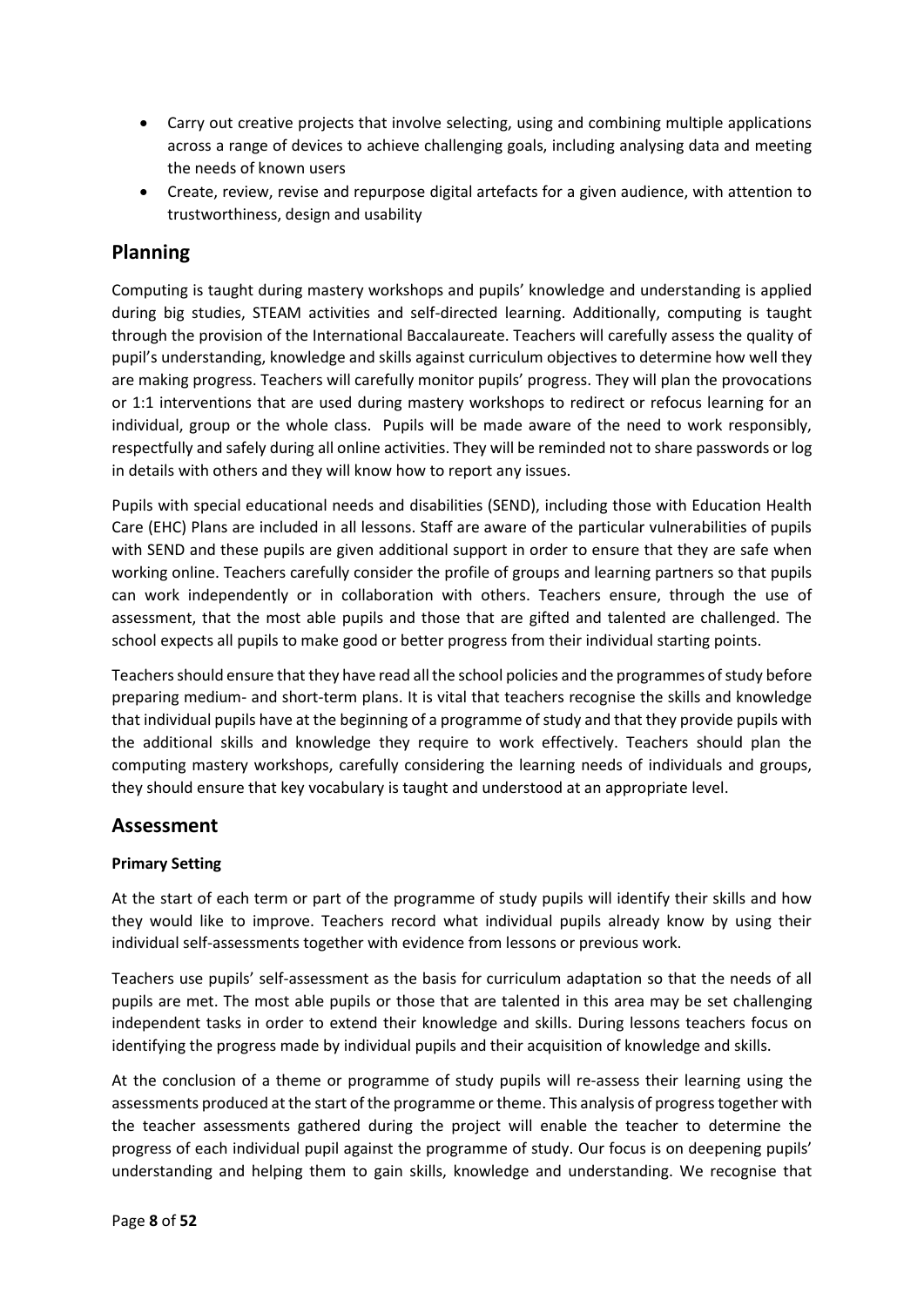pupils will progress at different rates, but we expect all pupils to achieve, at least, the expected agerelated criteria at the end of each programme of study. Pupils who exceed age related expectations can deepen their understanding and skills through further enquiry, this may mean that they achieve some criteria which are above their expected targets.

Teachers are encouraged to share assessment outcomes with pupils and provide constructive feedback which will help pupils recognise what they have achieved, improve aspects of their work and set goals for future learning.

#### **International Baccalaureate**

The IB uses both internal and optional external assessment (eAssessment) in the MYP.

#### School-based assessment

MYP assessment focuses on tasks created and marked by classroom teachers who are well-equipped to make judgments about student achievement. These tasks are rigorous and embrace a variety of assessment strategies.

MYP teachers assess the prescribed subject-group objectives using the assessment criteria for each subject group in each year of the programme.

#### **External assessment**

In the final year of the programme, each MYP student must develop a personal project independently, which is externally validated by the IB. Producing a truly personal and creative piece of work over an extended period stands as a summative review of their ability to conduct independent work.

At the same time, schools can register for optional external assessment (eAssessment) in all other elements of the programme. It offers students the chance to earn a formal, internationally recognised certificate if they meet the success criteria.

Once a school registers for eAssessment in the MYP, students can participate in any of these two types of examinations:

ePortfolios of coursework, including a compulsory ePortfolio for the personal project.

On-screen examinations, with each exam lasting two hours.

The graphic below outlines how the two types of assessment  $-$  on-screen examinations and ePortfolios – are divided across the MYP's various subject groups.

#### **MYP eAssessment**

The mandatory personal project and the optional ePortfolio course works are subject to external moderation of teacher's internal marking. On-screen examinations are externally marked by trained IB examiners.

IB assessment principles and practices

The IB takes great care in ensuring assessment of candidates is meaningful and fair.

| <b>Document Control Information</b> |                |               |            |
|-------------------------------------|----------------|---------------|------------|
| Author                              | Hayley Peacock | <b>Status</b> | Approved   |
| Version                             | ᆠ              | Date          | 10/06/2022 |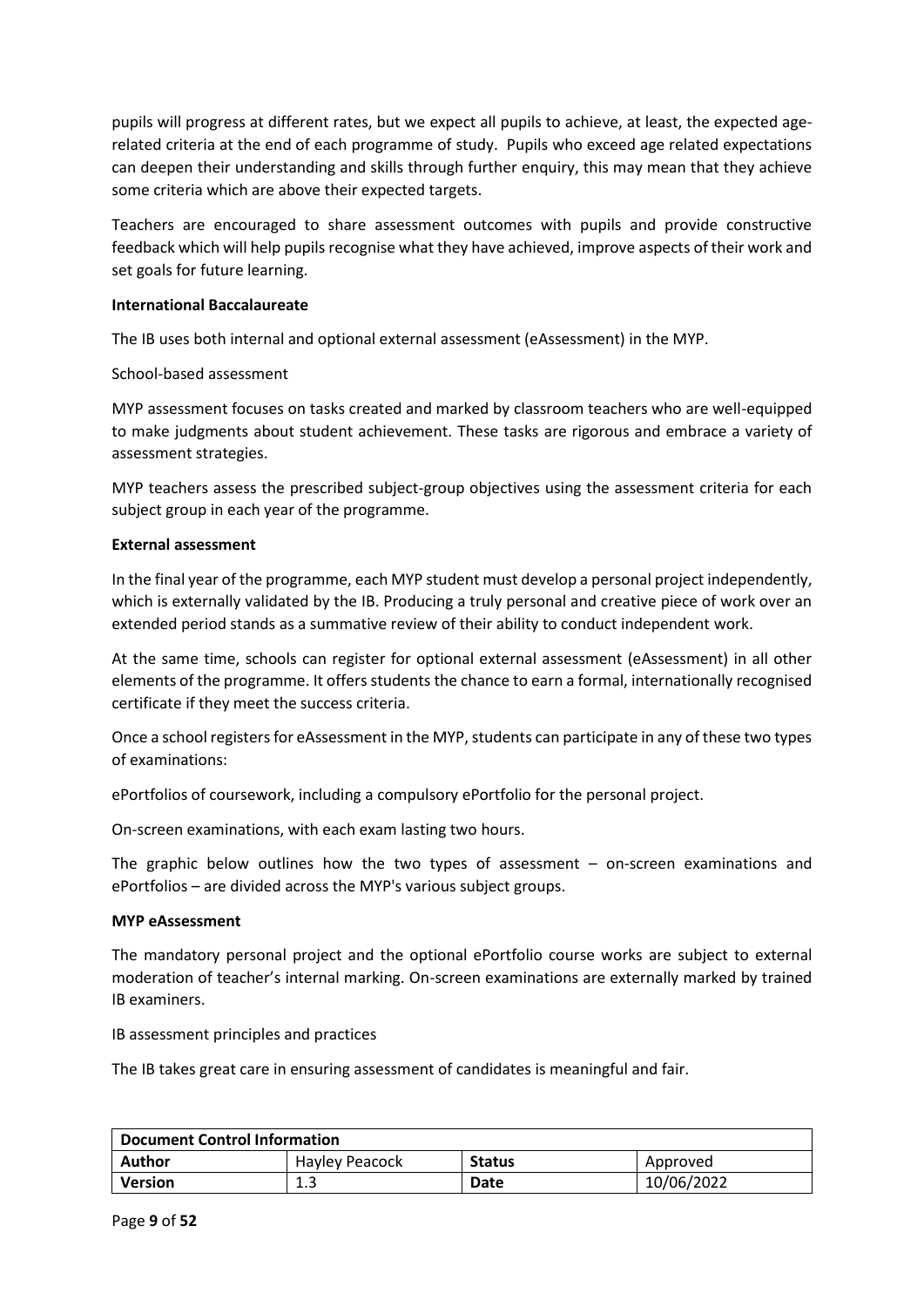| Approved by          | Hayley Peacock | Signed                                           | Heacoch    |
|----------------------|----------------|--------------------------------------------------|------------|
| <b>Approved Date</b> | 10/06/2022     | <b>Review Date</b>                               | 31/10/2023 |
| Location             |                | https://atelier21schools.co.uk/parents/#Policies |            |

| <b>Document Review</b> |                                              |                          |               |
|------------------------|----------------------------------------------|--------------------------|---------------|
| <b>Version</b>         | Amendment                                    | Bν                       | Date          |
| 1.0                    | Initial release                              | H Peacock                | February 2020 |
| 1.1                    | Minor formatting changes and<br>corrections. | H Peacock                | 29/07/2020    |
| 1.2                    | Annual review                                | Danni Hayes              | 19/05/2021    |
| 1.3                    | IB Assessment overview                       | <b>Richard Keightley</b> | 10.6.22       |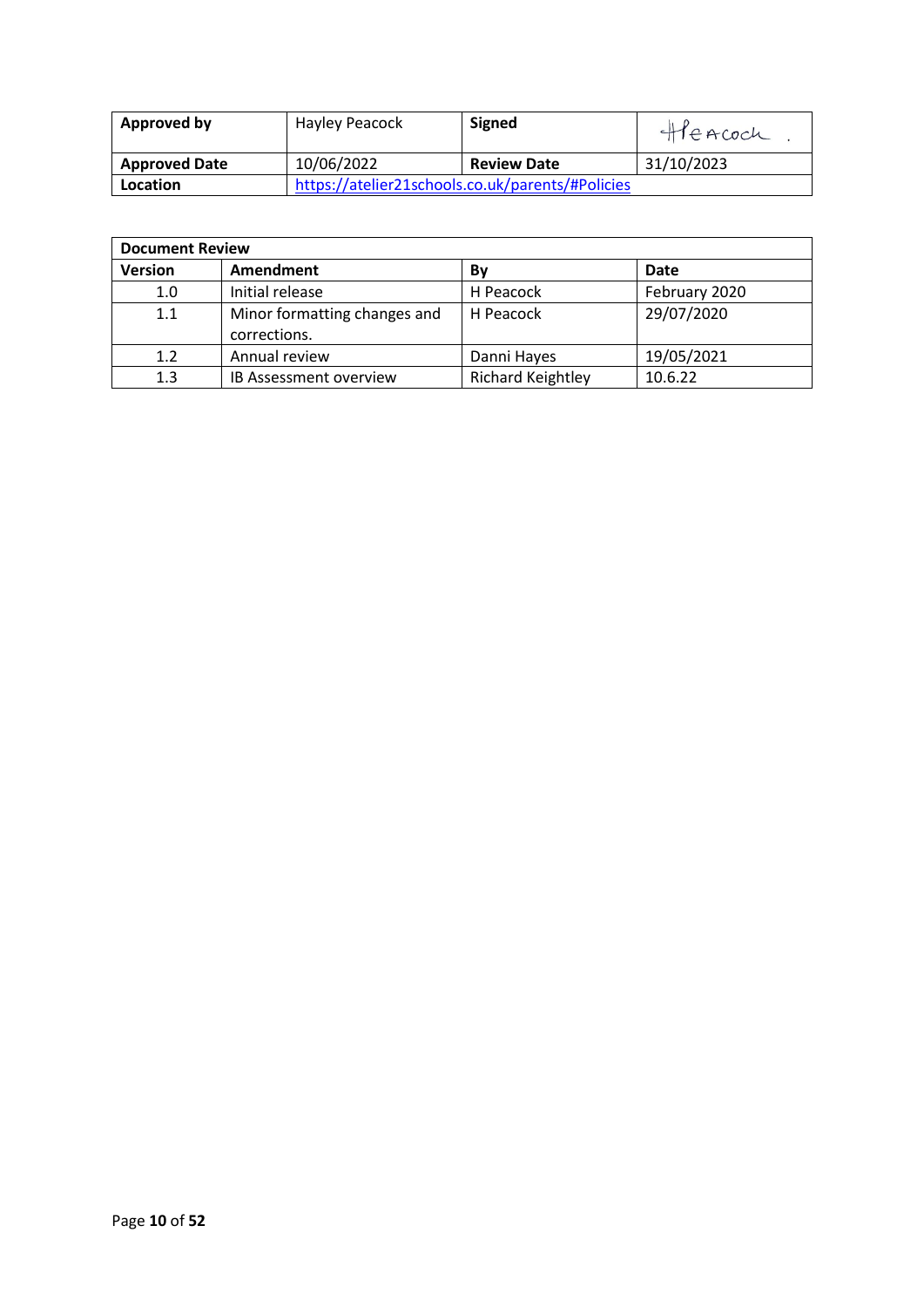

# <span id="page-10-0"></span>Design and Technology Policy

**To be read in conjunction with the;**

- Learning and Teaching Policy
- The Special Educational Needs and Disabilities Policy
- The Assessment Policy
- The Health and Safety Policy
- National Curriculum Programmes of Study for Design Technology

### **Rationale**

The school's vision is that every pupil will benefit from a well- rounded education which helps them to thrive academically and creatively. We aim to inspire, engage and challenge pupils and our design and technology curriculum is an important part of that process. The principles of design and technology underpin the fundamental vision and values of the school. Pupils use creativity and imagination to design and make products which solve real and relevant problems, taking into account their own and others' needs, desires and values. Our holistic curriculum ensures that pupils can apply knowledge and skills from mathematics, science, computing and art and they learn to take risks and become resourceful, entrepreneurial, innovative, enterprising and capable citizens. By considering the work of artists, designers, architects and innovators they learn to evaluate past and present design and technology and recognise the impact of design and technology on daily life and the wider world. The skills of design and technology are taught in mastery workshops and applied throughout the curriculum. Pupils are expected to apply their self- evaluative skills, developed through all work in school, to improve their work. Older pupils are expected to think critically and develop a wider understanding of design. The Art and Design Curriculum is based on the National Curriculum Programmes of Study for Design and Technology. In-line with the school's vision and values pupils are encouraged to learn independently and collaboratively through speaking to others, listening to the responses of others, reading information, using a range of media and carrying out independent research. Teachers will work with individuals or groups in order to check for any misconceptions, lack of understanding or to provide further challenge. Teachers will use provocations in order to focus or extend pupils' learning or skills.

### **Aims**

- To develop the creative, technical and practical expertise needed to perform everyday tasks confidently and to participate successfully in an increasingly technological world
- To build and apply a repertoire of knowledge, understanding and skills in order to design and make high quality prototypes and products for a wide range of users
- To identify real life problems and suggest possible solutions
- To critique, evaluate and test their ideas and products and the work of others
- To understand and apply the principles of nutrition and learn how to cook

### **Objectives**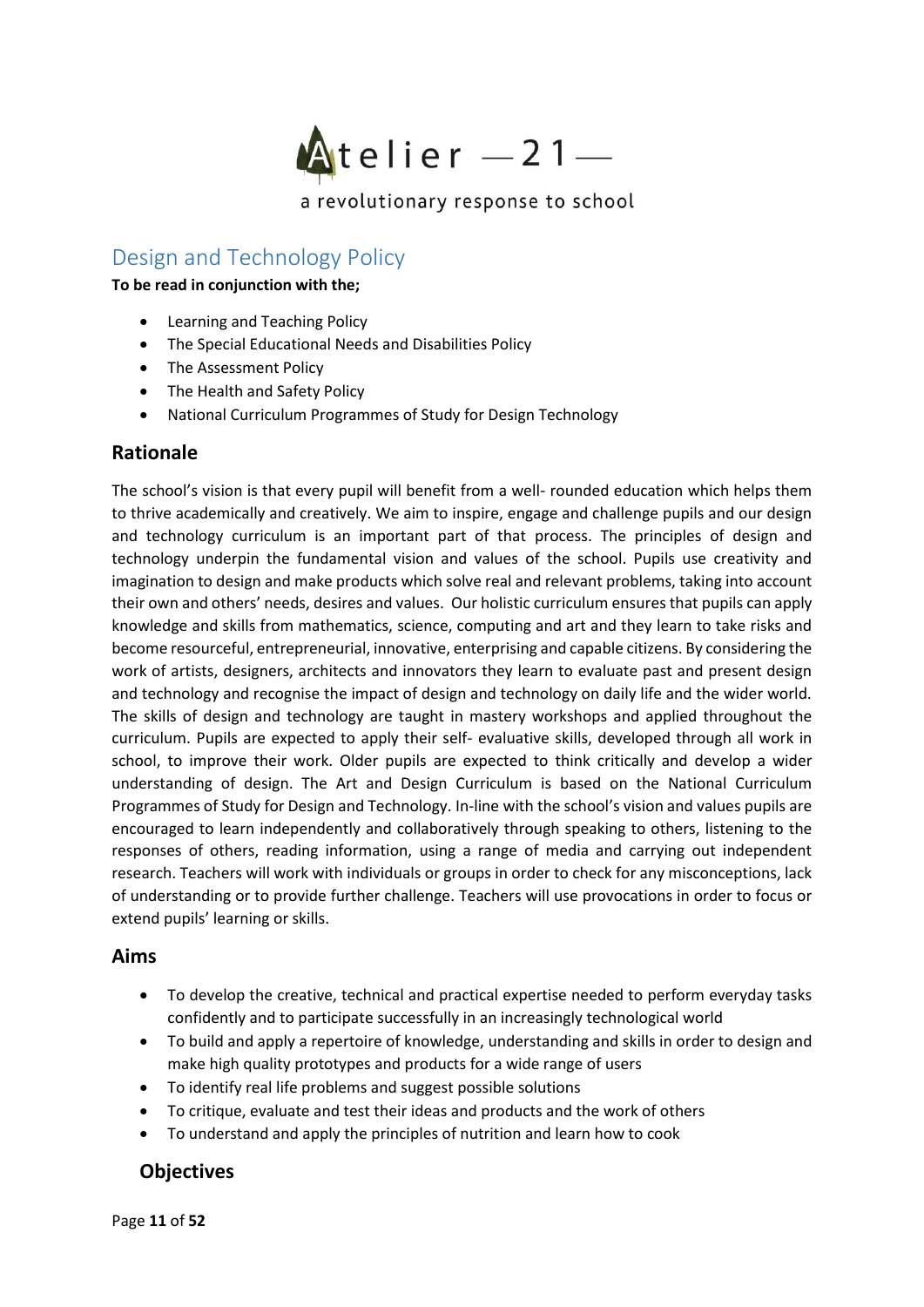- Use the basic principles of a healthy and varied diet to plan and prepare dishes
- Understand where food comes from
- Design purposeful, appealing and functional products for themselves and others based on design criteria
- Generate, develop, model and communicate their ideas through talking, drawing, templates, mock ups and information and communication technology
- Select from a range of tools and equipment to perform practical tasks
- Prepare and cook a variety of savoury dishes using a range of cooking techniques
- Understand seasonality and know how and where a variety of ingredients are grown, reared, caught and processed
- Select from and use a wide range of materials and components including construction materials, textiles and ingredients according to their characteristics, properties and aesthetic qualities, at an age-appropriate level
- Explore, investigate, analyse and evaluate a range of existing products, at an age-appropriate level
- Evaluate their ideas and products against design criteria
- Build structures and decide how they can be made stronger and more stable
- Explore and use mechanisms in their products
- Use research and develop design criteria to inform the design of innovative, functional and appealing products that are fit for purpose and aimed at specific individuals or groups
- Generate, develop, model and communicate their ideas through discussion, annotated sketches, cross-sectional and exploded diagrams, prototypes, pattern pieces and computer aided design
- Evaluate a range of products against their own design criteria and consider the views of others when improving their work
- Understand how key events and individuals in design and technology have helped to shape the world
- Understand and apply the principles of nutrition and health
- Become competent in a range of cooking techniques
- Apply their understanding of how to strengthen and reinforce complex structures
- Use mechanical and electrical systems in their products
- Apply their understanding of computing to program, monitor and control their products
- Use research to identify and understand user needs including in other cultures
- Identify and solve their own design problems and understand how to reformulate problems
- Develop specifications to inform the design of innovative, functional and appealing products that respond to needs in a variety of situations
- Use a variety of approaches to generate creative ideas and avoid stereotypical responses
- Develop and communicate design ideas using annotated sketches, detailed plans, 3D and mathematical modelling and oral and digital presentations
- Select and use specialist tools, techniques, processes, equipment and machinery including computer- aided manufacture
- Analyse the work of current and past professionals
- Investigate new and emerging technologies
- Test, evaluate and refine their ideas and products against a specification, taking into account the views of intended users and other interested groups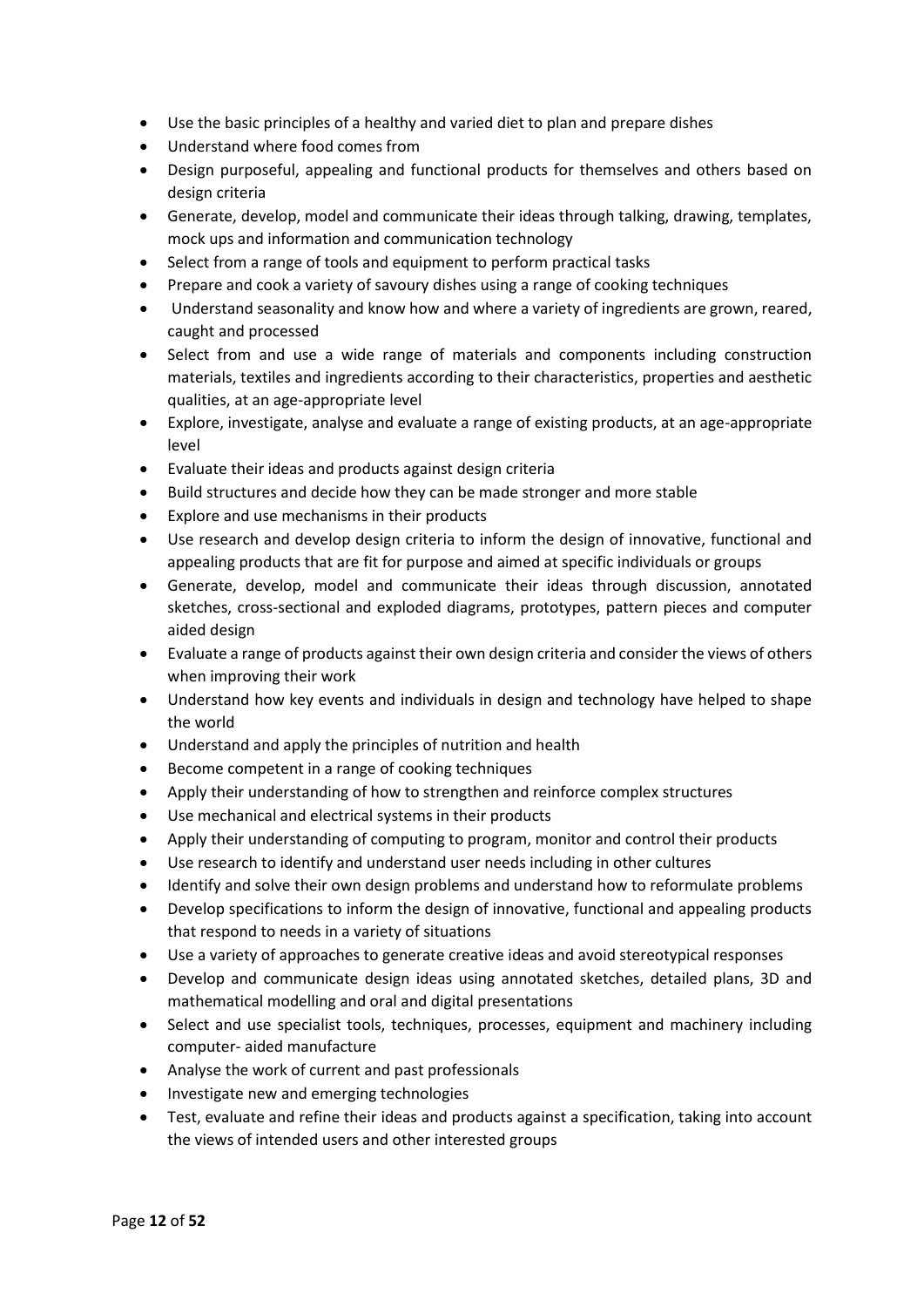- Understand developments in design technology, its impact on individuals, society and the environment and the responsibilities of designers, engineers and technologists
- Understand and use the properties of materials and the performance of structural elements to achieve functioning solutions
- Understand how more advanced mechanical systems used in products lead to changes in movement and force
- Understand how more advanced electrical and electronic systems can be powered and used in products
- Apply computing and use electronics to embed intelligence in products that respond to inputs

# **Planning**

Design Technology is taught during mastery workshops and pupils' knowledge and understanding is applied during big studies, STEAM activities and self-directed learning. Additionally, Design Technology is taught through the provision of the international Baccalaureate. Teachers will carefully assess the quality of pupil's understanding, knowledge and skills against curriculum objectives to determine how well they are making progress. Teachers will carefully monitor pupils' progress. They will plan the provocations or 1:1 intervention that are used during mastery workshops to redirect or refocus learning for an individual, group or the whole class.

Pupils with special educational needs and disabilities (SEND), including those with Education Health Care (EHC) Plans are included in all design and teaching unless their individual education plans (IEPs) indicate that this would not be appropriate. Pupils with physical disabilities will be provided with additional support during practical tasks to ensure that they can participate in the activity and that their health and safety is assured. Tasks can be adapted to meet the needs of individual pupils where necessary. Teachers carefully consider the profile of groups and learning partners so that pupils can work independently or in collaboration with others. Teachers ensure, through the use of assessment, that the most able pupils and those that are gifted and talented are challenged. The school expects all pupils to make good or better progress from their individual starting points.

Teachers should ensure that they have read all the school policies and the programmes of study before preparing medium- and short-term plans. It is vital that teachers recognise the skills and knowledge that individual pupils have at the beginning of a programme of study and that they provide pupils with the skills and knowledge they require to work effectively. Teachers should plan the art and design mastery workshops, carefully considering the learning needs of individuals and groups, they should ensure that key vocabulary is taught and understood at an appropriate level.

# **Assessment**

### **Primary Assessment**

At the start of each term or part of the programme of study pupils will identify their skills and how they would like to improve. Teachers record what individual pupils already know by using their individual self-assessments together with evidence from lessons or previous work.

Teachers use pupils' self-assessment as the basis for curriculum adaptation so that the needs of all pupils are met. The most able pupils or those that are talented in this area may be set challenging independent tasks in order to extend their knowledge and skills. During lessons teachers focus on identifying the progress made by individual pupils and their acquisition of knowledge and skills.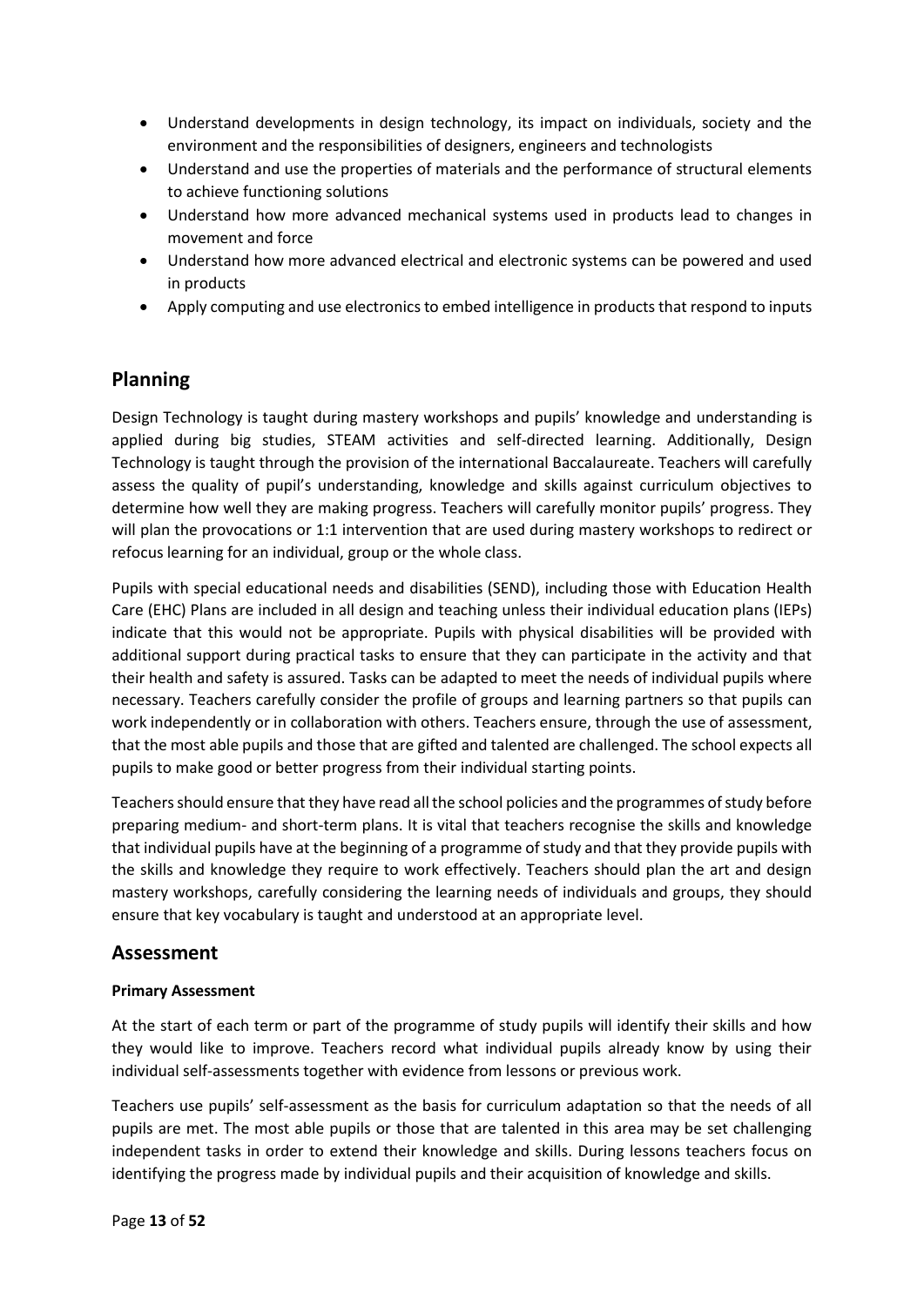At the conclusion of a theme or programme of study pupils will self-assess their learning using the assessments produced at the start of the programme or theme. This analysis of progress together with the teacher assessments gathered during the project will enable the teacher to determine the progress of each individual pupil against the programme of study. Our focus is on deepening pupils' understanding and helping them to gain skills, knowledge and understanding. We recognise that pupils will progress at different rates, but we expect all pupils to achieve, at least, the expected agerelated criteria for their age at the end of each programme of study. Pupils who exceed age related expectations can deepen their understanding and skills through further enquiry, this may mean that they achieve some criteria which are above their expected targets.

Teachers are encouraged to share assessment outcomes with pupils and provide constructive feedback which will help pupils recognise what they have achieved, improve aspects of their work and set goals for future learning.

#### **International Baccalaureate**

The IB uses both internal and optional external assessment (eAssessment) in the MYP.

School-based assessment

MYP assessment focuses on tasks created and marked by classroom teachers who are well-equipped to make judgments about student achievement. These tasks are rigorous and embrace a variety of assessment strategies.

MYP teachers assess the prescribed subject-group objectives using the assessment criteria for each subject group in each year of the programme.

#### **External assessment**

In the final year of the programme, each MYP student must develop a personal project independently, which is externally validated by the IB. Producing a truly personal and creative piece of work over an extended period stands as a summative review of their ability to conduct independent work.

At the same time, schools can register for optional external assessment (eAssessment) in all other elements of the programme. It offers students the chance to earn a formal, internationally recognised certificate if they meet the success criteria.

Once a school registers for eAssessment in the MYP, students can participate in any of these two types of examinations:

ePortfolios of coursework, including a compulsory ePortfolio for the personal project.

On-screen examinations, with each exam lasting two hours.

The graphic below outlines how the two types of assessment  $-$  on-screen examinations and ePortfolios – are divided across the MYP's various subject groups.

#### **MYP eAssessment**

The mandatory personal project and the optional ePortfolio course works are subject to external moderation of teacher's internal marking. On-screen examinations are externally marked by trained IB examiners.

IB assessment principles and practices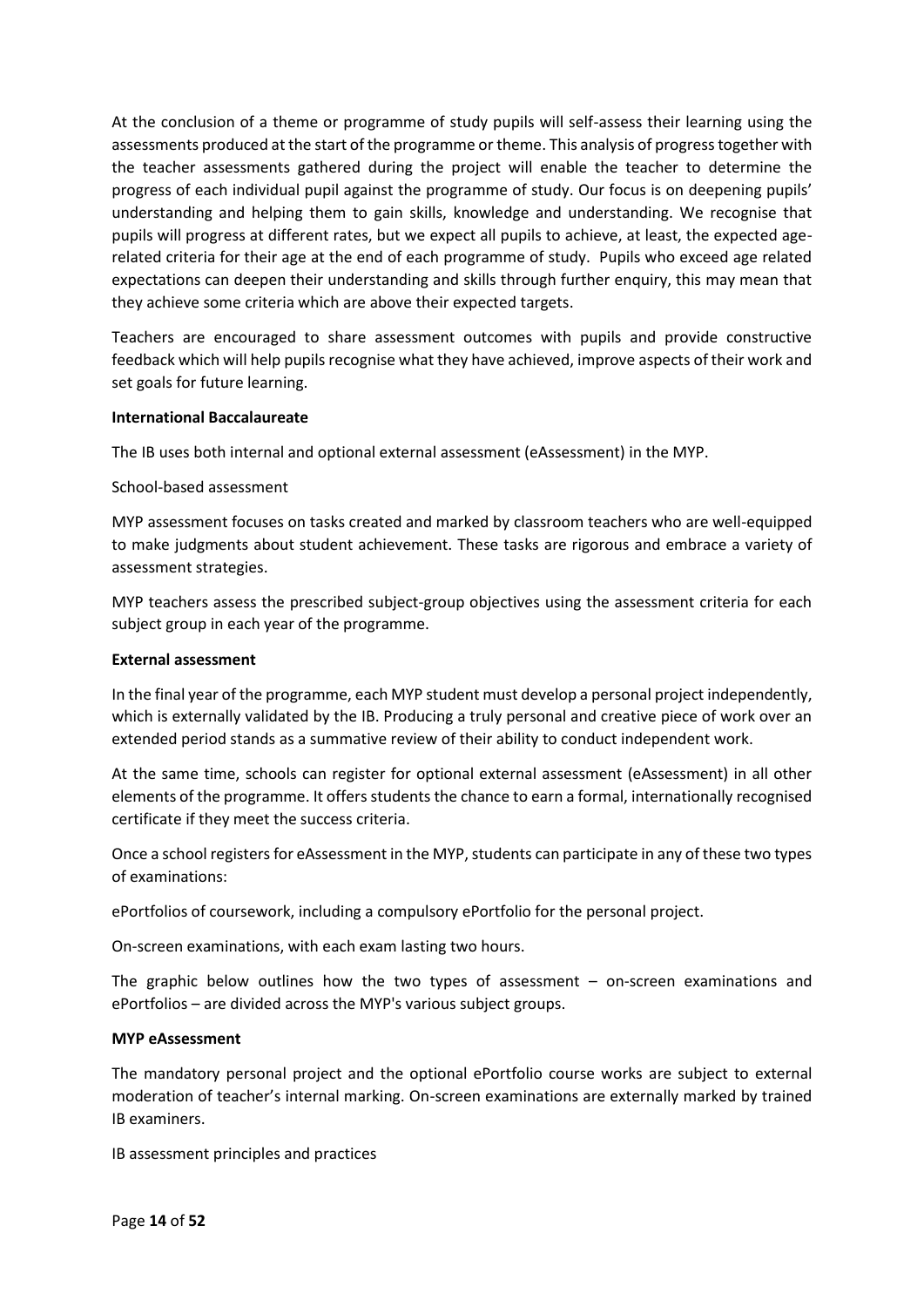The IB takes great care in ensuring assessment of candidates is meaningful and fair.

## **Recognising pupils' achievement**

Pupils' written work, models, products, drawings and diagrams will be displayed in a way which supports the learning of others, celebrates achievement and makes clear the progression of skills and knowledge throughout the school. All pupils will be encouraged to think creatively, and teachers should recognise the progress which is being made in all aspects of pupils' work.

| <b>Document Control Information</b> |                |                                                  |            |
|-------------------------------------|----------------|--------------------------------------------------|------------|
| <b>Author</b>                       | Hayley Peacock | <b>Status</b>                                    | Approved   |
| <b>Version</b>                      | 1.3            | <b>Date</b>                                      | 10/06/2022 |
| <b>Approved by</b>                  | Hayley Peacock | <b>Signed</b>                                    | Heacoch    |
| <b>Approved Date</b>                | 10/06/2022     | <b>Review Date</b>                               | 31/10/2023 |
| Location                            |                | https://atelier21schools.co.uk/parents/#Policies |            |

| <b>Document Review</b> |                                              |                          |               |
|------------------------|----------------------------------------------|--------------------------|---------------|
| <b>Version</b>         | Amendment                                    | Βv                       | <b>Date</b>   |
| 1.0                    | Initial release                              | H Peacock                | February 2020 |
| 1.1                    | Minor formatting changes and<br>corrections. | H Peacock                | 29/07/2020    |
| 1.2                    | Annual review                                | Danni Hayes              | 19/05/2021    |
| 1.3                    | <b>IB Assessment overview</b>                | <b>Richard Keightley</b> | 10.06.22      |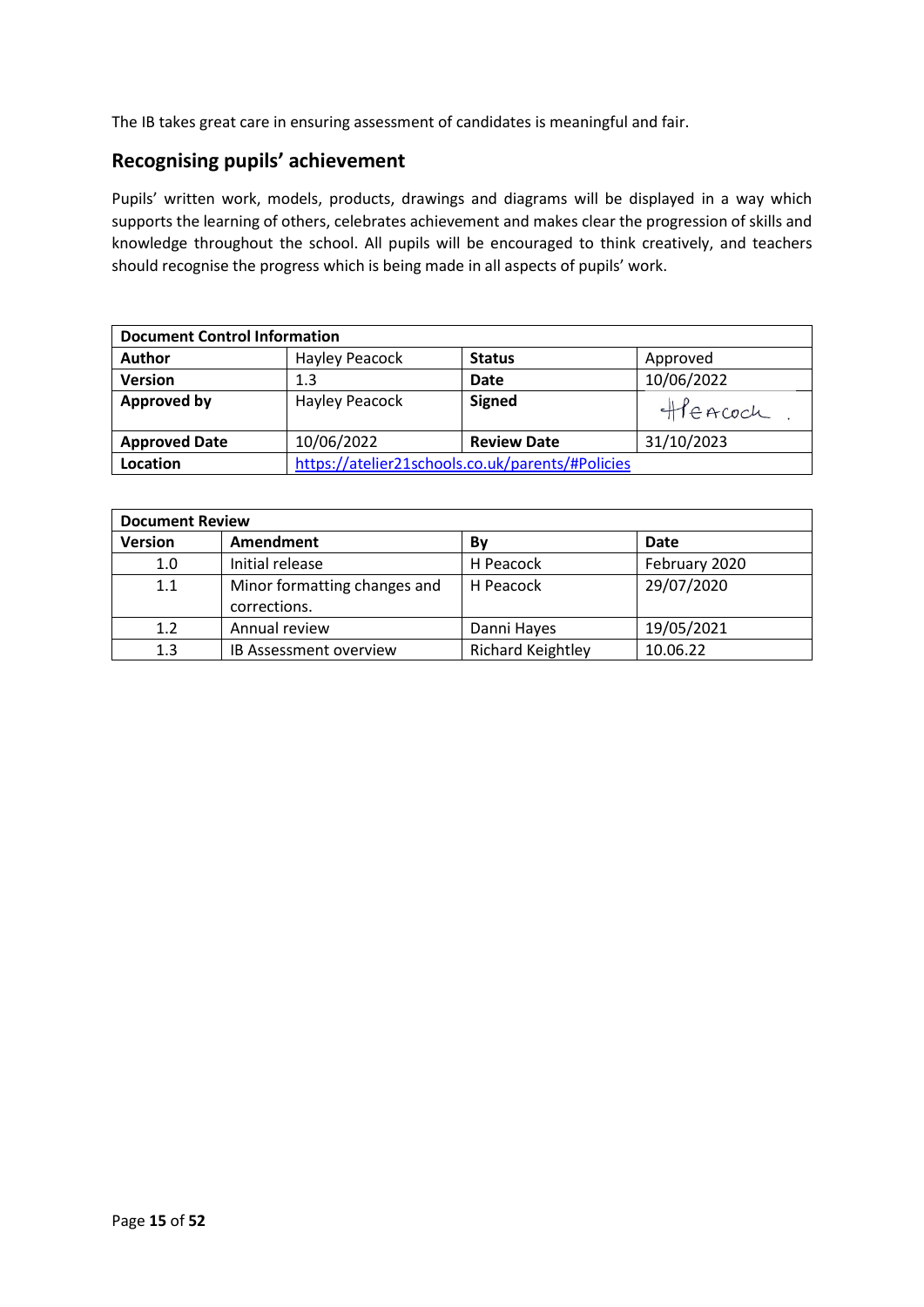

# <span id="page-15-0"></span>English Policy

#### **To be read in conjunction with the;**

- Learning and Teaching Policy
- The Special Educational Needs and Disabilities Policy
- The Behaviour Management Policy
- National Curriculum Programmes of Study for English
- Schemes of Learning for Big Studies
- The Assessment Policy

## **Rationale**

The school's English curriculum is based on the National Curriculum Programmes of Study for English and the phonics scheme Read Write Inc. The English curriculum is delivered through mastery workshops, big studies and self-directed learning. We recognise the importance of English within the school's curriculum and our intention is that pupils will learn to speak and write fluently so they can communicate their ideas and emotions to others and, through reading and listening, understand the communications of others. Reading provides pupils with the ability to develop culturally, emotionally, intellectually, socially and spiritually. Reading also allows pupils to acquire knowledge and build on that which they already know.

### **Aims**

- To help pupils read fluently and with understanding
- To help pupils develop the habit of reading widely and often and for pleasure and information
- To help pupils acquire a wide vocabulary, an understanding of grammar and a knowledge of linguistic conventions for reading, writing and spoken language
- To help pupils appreciate a rich, varied literary heritage
- To ensure that pupils write clearly, accurately and coherently, adapting their language and style for a range of contexts, purposes and audiences,
- To encourage pupils to use discussion in order to learn
- To ensure that pupils can explain their understanding and ideas
- To ensure that pupils are competent in speaking, listening, making formal presentations, demonstrating to others and engaging in debate

# **Objectives**

- To ensure that pupils in the reception class and Years 1 and 2 gain secure phonic knowledge
- To ensure that pupils and staff communicate in Standard English and that pupils hear and read good quality language
- To ensure that pupils listen and respond appropriately to their peers and adults
- To develop pupils' abilities in word reading and comprehension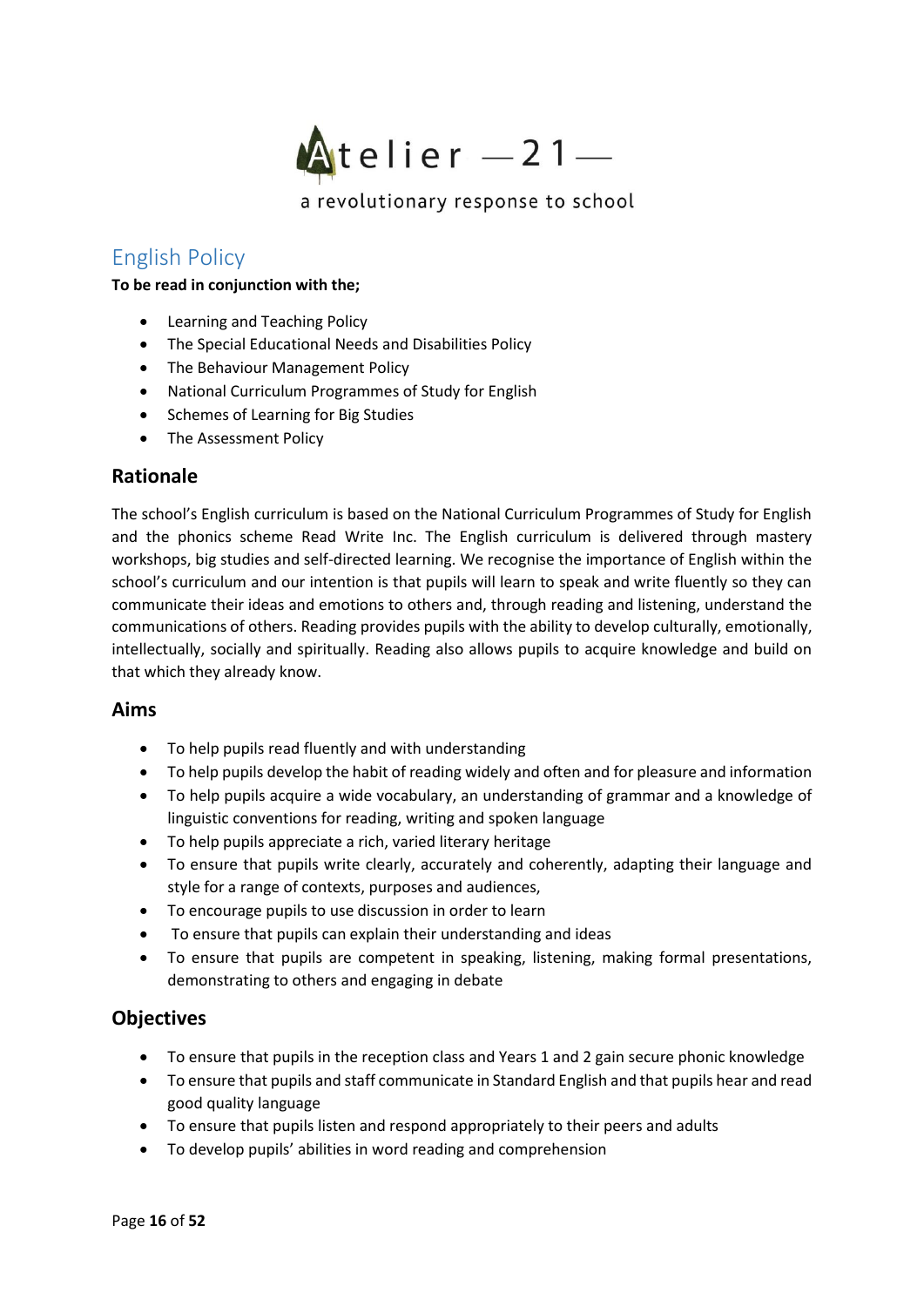- To help pupils develop an appreciation and love of reading and the ability to read increasingly challenging material
- To help pupils articulate and justify arguments, opinions and answers
- To help pupils use spoken language to develop understanding through speculating, hypothesising, imagining and exploring ideas
- To develop pupils' abilities in transcription and composition
- To develop pupils' vocabulary
- To promote accurate spelling
- To help pupils develop fluent, joined handwriting
- To ensure that pupils can plan and draft their work
- To ensure that pupils can review, edit and improve their work
- To develop pupils' skills through drama and role play and to help them adopt, sustain and create a range of roles, responding to others in role
- To ensure that pupils develop comprehension skills, at an age-appropriate level, and that they can explain their understanding of books and other texts
- To ensure that pupils can consider and evaluate different viewpoints, listening to and building on the contributions of others
- To help pupils select and use appropriate registers for effective communication

# **Planning**

Teachers will use the Programme of Study for English, the phonics scheme Read Write Inc. and the commercial scheme of work Hamilton Trust to plan mastery workshops. Additionally, English will be taught in line with the provision of the International Baccalaureate. Younger pupils will be taught phonics and benefit from reading scheme books, and they will be encouraged to read for pleasure. When pupils are proficient readers, they will have free choice of books and materials at an ageappropriate level. Reading underpins much of the work in the school enabling pupils to engage in independent research and fact finding. Pupils will have access to research and reading materials in a range of media

Phonics teaching will take place in flexible groupings to allow teaching to be well matched to pupils' needs. Pupils' speaking, listening, reading and writing skills are applied across the curriculum in big studies, self- directed learning and STEAM workshops. Teachers should ensure that they have read all the schemes of learning for big studies before preparing medium- and short-term plans so that pupils have the knowledge and skills needed to fully participate in the big study. It is vital that teachers recognise the skills and knowledge that individual pupils already possess when planning work for individuals or groups. Detailed day-to-day assessment will be used to ensure that all pupils receive tasks which meet their needs and help them to make progress.

Teachers ensure that the needs of pupils with special educational needs and disabilities (SEND), including those with Education and Health Care (EHC) plans, are fully met during mastery workshop sessions. When required pupils can benefit from 1:1 or intervention sessions. Teachers carefully consider the profile of groups and learning partners so that pupils can work independently or in collaboration with others. The school expects all pupils to make good or better progress from their individual starting points.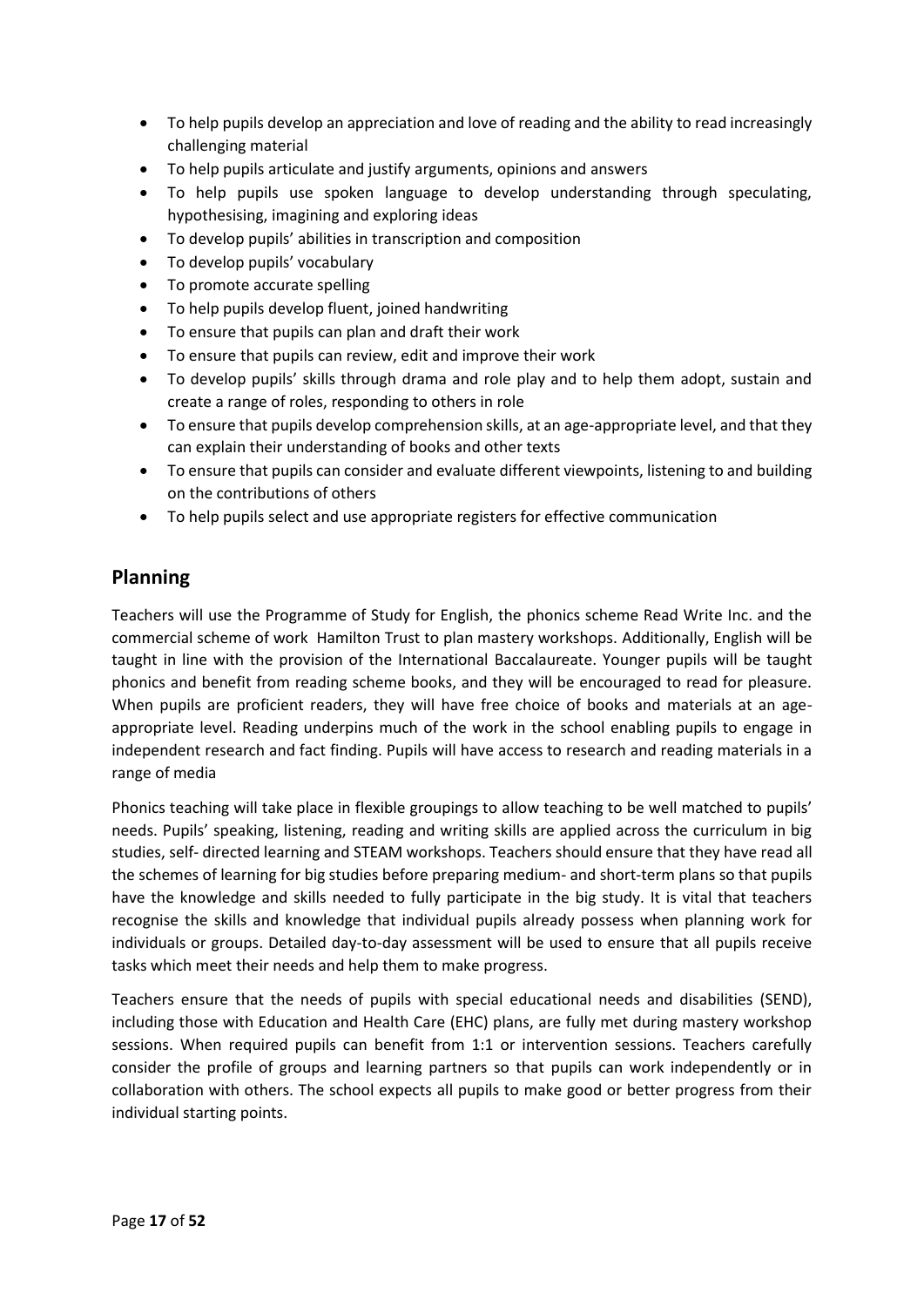## **Assessment**

#### **Primary Setting**

Pupils' progress is assessed against the programme of study for their year group or key stage. Teachers listen to individuals and groups while they are working, recording evidence of progress, providing provocations or identifying and eradicating any misconceptions and challenging or redirecting lines of enquiry. Mastery workshops are planned to use the outcomes of day-to-day assessment and teachers ensure that all aspects of English, appropriate for the year group, are covered over the course of a year. Pupils are encouraged to be self-evaluative and check their own work. Older pupils engage in peer and self-review and learn how to provide and accept critical feedback and use it to deepen their knowledge and skills. Pupils discuss their learning with a teacher or teaching partner identifying their strengths and any areas they want to improve. We recognise that pupils will progress at different rates, but we expect all pupils to achieve, at least, the expected age-related criteria at the end of each year or key stage. Pupils who exceed age related expectations deepen their understanding and skills through the provision of complex tasks. Pupils' reading skills will be assessed through the use of formal reading tests.

Teachers are encouraged to share assessment outcomes with pupils and provide constructive feedback which will help pupils recognise what they have achieved, improve aspects of their work and set goals for future learning.

#### **International Baccalaureate**

The IB uses both internal and optional external assessment (eAssessment) in the MYP.

#### School-based assessment

MYP assessment focuses on tasks created and marked by classroom teachers who are well-equipped to make judgments about student achievement. These tasks are rigorous and embrace a variety of assessment strategies.

MYP teachers assess the prescribed subject-group objectives using the assessment criteria for each subject group in each year of the programme.

#### **External assessment**

In the final year of the programme, each MYP student must develop a personal project independently, which is externally validated by the IB. Producing a truly personal and creative piece of work over an extended period stands as a summative review of their ability to conduct independent work.

At the same time, schools can register for optional external assessment (eAssessment) in all other elements of the programme. It offers students the chance to earn a formal, internationally recognised certificate if they meet the success criteria.

Once a school registers for eAssessment in the MYP, students can participate in any of these two types of examinations:

ePortfolios of coursework, including a compulsory ePortfolio for the personal project.

On-screen examinations, with each exam lasting two hours.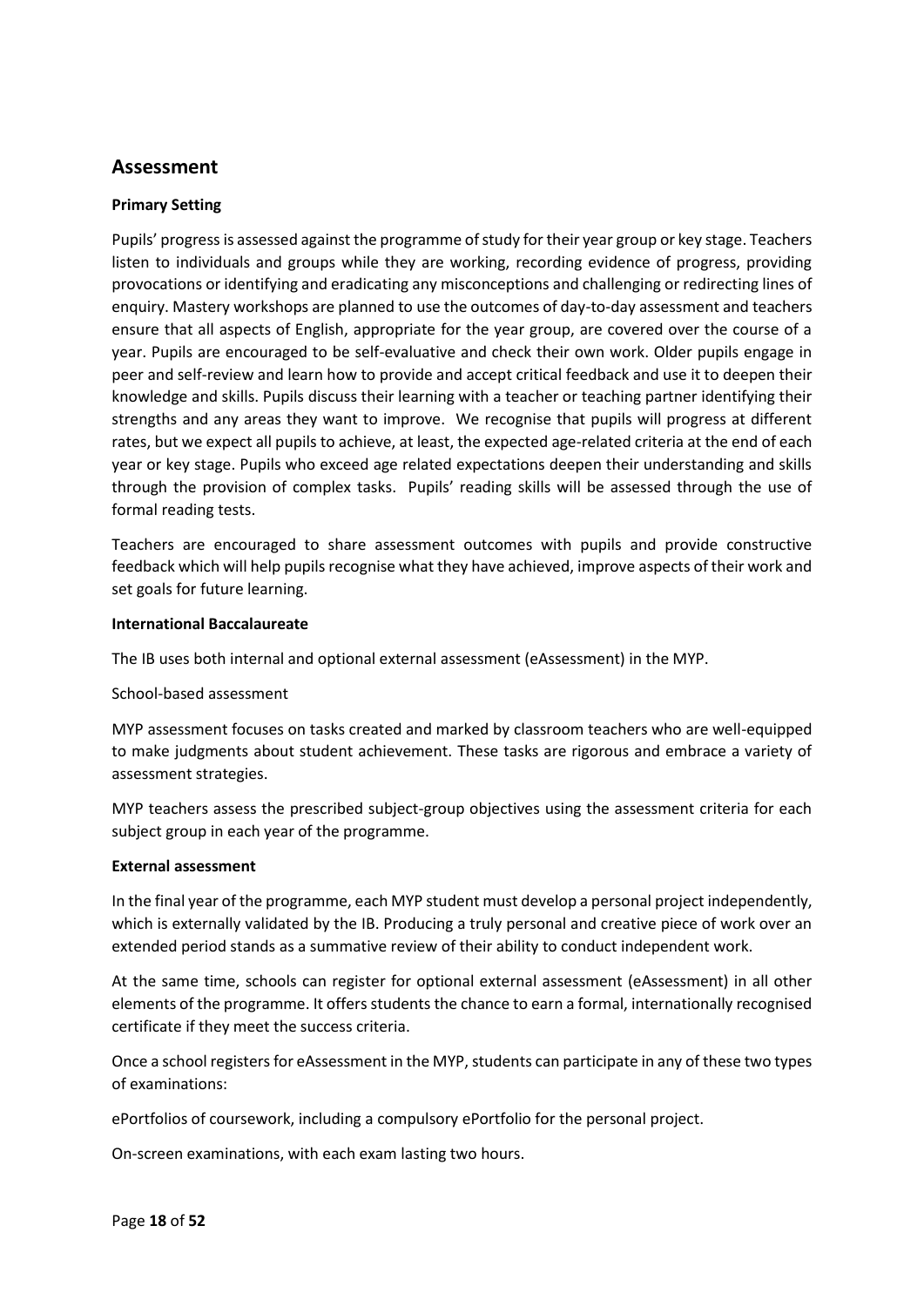The graphic below outlines how the two types of assessment – on-screen examinations and ePortfolios – are divided across the MYP's various subject groups.

#### **MYP eAssessment**

The mandatory personal project and the optional ePortfolio course works are subject to external moderation of teacher's internal marking. On-screen examinations are externally marked by trained IB examiners.

IB assessment principles and practices

The IB takes great care in ensuring assessment of candidates is meaningful and fair.

### **Recognising pupils' achievement**

Pupils' work in English and across the curriculum will be displayed so that all pupils recognise developing skills and competencies. All pupils are encouraged to do their best work at all times and teachers should recognise the progress which is being made in all aspects of pupils' work.

| <b>Document Control Information</b> |                                                  |                    |            |
|-------------------------------------|--------------------------------------------------|--------------------|------------|
| <b>Author</b>                       | Hayley Peacock                                   | <b>Status</b>      | Approved   |
| <b>Version</b>                      | 1.3                                              | Date               | 10/06/2022 |
| <b>Approved by</b>                  | Hayley Peacock                                   | <b>Signed</b>      | Heacoch    |
| <b>Approved Date</b>                | 10/06/2022                                       | <b>Review Date</b> | 31/10/2022 |
| Location                            | https://atelier21schools.co.uk/parents/#Policies |                    |            |

| <b>Document Review</b> |                               |                          |               |
|------------------------|-------------------------------|--------------------------|---------------|
| <b>Version</b>         | Amendment                     | Βv                       | Date          |
| 1.0                    | Initial release               | H Peacock                | February 2020 |
| 1.1                    | Minor formatting changes and  | H Peacock                | 29/07/2020    |
|                        | corrections.                  |                          |               |
| 1.2                    | Annual review                 | Danni Hayes              | 19/05/2021    |
| 1.3                    | <b>IB Assessment overview</b> | <b>Richard Keightley</b> | 10.06.22      |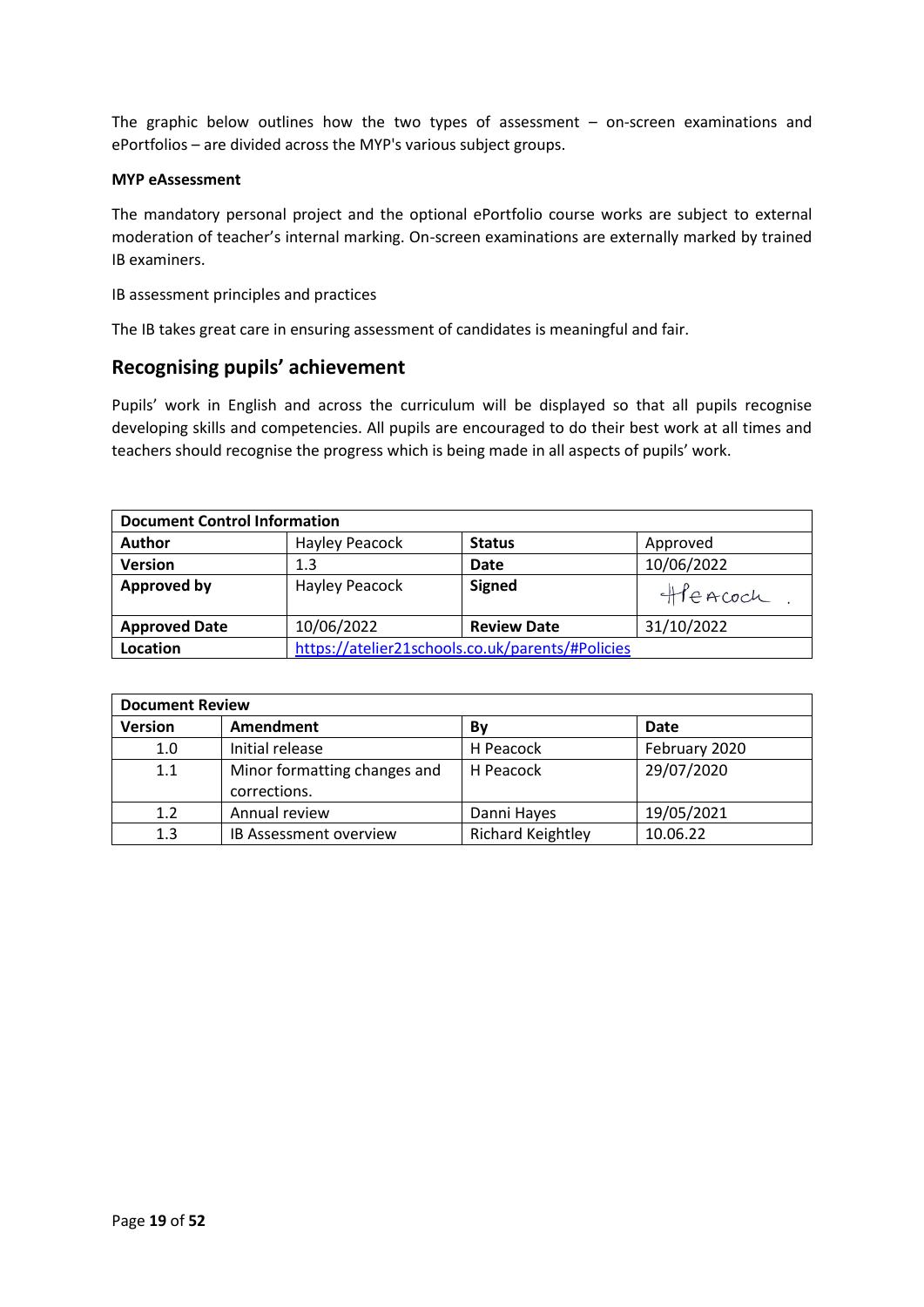

# <span id="page-19-0"></span>Geography Policy

#### **To be read in conjunction with the;**

- Learning and Teaching Policy
- The Special Educational Needs and Disabilities Policy
- The National Curriculum Programmes of Study for Geography
- The Big Study- Nature and the Natural World
- The assessment grid- Nature and the Natural World
- The Assessment Policy

# **Rationale**

The school's geography teaching is based on the National Curriculum Programmes of Study for Geography. The geography curriculum is delivered through mastery workshops, big studies and selfdirected learning. In-line with the school's vision and values pupils are encouraged to learn, independently and collaboratively, through investigation. To facilitate pupils' understanding and prepare them to carry out the research tasks and enquiries which are a feature of this big study there are short mastery workshops which provide pupils with the required skills and information. Throughout the course of an investigation or study teachers will work with individuals or groups in order to check for any misconceptions or provide further challenge. Teachers will use provocations in order to focus or extend pupils' learning or skills.

Through our geography curriculum we hope to provoke pupils' curiosity and fascination about the world, its people and the problems faced by the environment. An understanding of the diverse places, people, resources and natural and human environments on the Earth together with an understanding of the Earth's key physical and human processes will ensure that pupils are well prepared for the next stage in their education and for their future lives.

### **Aims**

- To develop contextual knowledge of the location of globally significant places, including their defining physical and human characteristics and how these provide a geographical context for understanding the actions of processes
- To understand the processes that give rise to key human and geographical features of the world, their interdependence and how they bring about spatial variation and change over time
- To ensure that pupils are competent in the geographical skills needed to collect and analyse and communicate with a range of data gathered through fieldwork that deepen their understanding of geographical processes
- To interpret a range of sources of geographical information including maps, diagrams, globes, aerial photographs and Geographical Information Systems (GIS)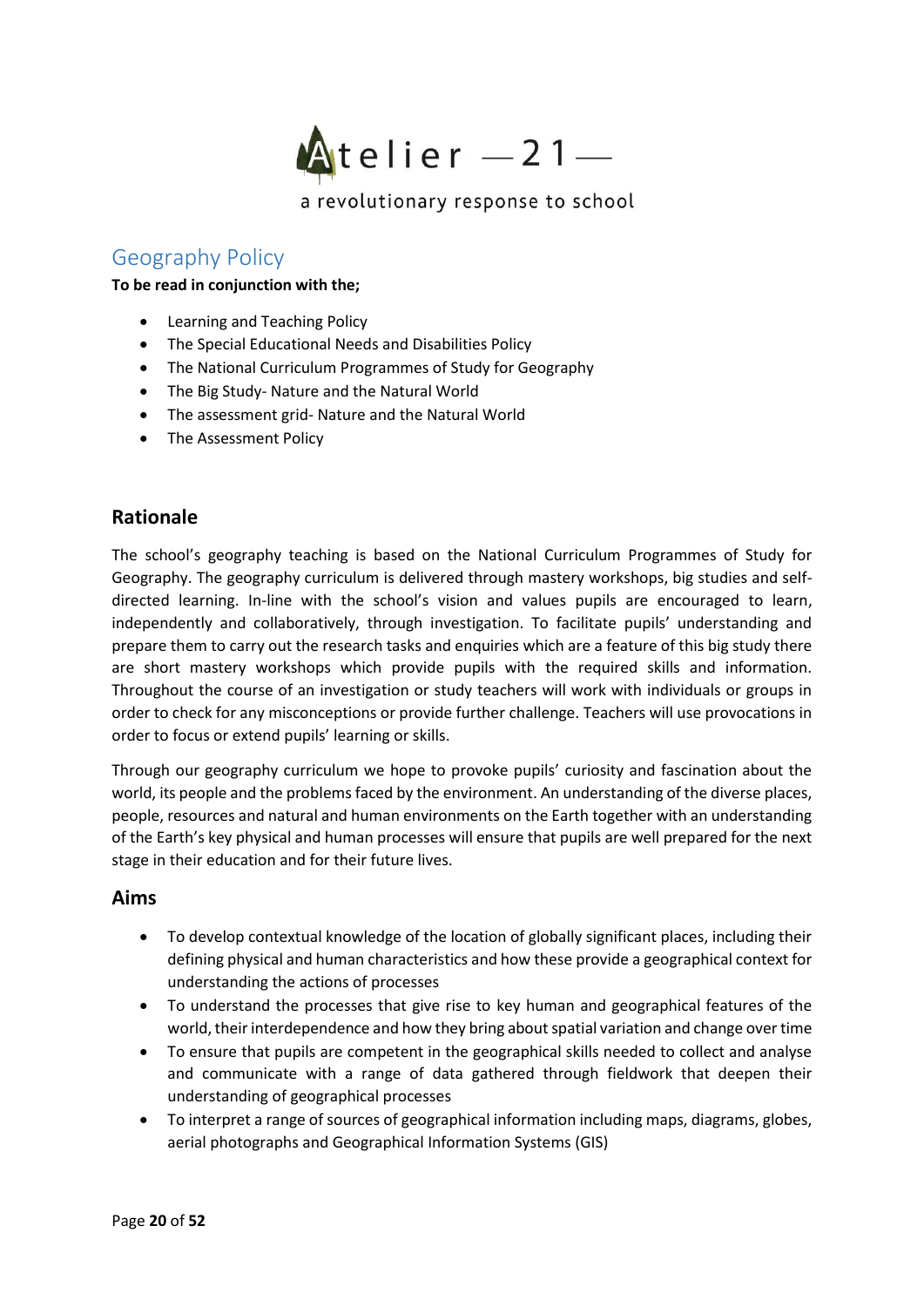• To communicate geographical information in a variety of ways, including through maps, numerical and quantitative skills and writing

## **Objectives**

- To help pupils develop knowledge about the world, the United Kingdom (UK) and their locality
- To help pupils understand subject- specific vocabulary relating to human and physical geography
- To help pupils use geographical skills, including first hand observation
- To ensure that pupils can locate and name the seven continents and five oceans
- To ensure that pupils can name, locate and identify the characteristics of the four countries and capital cities of the UK and its surrounding seas, geographical and topographical features and land use patterns
- To ensure that pupils can locate the world's countries on a map, identifying environmental regions, key physical and human characteristics, countries and major cities
- To help pupils understand geographical similarities and differences through studying the human and physical geography of an area of the UK and of a contrasting non-European country
- To ensure that pupils can identify seasonal weather patterns in the UK and the location of hot and cold areas of the world in relation to the Equator and the North and South Poles
- To ensure that pupils know and use geographical vocabulary
- To ensure that pupils can use world maps, atlases and globes
- To ensure that pupils can use compass directions and locational, directional and positional language
- To ensure that pupils can identify the position and significance of latitude, longitude, Equator, Northern and Southern Hemisphere, Tropics of Capricorn and Cancer, Arctic and Antarctic Circle, the Prime/Greenwich Meridian and time zones
- To help pupils identify similarities and differences through a study of physical and human geography of a region of the UK, a region of a European country, a region in North or South America and a region in Africa and Asia
- To help pupils describe and understand key aspects of physical and human geography
- To ensure that pupils can read and draw simple maps and use and construct keys
- To ensure that pupils use fieldwork and observational skills safely and with respect for the environment
- To ensure pupils can use a range of resources including digital/computer mapping to locate countries and describe features
- To help pupils understand the eight points of the compass, four and six figure grid references and symbols and keys to develop their understanding of the UK and wider world
- To ensure pupils can use world maps to extend and deepen their understanding of the world
- To help pupils understand physical geography relating to geological timescales
- To help pupils understand human geography relating to population and urbanisation, international development, economic activity and the use of natural resources
- To help pupils understand how human and physical processes interact to change landscapes, climate and the environment

# **Planning**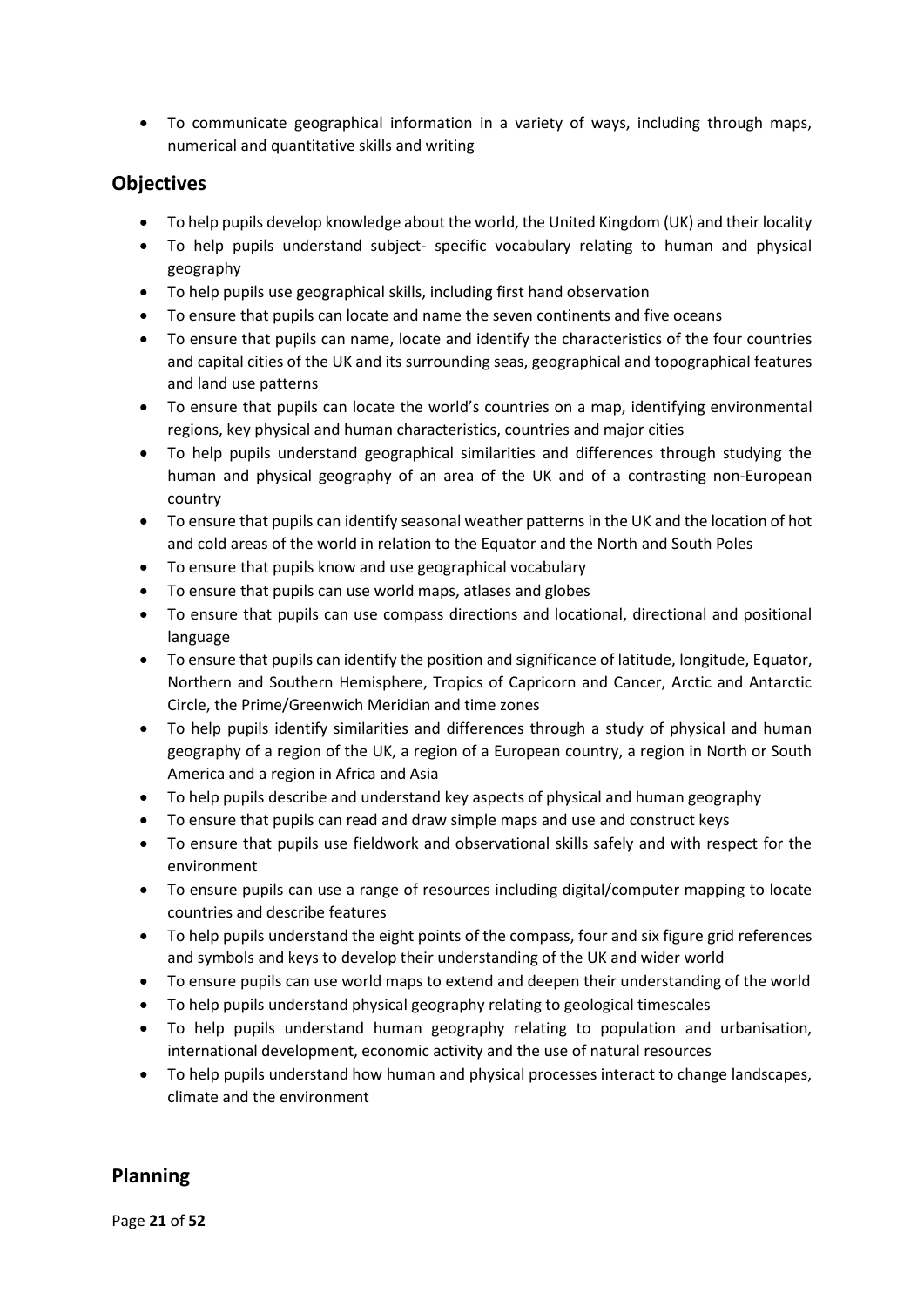Through the use of big studies and National Curriculum, subjects and programmes of study can be taught effectively to mixed age and mixed ability classes. Additionally, Geography is taught through the provision of the International Baccalaureate. Each pupil will work at his/her own pace following their own interests. Teachers will carefully assess the quality of pupil's investigations and enquiries, discussions with others, presentations and written work to determine how well they are meeting the assessment criteria. The intention is to develop pupils' knowledge, understanding and skills and help them to understand the links between subjects so that learning is secure. Teachers will carefully monitor pupils' progress. They will plan provocations that might be used during each big study to redirect or refocus learning for an individual, group or the whole class.

Teachers ensure that the needs of pupils with special educational needs and disabilities (SEND), including those with Education Health Care (EHC) Plans are fully met, that investigations are well matched to their needs and ability and that they can work independently or in collaboration with others. It may be necessary to 'scaffold' some investigations or enquiries or to carefully match presentations and information sharing to individual need. The needs of pupils with disabilities or mobility issues are evaluated when planning fieldwork so that all pupils can participate. Teachers ensure, through the use of assessment, that the most able pupils and those that are gifted and talented are challenged, all pupils should make good or better progress from their individual starting points.

Teachers should ensure that they have read all the schemes of learning and associated National Curriculum programmes of study before preparing medium- and short-term plans. It is vital that teachers recognise the skills and knowledge that individual pupils have at the beginning of each big study and that they provide pupils with the skills and knowledge they require to work effectively during the study or investigation. Teachers should plan the mastery workshop sessions that they will deliver during big studies, and they should ensure that key technical and subject specific vocabulary is taught and understood at an appropriate level.

### **Assessment**

### **Primary Setting**

Most big studies are linked to an assessment grid. Detailed assessment is key to ensuring that all pupils learn and make at least good progress. At the start of each project pupils will identify what they know and what they would like to find out, this should be done independently through brainstorming or listing what is already known and what their interests are. Younger pupils or those with SEND may talk to a teacher or teaching partner or record their ideas pictorially. Teachers should record what individual pupils already know by using their individual self-assessments together with evidence from lessons or previous work. The level of confidence for each criterion is RAG rated, the teacher and pupil can assess the level of understanding.

Planning for big studies and self-directed learning is minimal since the focus is on pupils' own investigations and explorations. During lessons teachers focus on identifying the progress made by individual pupils and their acquisition of knowledge and skills. During lessons teachers should focus on listening to individuals and groups, recording evidence of progress or identifying and eradicating any misconceptions and challenging or redirecting lines of enquiry.

At the conclusion of a big study or self-directed learning the pupil will re-assess their learning using the information produced at the start of the project. This analysis of progress together with the teachers' assessments gathered during the project will enable the teacher to determine the progress of each individual pupil against the assessment criteria. Our focus is on deepening pupils'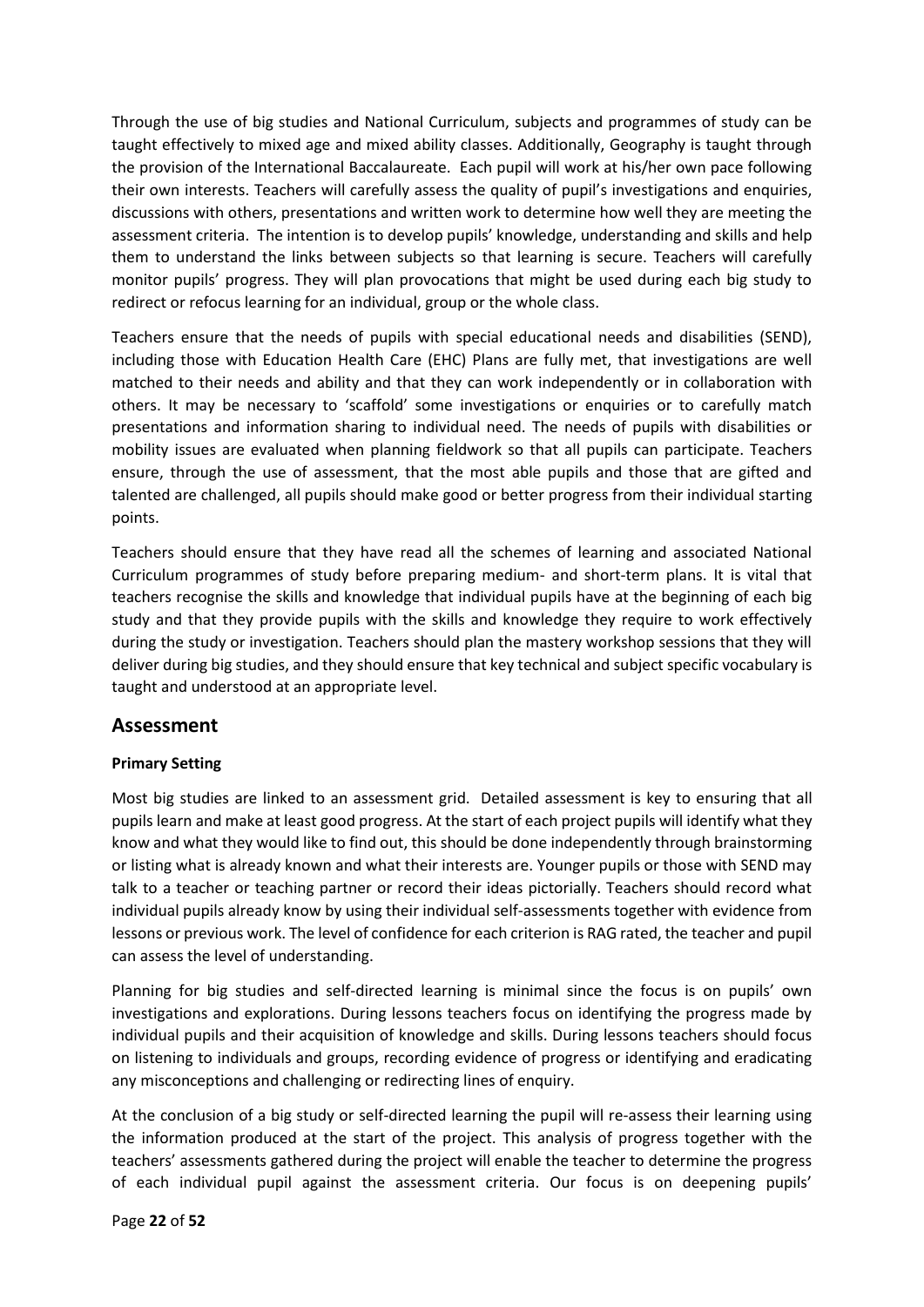understanding and helping them to gain the knowledge, understanding and skills that they will require in their future lives. We recognise that pupils will progress at different rates, but we expect all pupils to achieve, at least, the expected age-related criteria for their age at the end of each big study or academic year. Pupils who exceed age related expectations can deepen their understanding and skills through further enquiry, this may mean that they achieve some criteria which are above their expected targets although this may not be at a mastery level.

Teachers are encouraged to share assessment outcomes with pupils and provide constructive feedback which will help pupils recognise what they have achieved, improve aspects of their work and set goals for future learning.

#### **International Baccalaureate**

The IB uses both internal and optional external assessment (eAssessment) in the MYP.

#### School-based assessment

MYP assessment focuses on tasks created and marked by classroom teachers who are well-equipped to make judgments about student achievement. These tasks are rigorous and embrace a variety of assessment strategies.

MYP teachers assess the prescribed subject-group objectives using the assessment criteria for each subject group in each year of the programme.

#### **External assessment**

In the final year of the programme, each MYP student must develop a personal project independently, which is externally validated by the IB. Producing a truly personal and creative piece of work over an extended period stands as a summative review of their ability to conduct independent work.

At the same time, schools can register for optional external assessment (eAssessment) in all other elements of the programme. It offers students the chance to earn a formal, internationally recognised certificate if they meet the success criteria.

Once a school registers for eAssessment in the MYP, students can participate in any of these two types of examinations:

ePortfolios of coursework, including a compulsory ePortfolio for the personal project.

On-screen examinations, with each exam lasting two hours.

The graphic below outlines how the two types of assessment – on-screen examinations and ePortfolios – are divided across the MYP's various subject groups.

#### **MYP eAssessment**

The mandatory personal project and the optional ePortfolio course works are subject to external moderation of teacher's internal marking. On-screen examinations are externally marked by trained IB examiners.

IB assessment principles and practices

The IB takes great care in ensuring assessment of candidates is meaningful and fair.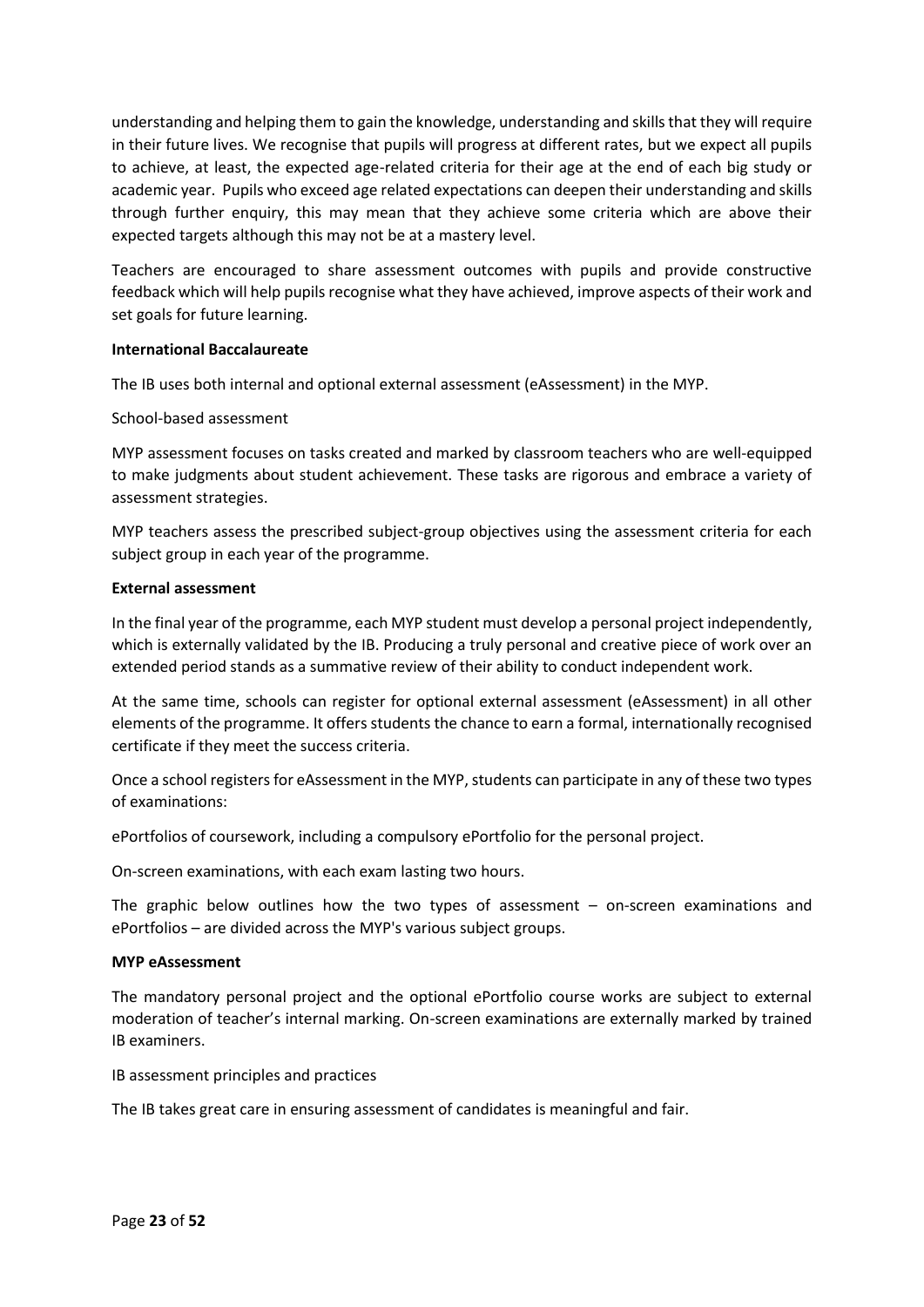# **Recognising pupils' achievement**

During each big study teachers and pupils will display pupils' written work, models, drawings and diagrams in a way which supports the learning of others and celebrates achievement. All pupils should be encouraged to do their best work at all times and teachers should recognise the progress which is being made in all aspects of pupils' work.

| <b>Document Control Information</b> |                                                  |                    |            |
|-------------------------------------|--------------------------------------------------|--------------------|------------|
| <b>Author</b>                       | Hayley Peacock                                   | <b>Status</b>      | Approved   |
| <b>Version</b>                      | 1.3                                              | Date               | 10/06/2022 |
| <b>Approved by</b>                  | Hayley Peacock                                   | <b>Signed</b>      | Heacoch    |
| <b>Approved Date</b>                | 10/06/2022                                       | <b>Review Date</b> | 31/10/2022 |
| Location                            | https://atelier21schools.co.uk/parents/#Policies |                    |            |

| <b>Document Review</b> |                                              |                          |               |
|------------------------|----------------------------------------------|--------------------------|---------------|
| <b>Version</b>         | Amendment                                    | Βv                       | Date          |
| 1.0                    | Initial release                              | H Peacock                | February 2020 |
| 1.1                    | Minor formatting changes and<br>corrections. | H Peacock                | 29/07/2020    |
| 1.2                    | Annual review                                | Danni Hayes              | 19/05/2021    |
| 1.3                    | <b>IB Assessment overview</b>                | <b>Richard Keightley</b> | 10.06.22      |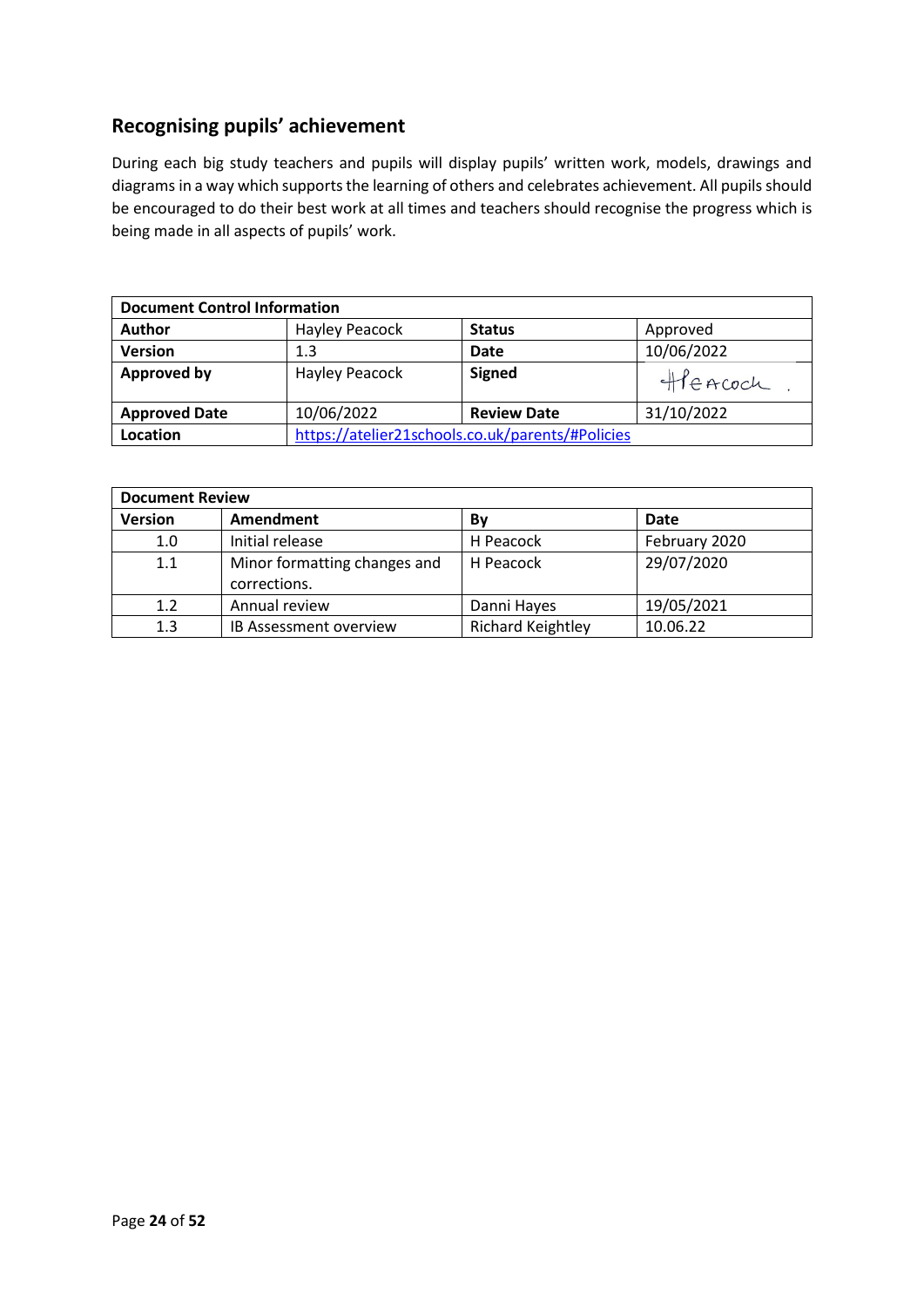

# <span id="page-24-0"></span>History Policy

#### **To be read in conjunction with the;**

- Learning and Teaching Policy
- The Special Educational Needs and Disabilities Policy
- The Big Study- Events That Changed How We Live
- The assessment grid- Events That Changed How We Live
- The Assessment Policy

## **Rationale**

The school's history teaching is based on the National Curriculum for History. The history curriculum is delivered through Big Studies, mastery workshops and self-directed learning. The Big Study 'Events That Changed How We Live' is the main vehicle through which pupils gain coherent historical knowledge and skills, there is considerable overlap with other Big Studies so pupils gain a holistic understanding of the events, people, choices and innovations which changed how we live. Teachers also use the History Scheme of Learning when planning lessons and tasks for individual pupils and assessing pupils' progress. In-line with the school's vision and values pupils are encouraged to learn, independently and collaboratively, through investigation. To facilitate pupils' understanding and prepare them to carry out the research tasks which are a feature of learning in the school there are short mastery workshops, delivered by teachers, before pupils begin their tasks. Teachers also ensure that pupils have the subject specific and cross- curricular skills, knowledge and understanding needed in each study. Throughout the course of an investigation or study teachers will work with individuals or groups in order to check for any misconceptions or provide further challenge. Teachers will use 'Provocations' in order to focus or extend pupils' learning or skills.

### **Aims**

- To ensure that pupils gain a coherent understanding of Britain's past and that of the wider world
- To ensure that pupils develop a balanced viewpoint and accurate knowledge and understanding of events in the past
- To inspire pupils' curiosity
- To help pupils ask perceptive questions, think critically, weight evidence, evaluate arguments and develop perspective and judgement
- To help pupils understand the complexity of people's lives, the process of change, the diversity of societies and the relationships between different groups

### **Objectives**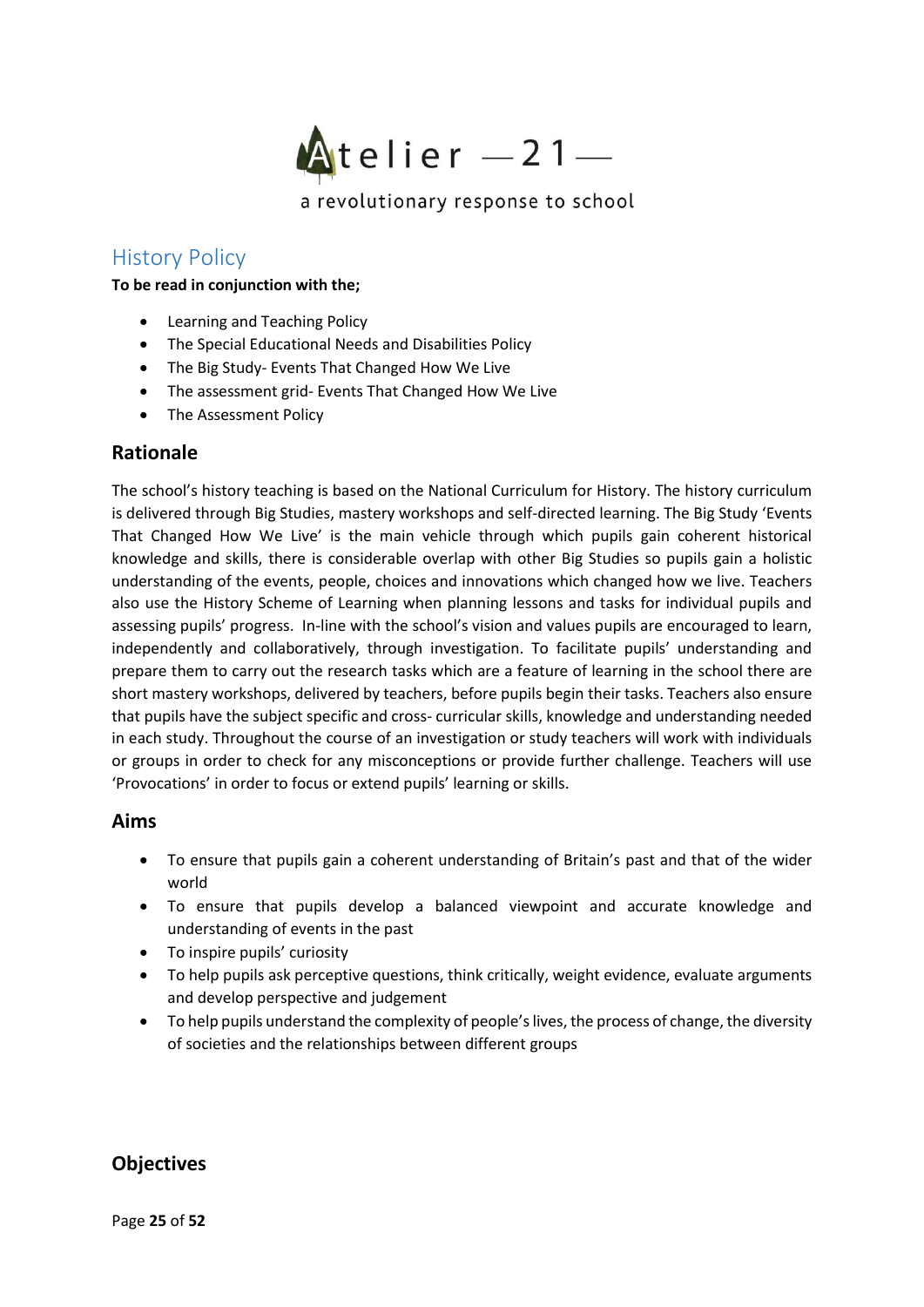- To ensure that pupils make good progress and develop a secure understanding of the knowledge, skills and processes of the subject
- To ensure that pupils acquire subject specific and technical vocabulary and use it precisely and accurately
- To provide opportunities for pupils to apply literacy skills
- To link learning to current events

# **Planning**

Through the use of Big Studies and National Curriculum, subjects and programmes of study can be taught effectively to mixed age and mixed ability classes. Additionally, Geography is taught through the provision of the International Baccalaureate. Each pupil will work at his/her own pace following their own interests. Teachers will carefully assess the quality of pupil's investigations and enquiries, discussions with others, presentations and written work to determine how well they are meeting the assessment criteria. The intention is to develop pupils' knowledge, understanding and skills and help them to understand the links between subjects so that learning is secure. Teachers will carefully monitor pupils' progress. They will plan 'Provocations' that might be used during each Big Study to redirect or refocus learning for an individual, group or the whole class.

Teachers ensure that the needs of pupils with special educational needs and disabilities (SEND), including those with Education and Health Care (EHC) Plans are fully met, that investigations are well matched to their needs and ability and that they can work independently or in collaboration with others. It may be necessary to 'scaffold' some investigations or enquiries or to carefully match presentations and information sharing to individual need. Teachers ensure, through the use of assessment, that the most able pupils and those that are gifted and talented are challenged, all pupils should make good or better progress from their individual starting points.

Teachers should ensure that they have read all the schemes of learning and associated National Curriculum programmes of study before preparing long, medium- and short-term plans. It is vital that teachers recognise the skills and knowledge that individual pupils have at the beginning of each Big Study and that they provide pupils with the skills and knowledge they require to work effectively during the study or investigation. Teachers should plan the mastery workshop sessions that they will deliver during Big Studies, and they should ensure that key technical and subject specific vocabulary is taught and understood at an appropriate level.

### **Assessment**

### **Primary Setting**

Big Studies are linked to an assessment grid. Detailed assessment is key to ensuring that all pupils learn and make at least good progress. At the start of each project pupils will identify what they know and what they would like to find out, this should be done independently through brainstorming or listing what is already known and what their interests are. Younger pupils or those with SEND may talk to a teacher or teaching partner or record their ideas pictorially. Teachers should record what individual pupils already know by using their individual self-assessments together with evidence from lessons or previous work. The level of confidence for each criterion is RAG rated, the teacher and pupil can assess the level of understanding.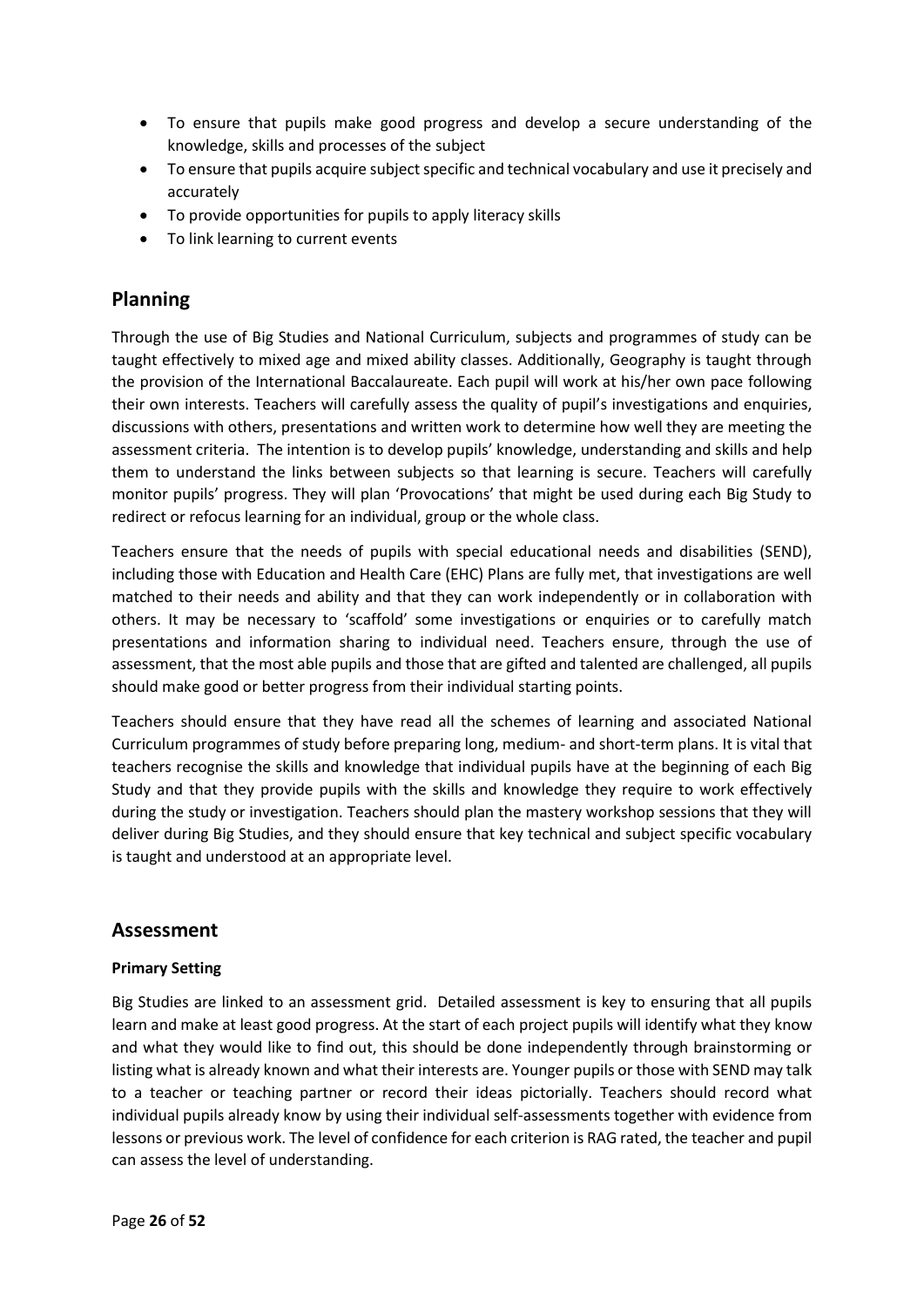Planning for Big Studies and self-directed learning is minimal since the focus is on pupils' own investigations and explorations. During lessons teachers focus on identifying the progress made by individual pupils and their acquisition of knowledge and skills. During lessons teachers should focus on listening to individuals and groups, recording evidence of progress or identifying and eradicating any misconceptions and challenging or redirecting lines of enquiry.

At the conclusion of a Big Study or self-directed learning the pupil will self-assess their learning using the information produced at the start of the project. This analysis of progress together with the teachers' assessments gathered during the project will enable the teacher to determine the progress of each individual pupil against the assessment criteria. Our focus is on deepening pupils' understanding and helping them to gain the knowledge, understanding and skills that they will require in their future lives. We recognise that pupils will progress at different rates, but we expect all pupils to achieve, at least, the expected age-related criteria for their age at the end of each Big Study or academic year. Pupils who exceed age related expectations can deepen their understanding and skills through further enquiry, this may mean that they achieve some criteria which are above their expected targets although this may not be at a mastery level.

Teachers are encouraged to share assessment outcomes with pupils and provide constructive feedback which will help pupils recognise what they have achieved, improve aspects of their work and set goals for future learning.

#### **International Baccalaureate**

The IB uses both internal and optional external assessment (eAssessment) in the MYP.

School-based assessment

MYP assessment focuses on tasks created and marked by classroom teachers who are well-equipped to make judgments about student achievement. These tasks are rigorous and embrace a variety of assessment strategies.

MYP teachers assess the prescribed subject-group objectives using the assessment criteria for each subject group in each year of the programme.

#### **External assessment**

In the final year of the programme, each MYP student must develop a personal project independently, which is externally validated by the IB. Producing a truly personal and creative piece of work over an extended period stands as a summative review of their ability to conduct independent work.

At the same time, schools can register for optional external assessment (eAssessment) in all other elements of the programme. It offers students the chance to earn a formal, internationally recognised certificate if they meet the success criteria.

Once a school registers for eAssessment in the MYP, students can participate in any of these two types of examinations:

ePortfolios of coursework, including a compulsory ePortfolio for the personal project.

On-screen examinations, with each exam lasting two hours.

The graphic below outlines how the two types of assessment  $-$  on-screen examinations and ePortfolios – are divided across the MYP's various subject groups.

#### **MYP eAssessment**

Page **27** of **52**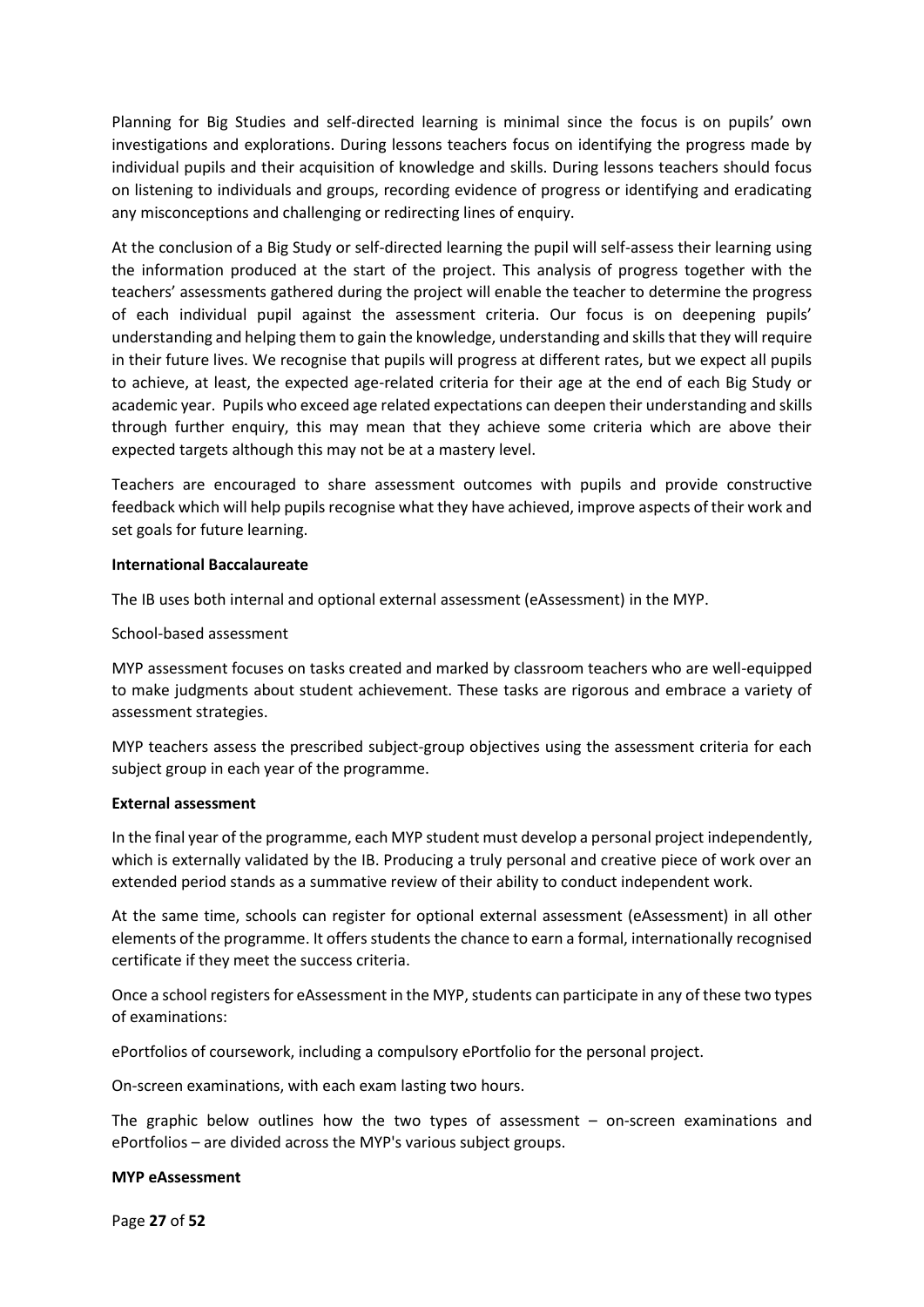The mandatory personal project and the optional ePortfolio course works are subject to external moderation of teacher's internal marking. On-screen examinations are externally marked by trained IB examiners.

IB assessment principles and practices

The IB takes great care in ensuring assessment of candidates is meaningful and fair.

# **Recognising pupils' achievement.**

During each Big Study teachers and pupils will display pupils' written work, models, drawings and diagrams in a way which supports the learning of others and celebrates achievement. All pupils should be encouraged to do their best work at all times and teachers should recognise the progress which is being made in all aspects of pupils' work.

| <b>Document Control Information</b> |                                                  |                    |            |
|-------------------------------------|--------------------------------------------------|--------------------|------------|
| <b>Author</b>                       | Hayley Peacock                                   | <b>Status</b>      | Approved   |
| <b>Version</b>                      | 1.3                                              | <b>Date</b>        | 10/06/2022 |
| <b>Approved by</b>                  | Hayley Peacock                                   | <b>Signed</b>      | Heacoch    |
| <b>Approved Date</b>                | 10/06/2022                                       | <b>Review Date</b> | 31/10/2022 |
| Location                            | https://atelier21schools.co.uk/parents/#Policies |                    |            |

| <b>Document Review</b> |                               |                          |               |
|------------------------|-------------------------------|--------------------------|---------------|
| <b>Version</b>         | Amendment                     | By                       | Date          |
| 1.0                    | Initial release               | H Peacock                | February 2020 |
| 1.1                    | Minor formatting changes and  | H Peacock                | 29/07/2020    |
|                        | corrections.                  |                          |               |
| 1.2                    | Annual review                 | Danni Hayes              | 19/05/2021    |
| 1.3                    | <b>IB Assessment overview</b> | <b>Richard Keightley</b> | 10.06.22      |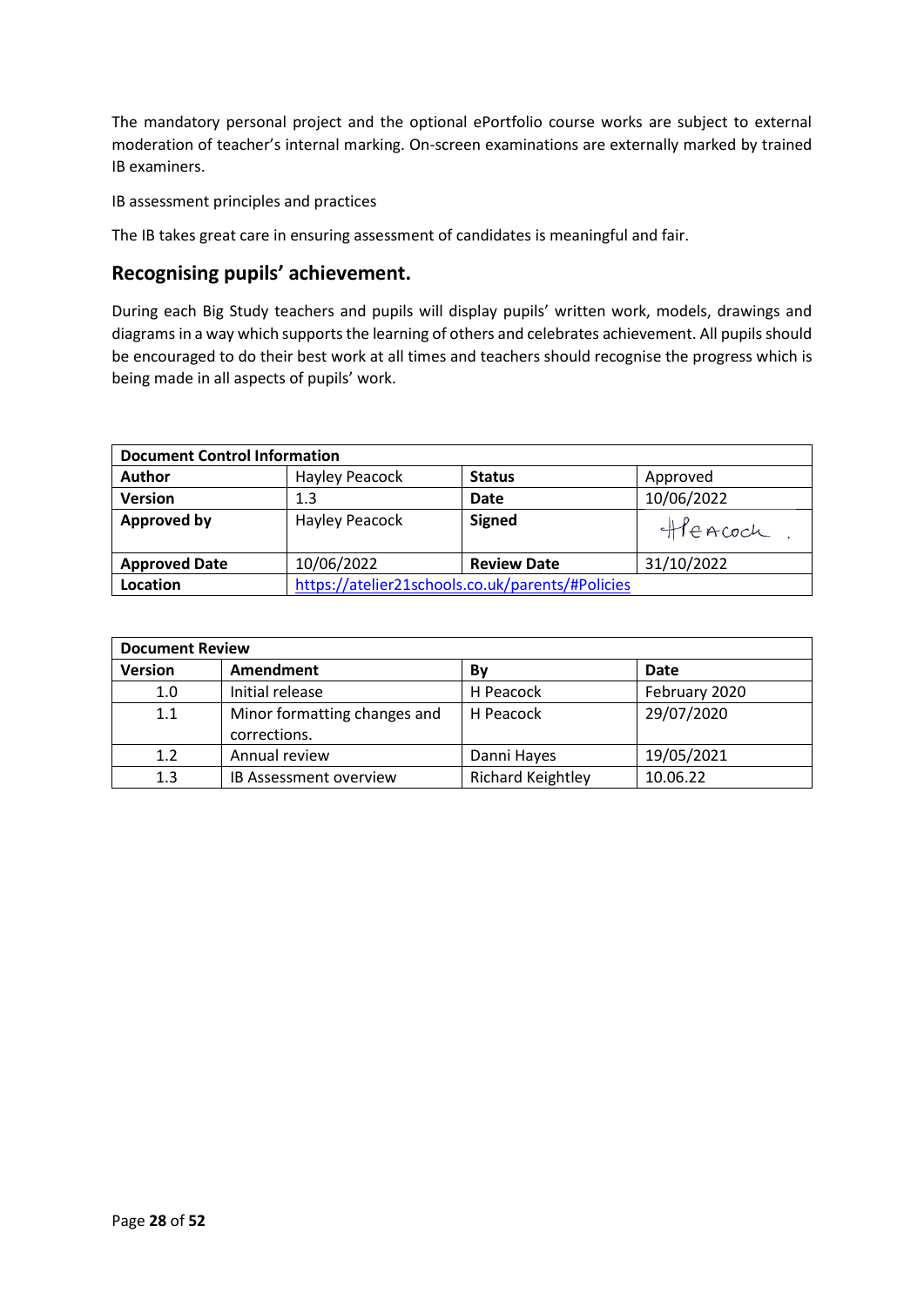

# <span id="page-28-0"></span>Languages/Modern Foreign Languages (MFL) Policy

#### **To be read in conjunction with the;**

- Learning and Teaching Policy
- The Special Educational Needs and Disabilities Policy
- The Assessment Policy
- National Curriculum Languages Programmes of Study for Key Stages 1-3
- Special Educational Needs and Disabilities (SEND) Policy

### **Rationale**

The school's languages/modern foreign languages (MFL) teaching is based on the National Curriculum Languages Programmes of Study. The school has chosen to focus on Spanish as its main second language. The curriculum is delivered through mastery workshops, themed and international days and self-directed learning. The school's curriculum is holistic so, where appropriate and meaningful, teaching will be linked to knowledge from Big Studies and other curriculum areas. In-line with the school's vision and values pupils are encouraged to learn independently and collaboratively through speaking to others, listening to the responses of others, reading information, using a range of media and carrying out independent research. Teachers will work with individuals or groups in order to check for any misconceptions, lack of understanding or to provide further challenge. Teachers will use provocations in order to focus or extend pupils' learning or skills.

The school recognises that learning a language prevents insularity and promotes an understanding of and entry into other cultures. Good quality languages teaching will provoke pupils' curiosity and deepen their understanding of the world. The ability to communicate in a second or third language is a life skill which will support pupils in their future lives.

### **Aims**

- To help pupils express their ideas and thoughts in another language and understand and respond to its speakers in speech and writing
- To provide opportunities for pupils to communicate for practical purposes, learn new ways of thinking and read important literature in the original language
- To provide the foundation for learning other languages
- To equip pupils to study and work in other countries
- To extend pupils' knowledge and understanding of a European country

### **Objectives**

- Listen to spoken language and show understanding by joining in and responding
- Understand and respond to spoken and written language from a variety of authentic sources
- Recognise Spanish words, pronounce them confidently and accurately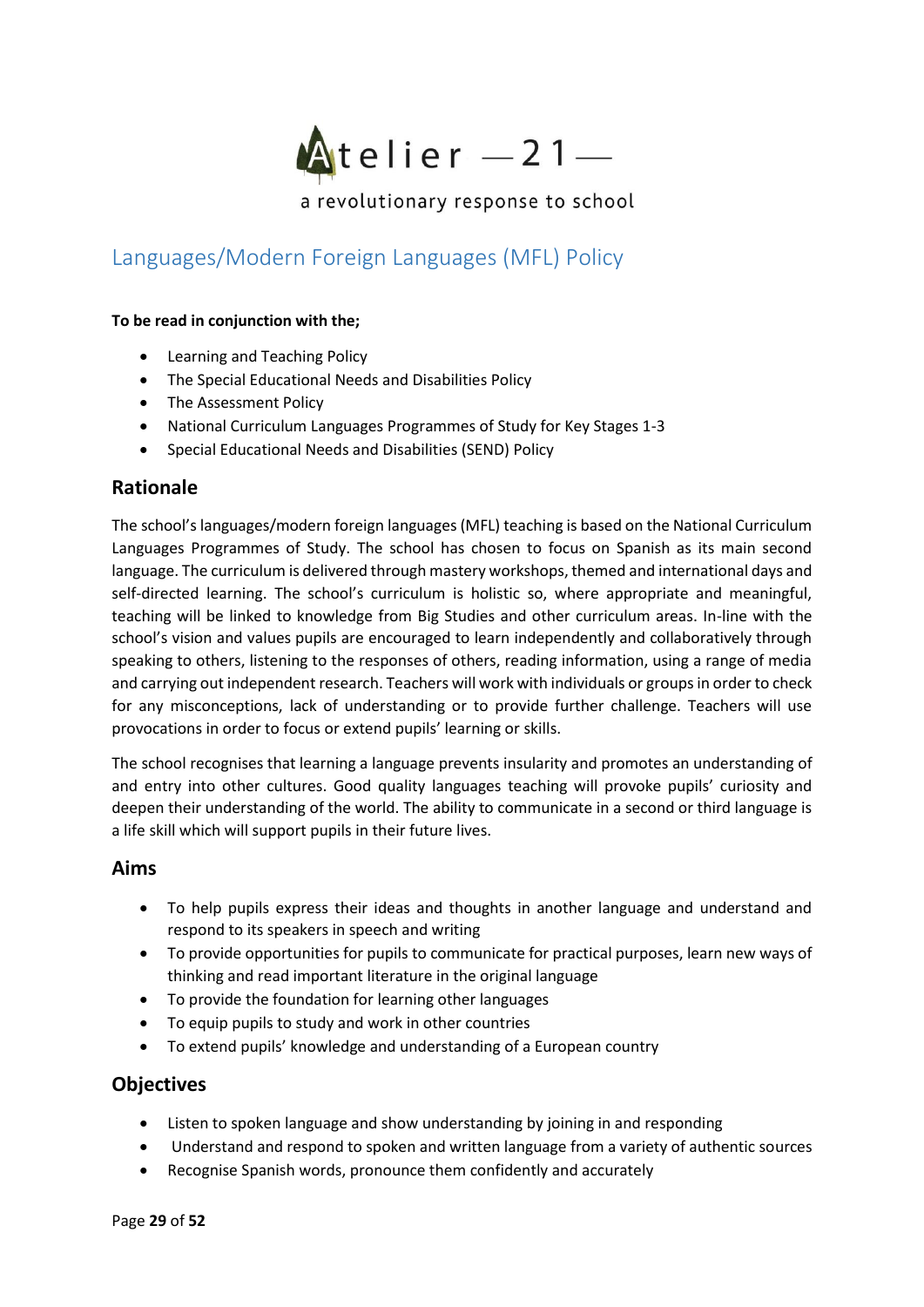- Identify commonly used words that have their roots in other languages or in ancient civilisations
- Speak with increasing confidence, fluency and spontaneity
- Find ways of communicating what they want to say through discussion and asking questions
- Improve the quality of their intonation and extend their vocabulary
- Write at length and for a variety of purpose and audience
- Use a Spanish dictionary to improve their spelling and the quality of their written work
- Use a variety of grammatical structures

## **Planning**

Spanish is taught during mastery workshops and pupils' knowledge and understanding is applied during themed and international days, other subjects and Big Studies. Additionally, Spanish is also taught through the provision of the International Baccalaureate. Languages teaching will be adapted to meet the needs of mixed age and mixed ability classes, but it expected that during the school's first year most pupils will be at an early stage of language acquisition. Teachers will carefully assess the quality of pupil's understanding, knowledge and skills against curriculum objectives to determine how well they are making progress. Teachers will carefully monitor pupils' progress. They will plan provocations that might be used during mastery workshops to redirect or refocus learning for an individual, group or the whole class. Pupils will be encouraged to apply their language skills in a variety of situations in order to build their confidence and promote their speaking and listening skills.

Pupils with special educational needs and disabilities (SEND), including those with Education and Health Care (EHC) Plans are included in all languages teaching unless their individual education plans (IEPs) indicate that this would not be appropriate. Teaching and learning tasks are adapted to meet the needs of individual pupils. Independent and collaborative tasks are appropriately resourced and scaffolded where necessary so that activities are well matched to pupils' needs and ability. Teachers carefully consider the profile of groups and learning partners so that pupils can work independently or in collaboration with others. Teachers ensure, through the use of assessment, that the most able pupils and those that are gifted and talented are challenged. The school expects all pupils to make good or better progress from their individual starting points.

Teachers should ensure that they have read all the school policies and the programmes of study before preparing medium- and short-term plans. It is vital that teachers recognise the skills and knowledge that individual pupils have at the beginning of a programme of study and that they provide pupils with the skills and knowledge they require to work effectively. Teachers should plan the languages/MFL mastery workshops, carefully considering the learning needs of individuals and groups, they should ensure that key vocabulary is taught and understood at an appropriate level. Where possible all teaching in Years 3-9 should be in Spanish, younger pupils will receive simple greetings and instructions in Spanish.

### **Assessment**

### **Primary Setting**

At the start of each term or part of the programme of study pupils will identify what they know and what they would like to improve. Younger pupils or those with SEND may talk to a teacher or teaching partner or record their ideas pictorially. Older pupils may write vocabulary or skills lists. Teachers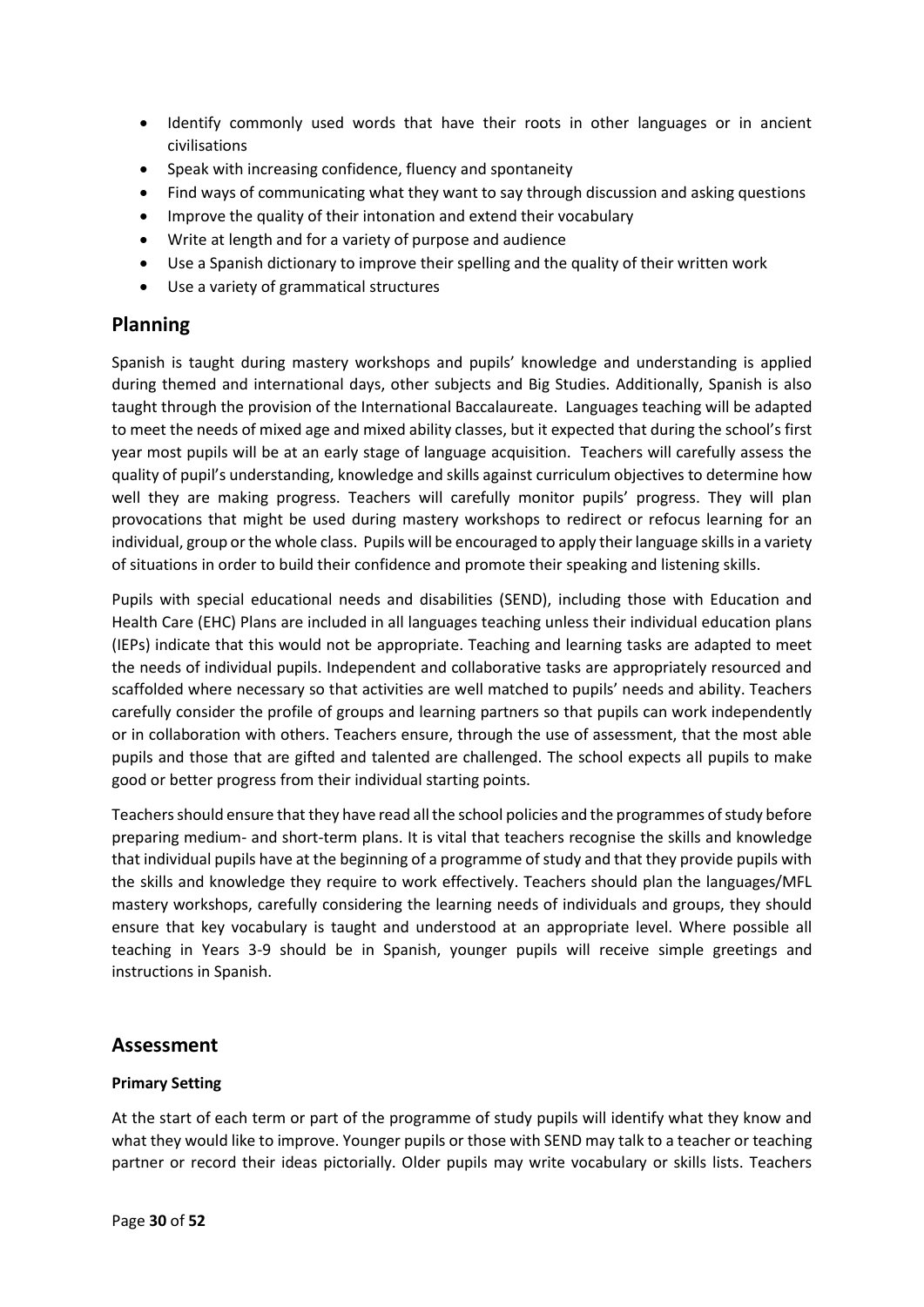record what individual pupils already know by using their individual self-assessments together with evidence from lessons or previous work.

Teachers use pupils' self-assessment as the basis for curriculum adaptation so that the needs of all pupils are met. The most able pupils or those with a good level of language skill may be set challenging independent tasks in order to extend their knowledge and skills. During lessons teachers focus on identifying the progress made by individual pupils and their acquisition of knowledge and skills. Teachers listen to individuals and groups, recording evidence of progress, providing provocations or identifying and eradicating any misconceptions.

At the conclusion of a theme or programme of study pupils will self-assess their learning using the information produced at the start of the project. This analysis of progress together with the teacher assessments gathered during the project will enable the teacher to determine the progress of each individual pupil against the programme of study. Our focus is on deepening pupils' understanding and helping them to gain the speaking, listening, reading and writing skills that will help them become proficient in Spanish. We recognise that pupils will progress at different rates, but we expect all pupils to achieve, at least, the expected age related criteria for their age at the end of each programme of study. Pupils who exceed age related expectations can deepen their understanding and skills through further enquiry, this may mean that they achieve some criteria which are above their expected targets.

Teachers are encouraged to share assessment outcomes with pupils and provide constructive feedback which will help pupils recognise what they have achieved, improve aspects of their work and set goals for future learning.

#### **International Baccalaureate**

The IB uses both internal and optional external assessment (eAssessment) in the MYP.

#### School-based assessment

MYP assessment focuses on tasks created and marked by classroom teachers who are well-equipped to make judgments about student achievement. These tasks are rigorous and embrace a variety of assessment strategies.

MYP teachers assess the prescribed subject-group objectives using the assessment criteria for each subject group in each year of the programme.

#### **External assessment**

In the final year of the programme, each MYP student must develop a personal project independently, which is externally validated by the IB. Producing a truly personal and creative piece of work over an extended period stands as a summative review of their ability to conduct independent work.

At the same time, schools can register for optional external assessment (eAssessment) in all other elements of the programme. It offers students the chance to earn a formal, internationally recognised certificate if they meet the success criteria.

Once a school registers for eAssessment in the MYP, students can participate in any of these two types of examinations:

ePortfolios of coursework, including a compulsory ePortfolio for the personal project.

On-screen examinations, with each exam lasting two hours.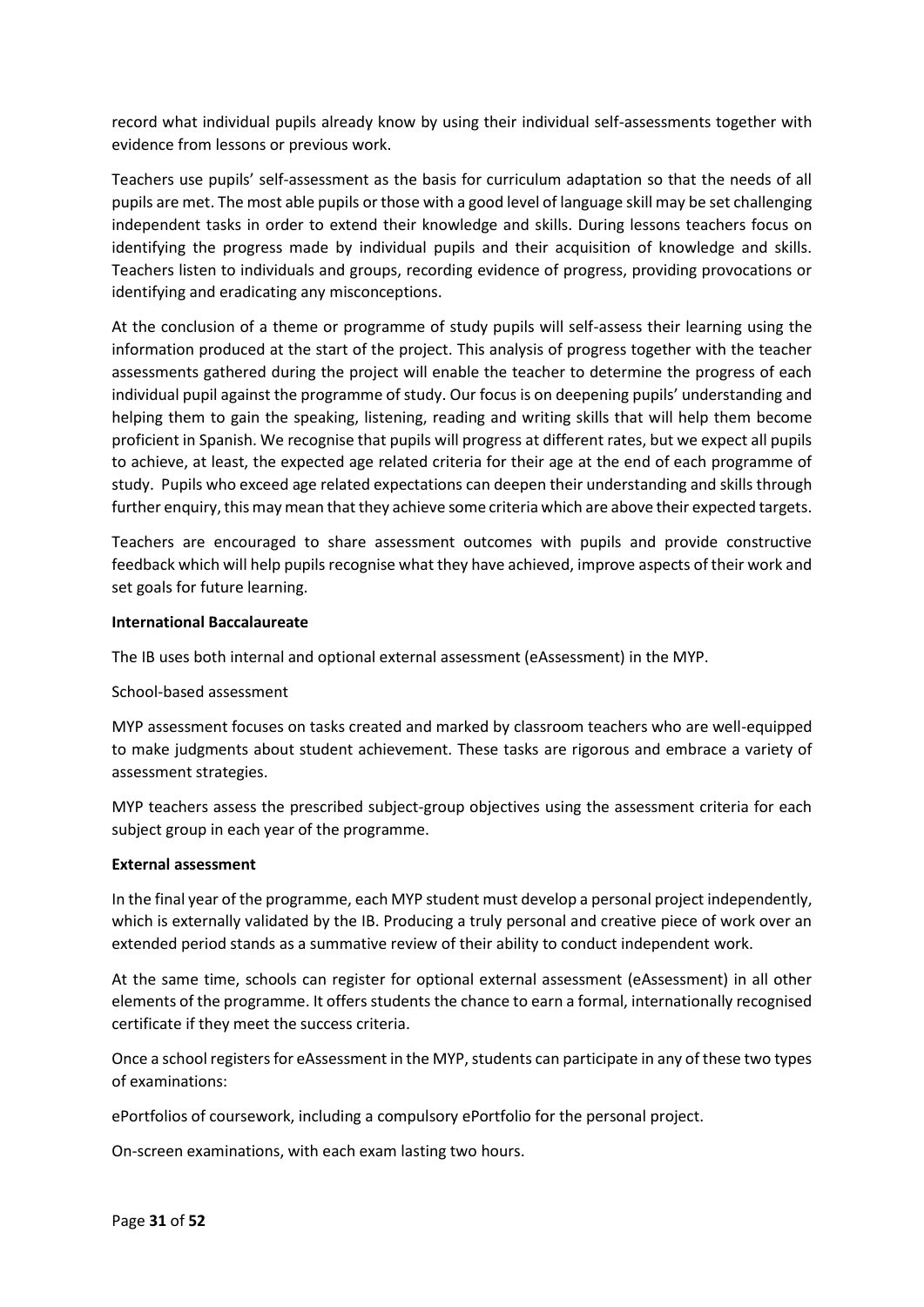The graphic below outlines how the two types of assessment – on-screen examinations and ePortfolios – are divided across the MYP's various subject groups.

#### **MYP eAssessment**

The mandatory personal project and the optional ePortfolio course works are subject to external moderation of teacher's internal marking. On-screen examinations are externally marked by trained IB examiners.

IB assessment principles and practices

The IB takes great care in ensuring assessment of candidates is meaningful and fair.

### **Recognising pupils' achievement**

Pupils' written work, models artefacts, drawings and diagrams will be displayed in a way which supports the learning of others, celebrates achievement and makes clear the progression of skills and knowledge throughout the school. The displays will help pupils understand the Spanish culture and language. All pupils should be encouraged to do their best work at all times and teachers should recognise the progress which is being made in all aspects of pupils' work.

| <b>Document Control Information</b> |                       |                                                  |            |
|-------------------------------------|-----------------------|--------------------------------------------------|------------|
| <b>Author</b>                       | <b>Hayley Peacock</b> | <b>Status</b>                                    | Approved   |
| <b>Version</b>                      | 1.3                   | Date                                             | 10/06/2022 |
| <b>Approved by</b>                  | Hayley Peacock        | <b>Signed</b>                                    | Heacoch    |
| <b>Approved Date</b>                | 10/06/2022            | <b>Review Date</b>                               | 31/10/2022 |
| Location                            |                       | https://atelier21schools.co.uk/parents/#Policies |            |

| <b>Document Review</b> |                              |                          |               |  |
|------------------------|------------------------------|--------------------------|---------------|--|
| <b>Version</b>         | Amendment                    | Bν                       | Date          |  |
| 1.0                    | Initial release              | H Peacock                | February 2020 |  |
| 1.1                    | Minor formatting changes and | H Peacock                | 29/07/2020    |  |
|                        | corrections.                 |                          |               |  |
| 1.2                    | Annual review                | Danni Hayes              | 19/05/2021    |  |
| 1.3                    | IB Assessment overview       | <b>Richard Keightley</b> | 10.06.22      |  |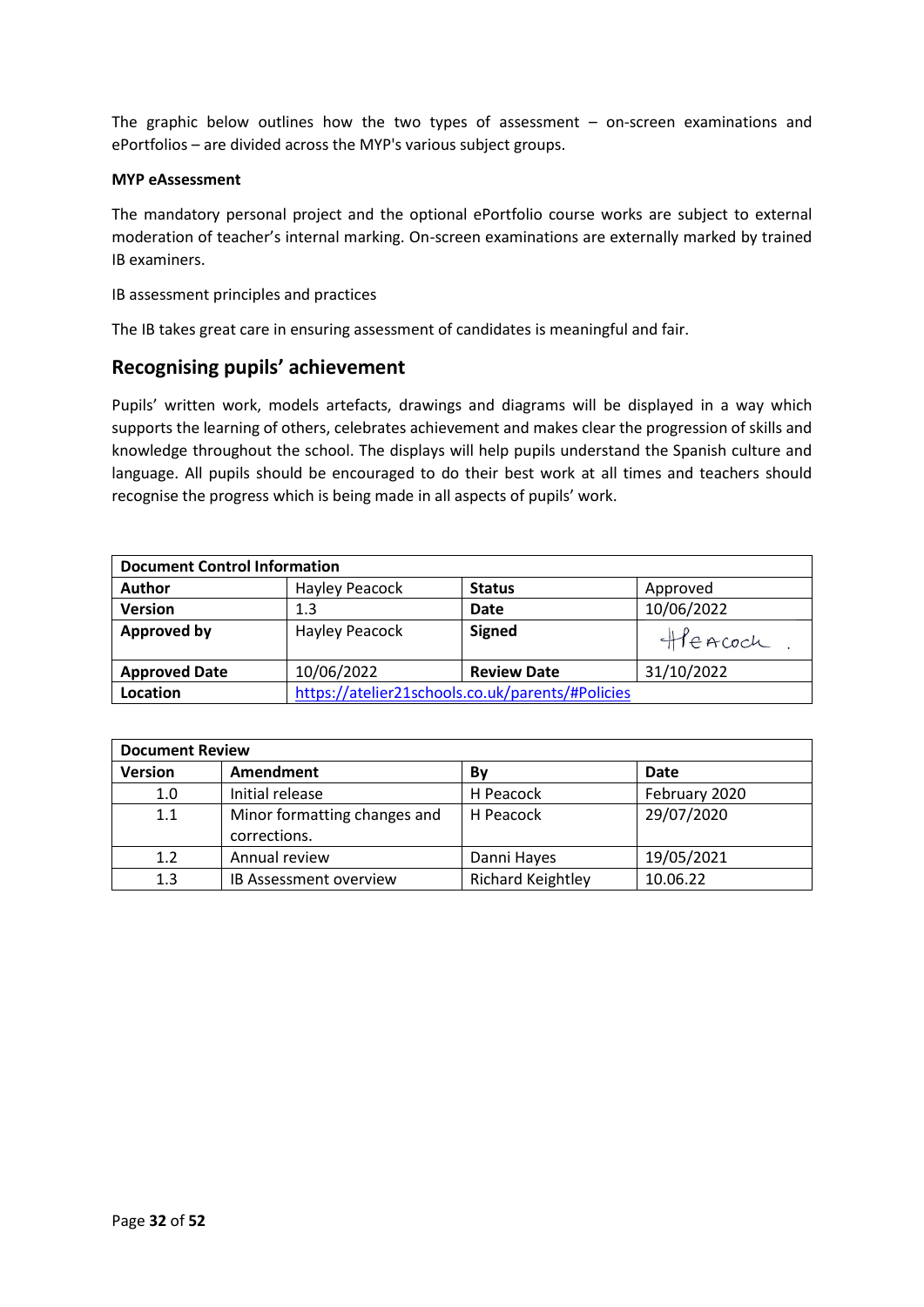

# <span id="page-32-0"></span>Mathematics Policy

#### **To be read in conjunction with the;**

- Learning and Teaching Policy
- The Special Educational Needs and Disabilities Policy
- The Behaviour Management Policy
- The Science Policy
- National Curriculum Programmes of Study for Mathematics
- Schemes of Learning for Big Studies
- The Assessment Policy

### **Rationale**

The school's mathematics teaching is based on the National Curriculum Programmes of Study for mathematics. The mathematics curriculum is delivered through mastery workshops, big studies and self-directed learning which includes work covered in science. The school recognises that a sound understanding of mathematics is crucial for everyday life, financial literacy and security and most forms of employment and critical to the study of science, technology and engineering.

### **Aims**

- To ensure that pupils understand the importance of mathematics in their daily and future lives
- To ensure that pupils can reason mathematically
- To engender pupils' curiosity about and enjoyment of the subject
- To provide pupils with secure basic skills and the confidence to solve problems and apply mathematics in all subjects
- To help pupils recognise that mathematics is a creative discipline that can provide the solution to problems

### **Objectives**

- To help pupils develop secure basic skills and conceptual understanding
- To help pupils recognise that abstract concepts can be modelled through concrete operations
- To ensure that pupils have frequent practice at working on increasingly complex problems
- To ensure that pupils can recall and apply knowledge rapidly and accurately
- To help pupils reason mathematically by following a line of enquiry, conjecturing relationships and generalisations and developing an argument, justification or proof using mathematical language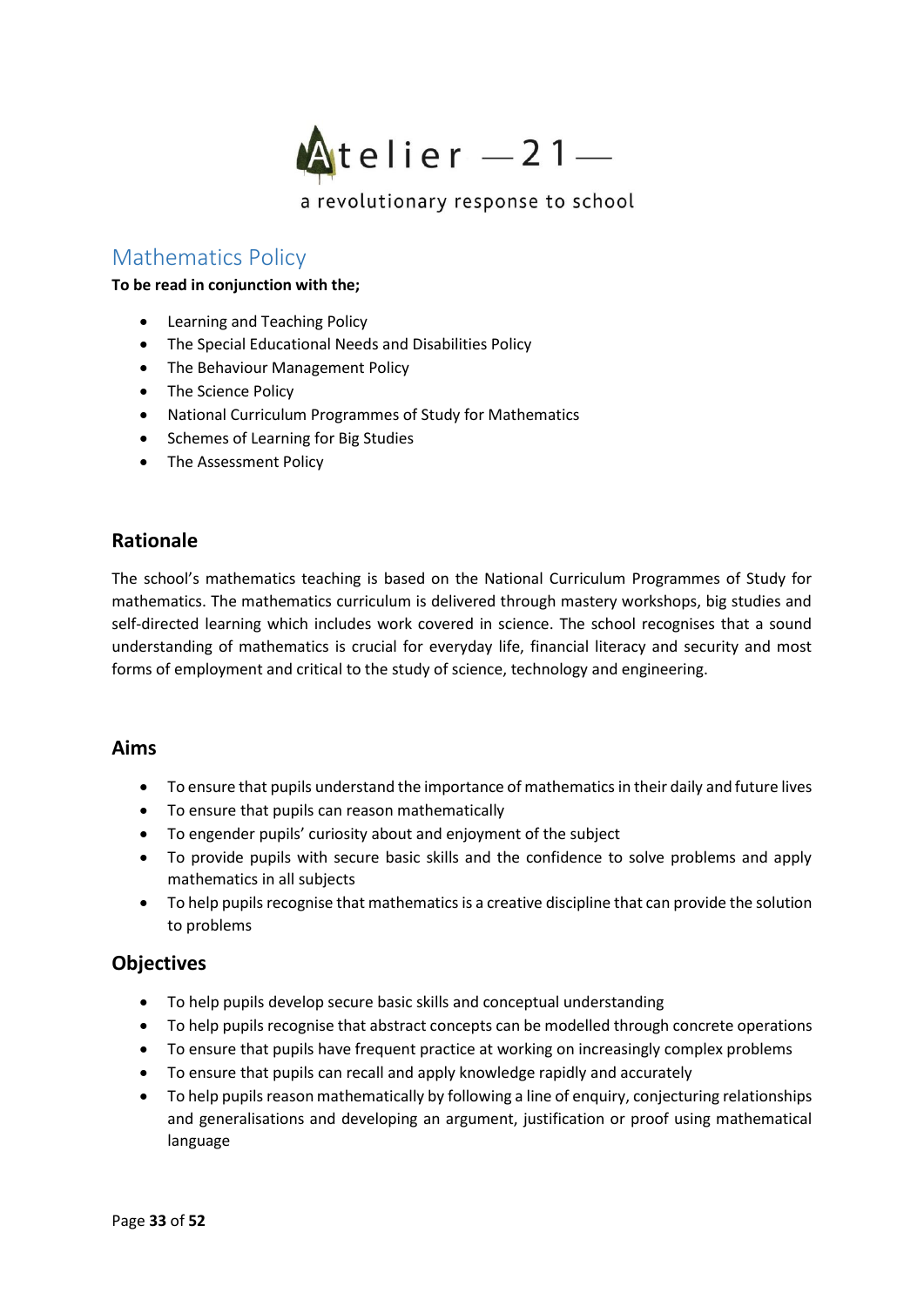- To ensure that pupils can solve problems by applying their mathematical knowledge and skills to a variety of routine and non-routine problems, including breaking problems into a number of simpler steps and persevering when seeking solutions
- To develop and extend pupils use of mathematical language
- To develop pupils' mental maths skills
- To ensure that pupils experience all aspects of mathematics (number, measurement, geometry, statistics, ratio and proportion, algebra and probability) during their time in school

## **Planning**

Teachers will use the Programme of Study for mathematics and the commercial scheme of work White Rose Mathematics and Hamilton Trust to plan mastery workshops. Activities within class will be progressive with increasing challenge. Additionally, maths is taught through the provision of the International Baccalaureate. Teachers should ensure that they have read all the schemes of learning for big studies before preparing medium- and short-term plans so that pupils have the knowledge and skills needed to fully participate in the big study. Multiplication tables are introduced in Year 2 and by the end of Year 3 most pupils should know and apply all tables up to 10x. It is vital that teachers recognise the skills and knowledge that individual pupils already possess when planning work for individuals or groups. Detailed day-to-day assessment will be used to ensure that all pupils receive tasks which meet their needs.

Teachers ensure that the needs of pupils with special educational needs and disabilities (SEND), including those with Education Health Care (EHC) plans, are fully met during mastery workshop sessions and that problem solving tasks are appropriately resourced and scaffolded where necessary so that they are well matched to pupils' needs and ability. Teachers carefully consider the profile of groups and learning partners so that pupils can work independently or in collaboration with others. The school expects all pupils to make good or better progress from their individual starting points.

### **Assessment**

### **Primary Setting**

Pupils' progress is assessed against the programme of study for their year group or key stage. Teachers listen to individuals and groups while they are working, recording evidence of progress, providing provocations or identifying and eradicating any misconceptions and challenging or redirecting lines of enquiry. Teachers will continually monitor progress and be expected to deep mark at least once every 10 school days, allowing children to respond in a way that deepens understanding. Mastery workshops are planned to use the outcomes of day-to-day assessment and teachers ensure that all aspects of mathematics, appropriate for the year group, are covered over the course of a term. Pupils are encouraged to be self-evaluative and check their own work. Older pupils engage in peer and selfreview and learn how to provide and accept critical feedback and use it to deepen their knowledge and skills. Pupils discuss their learning with a teacher or teaching partner identifying their strengths and any areas they want to improve. We recognise that pupils will progress at different rates. Pupils who exceed age related expectations deepen their understanding and skills through the provision of complex problem-solving tasks.

Teachers are encouraged to share assessment outcomes with pupils and provide constructive feedback which will help pupils recognise what they have achieved, improve aspects of their work and set goals for future learning.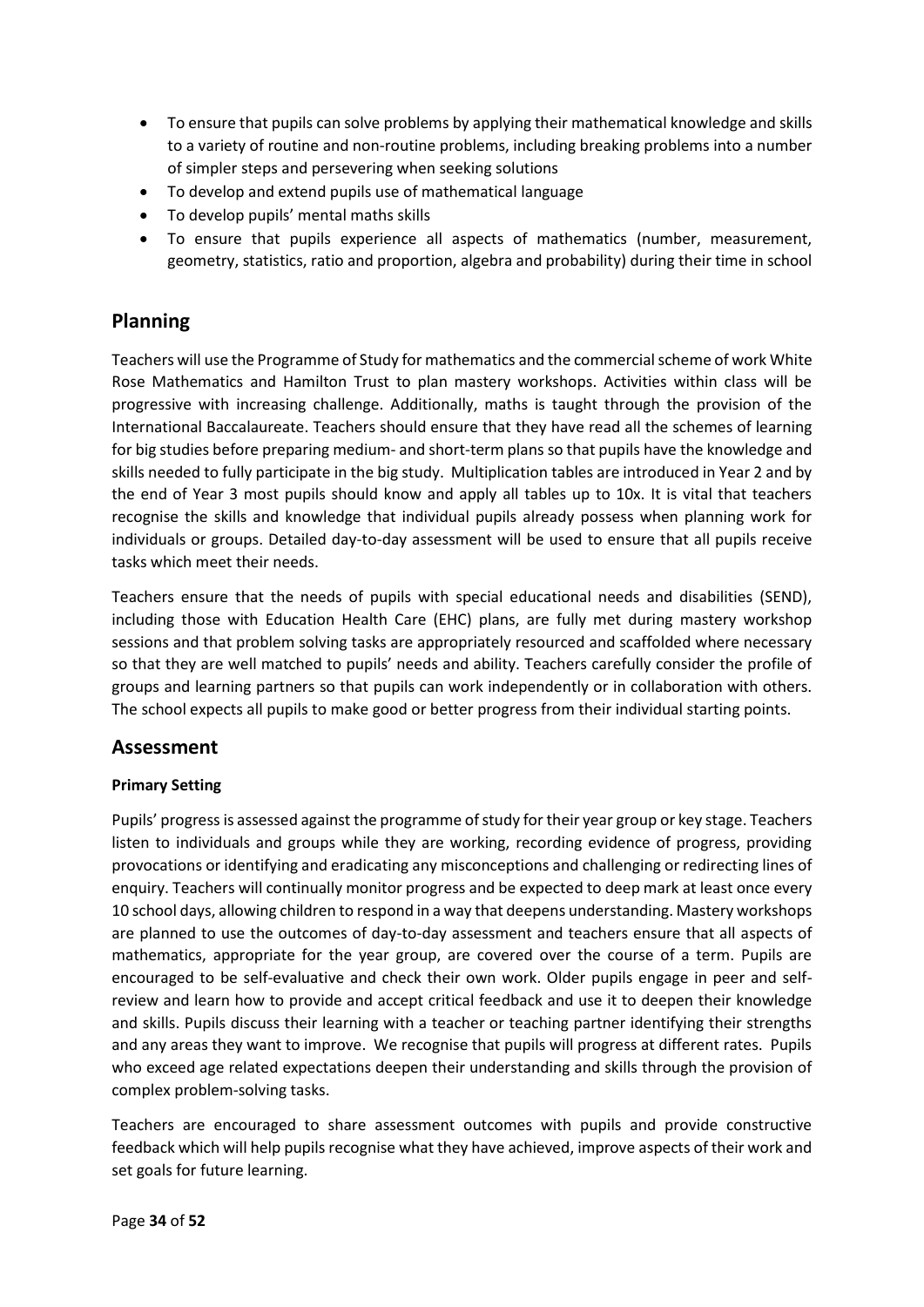#### **International Baccalaureate**

The IB uses both internal and optional external assessment (eAssessment) in the MYP.

School-based assessment

MYP assessment focuses on tasks created and marked by classroom teachers who are well-equipped to make judgments about student achievement. These tasks are rigorous and embrace a variety of assessment strategies.

MYP teachers assess the prescribed subject-group objectives using the assessment criteria for each subject group in each year of the programme.

#### **External assessment**

In the final year of the programme, each MYP student must develop a personal project independently, which is externally validated by the IB. Producing a truly personal and creative piece of work over an extended period stands as a summative review of their ability to conduct independent work.

At the same time, schools can register for optional external assessment (eAssessment) in all other elements of the programme. It offers students the chance to earn a formal, internationally recognised certificate if they meet the success criteria.

Once a school registers for eAssessment in the MYP, students can participate in any of these two types of examinations:

ePortfolios of coursework, including a compulsory ePortfolio for the personal project.

On-screen examinations, with each exam lasting two hours.

The graphic below outlines how the two types of assessment  $-$  on-screen examinations and ePortfolios – are divided across the MYP's various subject groups.

#### **MYP eAssessment**

The mandatory personal project and the optional ePortfolio course works are subject to external moderation of teacher's internal marking. On-screen examinations are externally marked by trained IB examiners.

IB assessment principles and practices

The IB takes great care in ensuring assessment of candidates is meaningful and fair.

### **Recognising pupils' achievement**

Pupils' work in mathematics and in work across the curriculum will be displayed so that all pupils recognise the practical application of mathematics. All pupils are encouraged to do their best work at all times and teachers should recognise the progress which is being made in all aspects of pupils' work.

### **Resources**

• White Rose Mathematics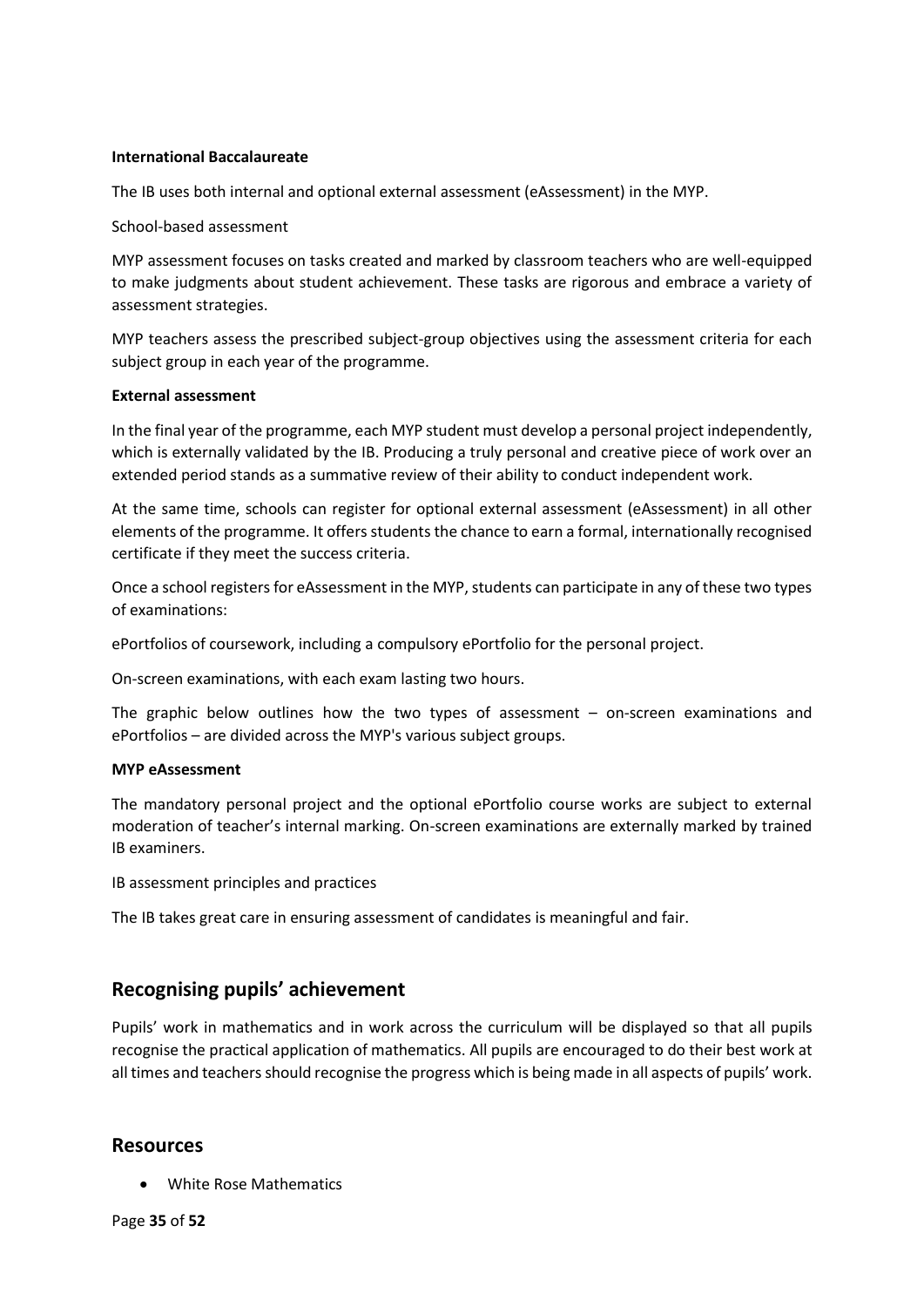- Hamilton Trust Mathematics
- Calculators from Year 5-9

| <b>Document Control Information</b> |                                                  |                    |            |
|-------------------------------------|--------------------------------------------------|--------------------|------------|
| <b>Author</b>                       | Hayley Peacock                                   | <b>Status</b>      | Approved   |
| <b>Version</b>                      | 1.5                                              | <b>Date</b>        | 10/06/2022 |
| <b>Approved by</b>                  | <b>Hayley Peacock</b>                            | <b>Signed</b>      | Heacoch    |
| <b>Approved Date</b>                | 10/06/2022                                       | <b>Review Date</b> | 02/03/2023 |
| Location                            | https://atelier21schools.co.uk/parents/#Policies |                    |            |

| <b>Document Review</b> |                                                                                                                                                                                                                                       |                          |               |
|------------------------|---------------------------------------------------------------------------------------------------------------------------------------------------------------------------------------------------------------------------------------|--------------------------|---------------|
| <b>Version</b>         | Amendment                                                                                                                                                                                                                             | By                       | Date          |
| 1.0                    | Initial release                                                                                                                                                                                                                       | H Peacock                | February 2020 |
| 1.1                    | Minor formatting changes and<br>corrections.                                                                                                                                                                                          | H Peacock                | 29/07/2020    |
| 1.2                    | Annual review                                                                                                                                                                                                                         | Danni Hayes              | 19/05/2021    |
| 1.3                    | Added in 'Hamilton Trust' as a<br>recognised scheme of work;<br>Deleted the line 'we expect all<br>pupils to achieve, at least, the<br>expected age-related criteria<br>for their age at the end of each<br>year group or key stage'. | E Barton                 | 23/11/2021    |
| 1.4                    | Amended to reflect 10-day<br>mark for maths                                                                                                                                                                                           | <b>Richard Keightley</b> | 02.03.22      |
| 1.5                    | <b>IB Assessment overview</b>                                                                                                                                                                                                         | <b>Richard Keightley</b> | 10.06.22      |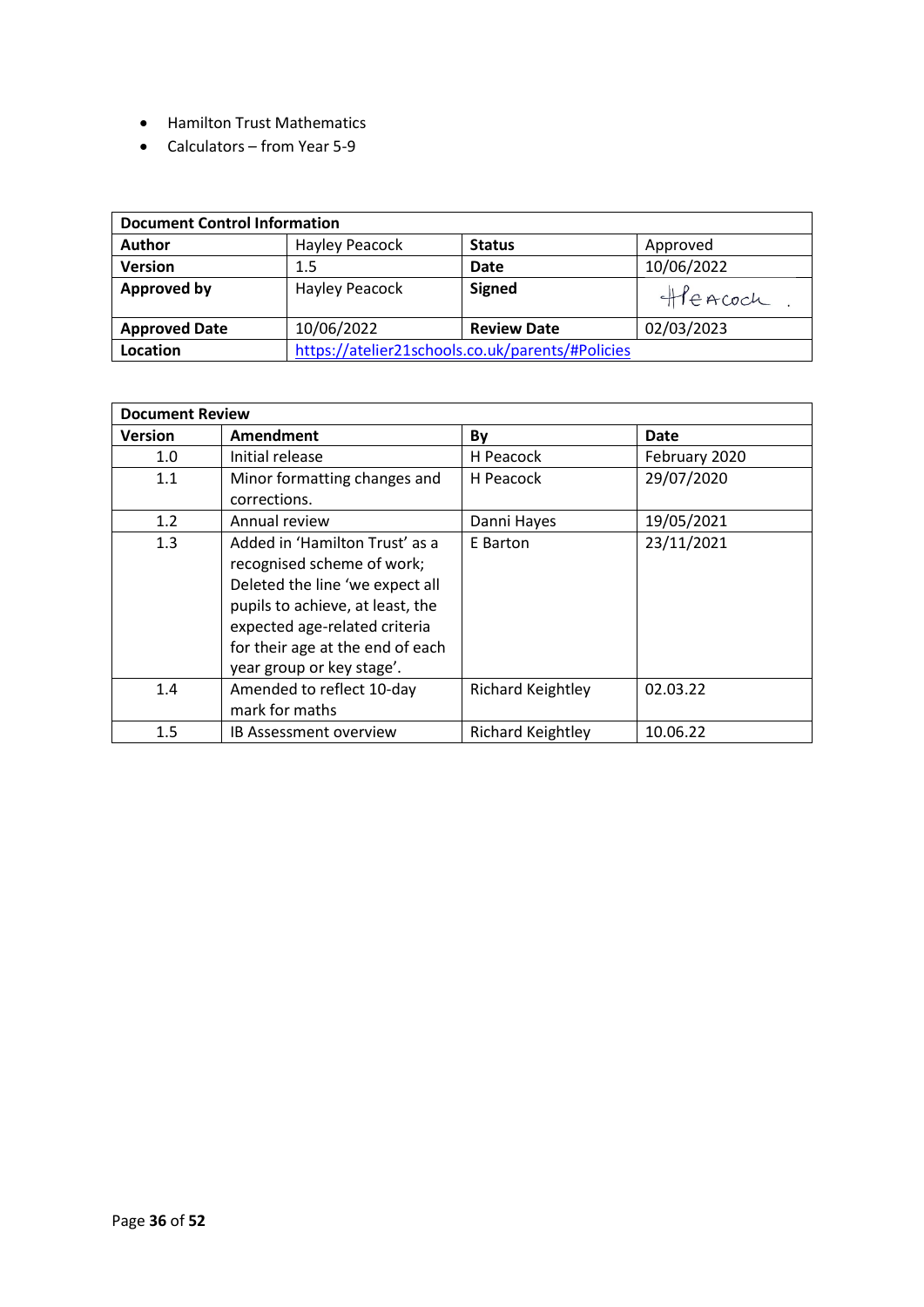

# <span id="page-36-0"></span>Music Policy

**To be read in conjunction with the;**

- Learning and Teaching Policy
- The Special Educational Needs and Disabilities (SEND) Policy
- The Assessment Policy
- National Curriculum Programmes of Study for Music Key Stages 1-3

### **Rationale**

The school's vision is that every pupil will benefit from a well- rounded education which helps them to thrive academically and creatively. The National Curriculum defines music as being a universal language that embodies one of the highest forms of creativity. We aim to inspire, engage and challenge pupils through our music curriculum, engendering a love of music and developing pupils' talents as musicians. Music is taught in mastery workshops or during self-directed learning and used in all areas of the curriculum. We make explicit the very clear link between music and mathematics and help pupils to recognise the ways in which music can reflect or change their emotions. The music curriculum is based on the National Curriculum Programmes of Study for Music.

### **Aims**

- Provide all pupils with opportunities to perform, listen to, review and evaluate music across a range of historical periods, genres, styles and traditions, including the work of great composers and musicians
- Ensure that all pupils learn to sing and to use their voices, to create and compose music on their own, learn a musical instrument, use technology and progress to the next level of musical excellence
- Help all pupils understand and investigate how music is created, produced and communicated, including through the inter-related dimensions (pitch, duration, dynamics, tempo, timbre, texture, structure and musical notation.

### **Objectives**

- Use their voices expressively and creatively by singing songs, and speaking rhymes and chants
- Play tuned and untuned instruments
- Listen with concentration and understanding to a range of high quality live and recorded music
- Experiment with, create, select and combine sounds using the inter- related dimensions of music
- Play and perform in solo and ensemble contexts, using their voices and playing instruments with increasing accuracy, fluency, control and expression
- Improvise and compose music for a range of purposes using the inter-related dimensions of music
- Listen with attention to detail and recall sounds with increasing aural memory
- Use and understand staff and other musical notations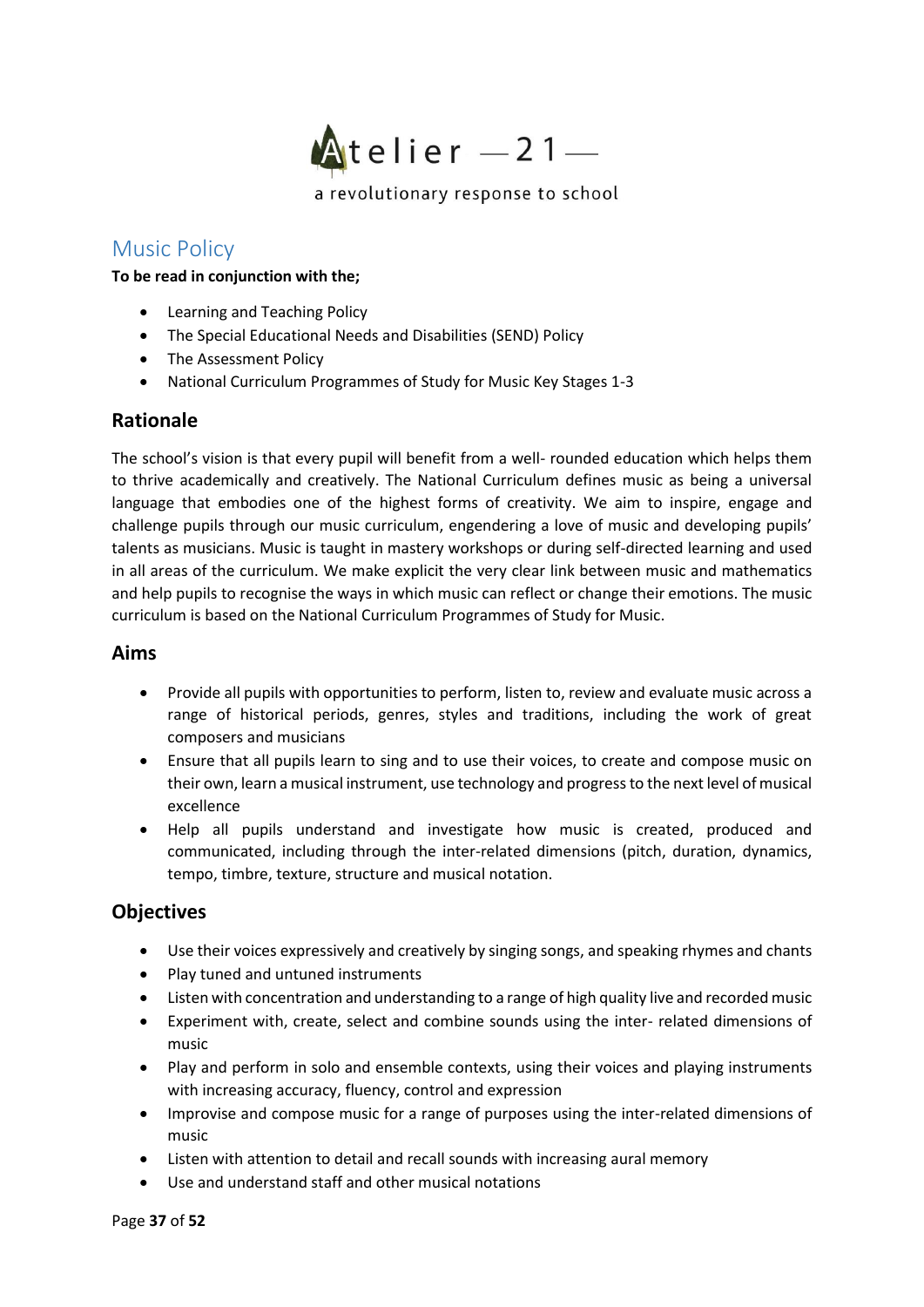- Appreciate and understand a wide range of high –quality live and recorded music drawn from different traditions and from great composers and musicians
- Develop an understanding of the history of music
- Improvise and compose, extend and develop musical ideas by drawing on a range of musical structures, genres, styles and traditions
- Use staff and other musical notations accurately and appropriately in a range of musical styles, genres and traditions
- Identify and use the inter-related dimensions of music expressively and with increasing sophistication, including use of tonalities and scales
- Listen to a wide range of music with increasing discrimination
- Develop a deepening understanding of all types of music that they perform and listen to

# **Planning**

Music is taught during mastery workshops, self-directed learning and through the provision of the International Baccalaureate. Teachers will act as mentors to pupils as they plan and organise their selfdirected learning activities. Teachers carefully assess the quality of pupil's understanding, knowledge and skills against curriculum objectives to determine how well they are making progress. Teachers will carefully monitor pupils' progress. They will plan the provocations or 1:1 intervention that are used during mastery workshops to redirect or refocus learning for an individual, group or the whole class. Teachers will ensure that pupils enjoy music workshops and related activities, and that music is used in a meaningful and thought-provoking manner in school.

Pupils with special educational needs and disabilities (SEND), including those with Education and Health Care (EHC) Plans, are included in all music teaching. Teaching and learning tasks are adapted to meet the needs of individual pupils. Teachers carefully consider the profile of groups and learning partners so that all pupils can work independently or in collaboration with others. Teachers ensure, through the use of assessment, that the most able pupils and those that are gifted and talented are challenged. The school expects all pupils to make good or better progress from their individual starting points.

Teachers should ensure that they have read all the school policies and the programmes of study before preparing medium- and short-term plans. It is vital that teachers recognise the skills and knowledge that individual pupils have at the beginning of a programme of study and that they provide pupils with the skills and knowledge they require to work effectively. Teachers should plan music mastery workshops, carefully considering the learning needs of individuals and groups, they should ensure that key vocabulary is taught and understood at an appropriate level.

### **Assessment**

### **Primary Setting**

At the start of each term or part of the programme of study pupils will identify their skills and how they would like to improve. Teachers record what individual pupils already know by using their individual self-assessments together with evidence from lessons or previous work.

Teachers use pupils' self-assessment as the basis for curriculum adaptation so that the needs of all pupils are met. The most able pupils or those that are talented may be set challenging independent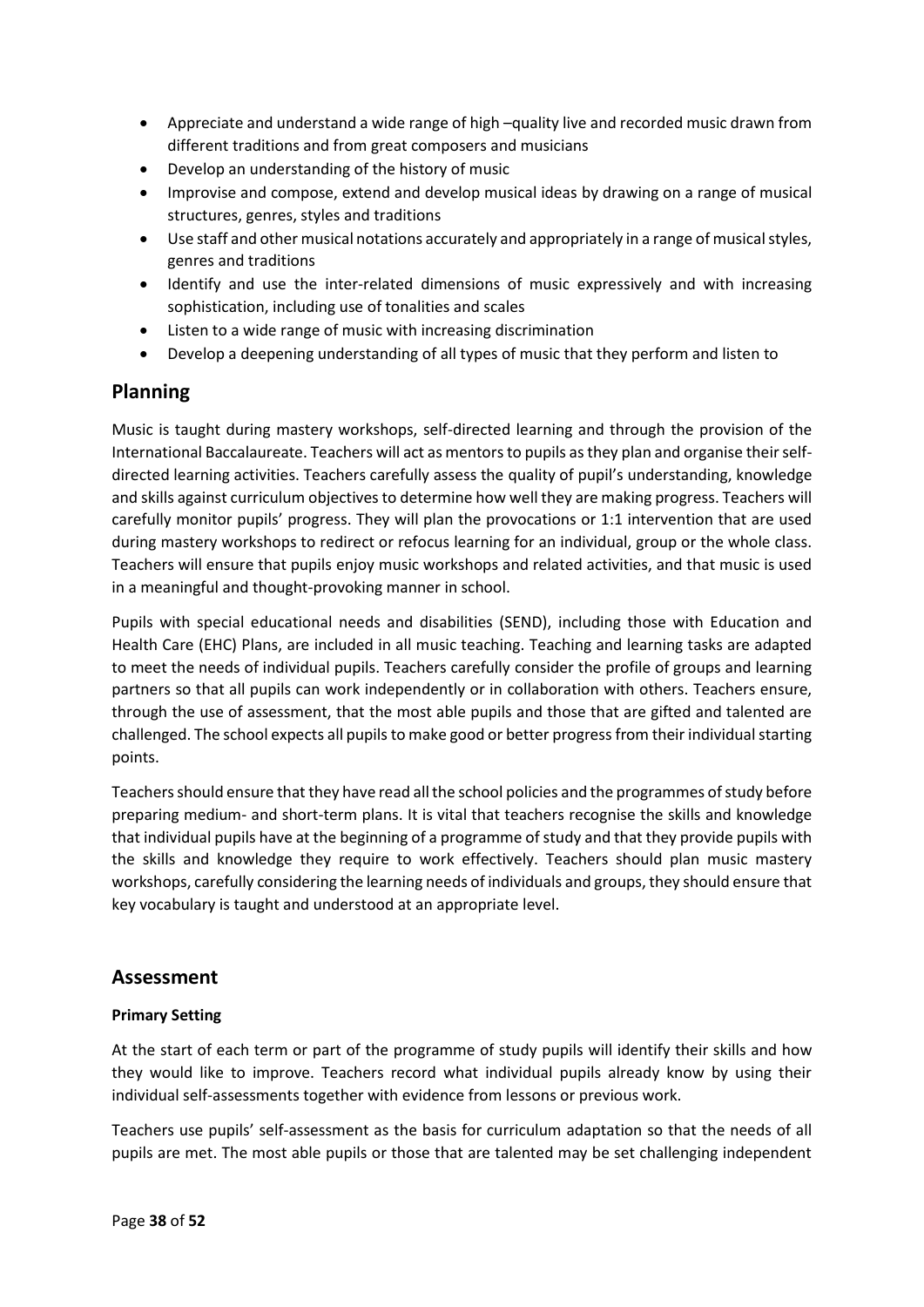tasks in order to extend their knowledge and skills. During lessons teachers focus on identifying the progress made by individual pupils and their acquisition of knowledge and skills.

At the conclusion of a theme or programme of study pupils will self-assess their learning using the assessments produced at the start of the programme or theme. This analysis of progress together with the teacher assessments gathered during the project will enable the teacher to determine the progress of each individual pupil against the programme of study. Our focus is on deepening pupils' understanding and helping them to gain skills, knowledge and understanding. We recognise that pupils will progress at different rates, but we expect all pupils to achieve, at least, the expected agerelated criteria for their age at the end of each programme of study. Pupils who exceed age related expectations can deepen their understanding and skills through further enquiry, this may mean that they achieve some criteria which are above their expected targets.

Teachers are encouraged to share assessment outcomes with pupils and provide constructive feedback which will help pupils recognise what they have achieved, improve aspects of their work and set goals for future learning.

#### **International Baccalaureate**

The IB uses both internal and optional external assessment (eAssessment) in the MYP.

#### School-based assessment

MYP assessment focuses on tasks created and marked by classroom teachers who are well-equipped to make judgments about student achievement. These tasks are rigorous and embrace a variety of assessment strategies.

MYP teachers assess the prescribed subject-group objectives using the assessment criteria for each subject group in each year of the programme.

#### **External assessment**

In the final year of the programme, each MYP student must develop a personal project independently, which is externally validated by the IB. Producing a truly personal and creative piece of work over an extended period stands as a summative review of their ability to conduct independent work.

At the same time, schools can register for optional external assessment (eAssessment) in all other elements of the programme. It offers students the chance to earn a formal, internationally recognised certificate if they meet the success criteria.

Once a school registers for eAssessment in the MYP, students can participate in any of these two types of examinations:

ePortfolios of coursework, including a compulsory ePortfolio for the personal project.

On-screen examinations, with each exam lasting two hours.

The graphic below outlines how the two types of assessment  $-$  on-screen examinations and ePortfolios – are divided across the MYP's various subject groups.

#### **MYP eAssessment**

The mandatory personal project and the optional ePortfolio course works are subject to external moderation of teacher's internal marking. On-screen examinations are externally marked by trained IB examiners.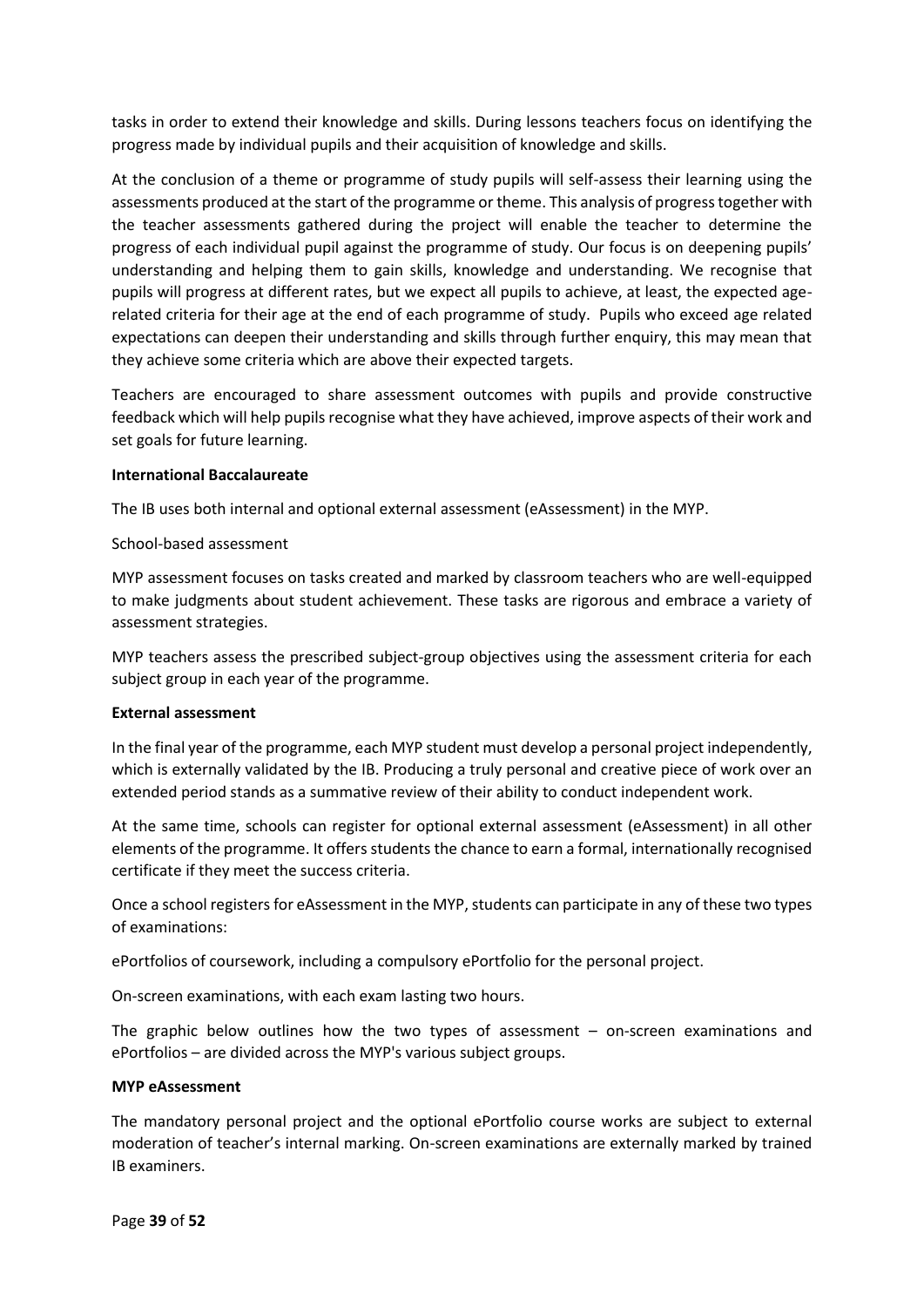IB assessment principles and practices

The IB takes great care in ensuring assessment of candidates is meaningful and fair.

# **Recognising pupils' achievement**

Pupils will compose and perform pieces of music and sing during performances and other school events.

| <b>Document Control Information</b> |                |                                                  |            |
|-------------------------------------|----------------|--------------------------------------------------|------------|
| <b>Author</b>                       | Hayley Peacock | <b>Status</b>                                    | Approved   |
| <b>Version</b>                      | 1.3            | Date                                             | 10/06/2022 |
| <b>Approved by</b>                  | Hayley Peacock | <b>Signed</b>                                    | Heacoch    |
| <b>Approved Date</b>                | 10/06/2022     | <b>Review Date</b>                               | 31/10/2022 |
| Location                            |                | https://atelier21schools.co.uk/parents/#Policies |            |

| <b>Document Review</b> |                               |                          |               |  |
|------------------------|-------------------------------|--------------------------|---------------|--|
| <b>Version</b>         | Amendment                     | By                       | Date          |  |
| 1.0                    | Initial release               | H Peacock                | February 2020 |  |
| 1.1                    | Minor formatting changes and  | H Peacock                | 29/07/2020    |  |
|                        | corrections.                  |                          |               |  |
| 1.2                    | Annual review                 | Danni Hayes              | 19/05/2021    |  |
| 1.3                    | <b>IB Assessment overview</b> | <b>Richard Keightley</b> | 10.06.22      |  |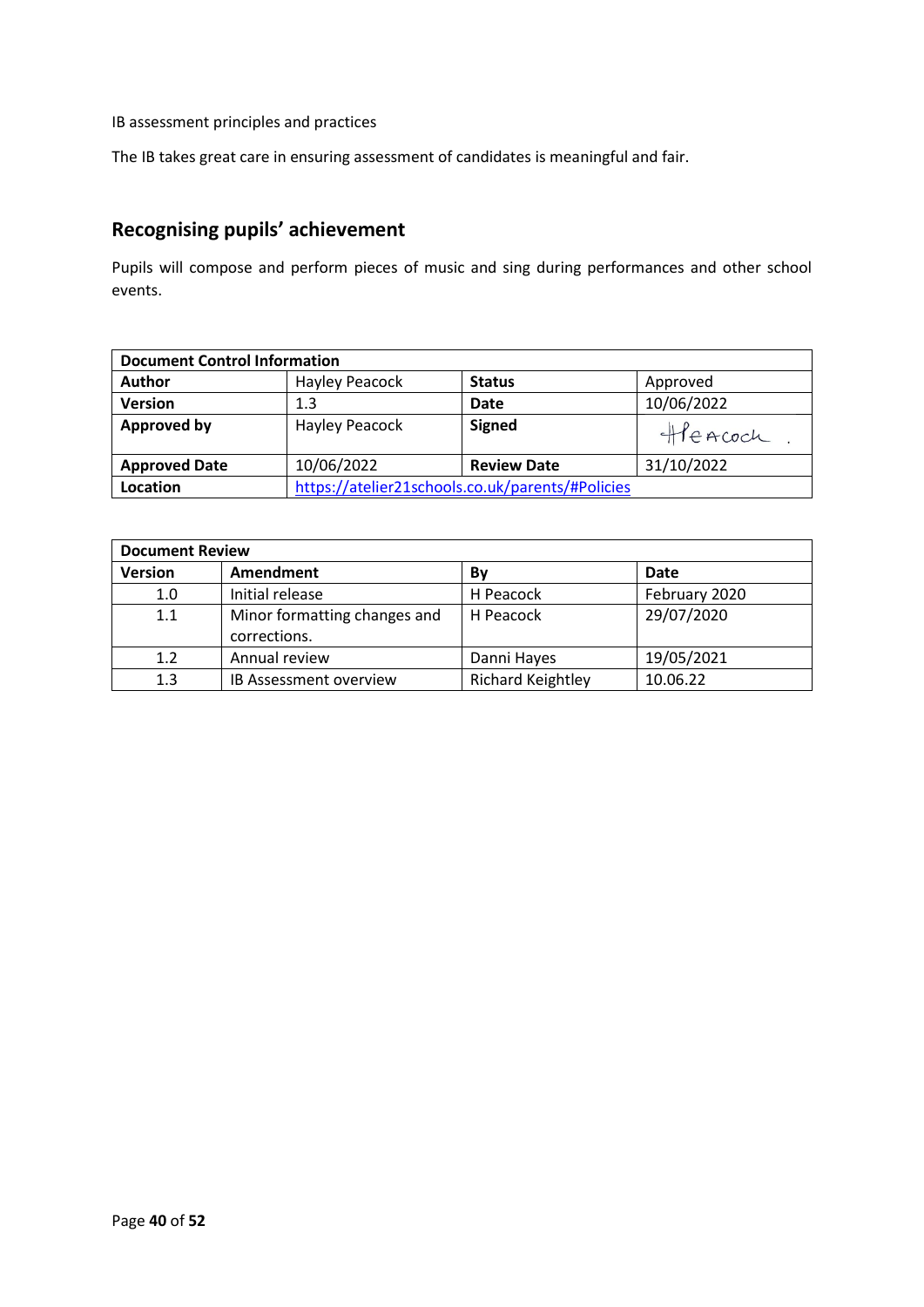

# <span id="page-40-0"></span>Physical Education (PE) Policy

#### **To be read in conjunction with the;**

- Learning and Teaching Policy
- The Special Educational Needs and Disabilities Policy
- The Assessment Policy
- The Risk Assessment Policy
- The Recruitment Policy
- The Pupil Supervision Policy
- National Curriculum Programmes of Study for Physical Education Key Stages 1-3
- Off-Site Activities and Educational Visits Policy

### **Rationale**

The school's vision is that every pupil will learn how to live a healthy lifestyle which includes participation in and enjoyment of physical activity. The school recognises the positive impact of competitive sport and ensures that pupils have opportunities to participate in team games, but we also ensure that we offer a range of games and physical activities that allow all pupils to participate and be successful.

The school's core PE curriculum includes but is not limited to; football, hockey, cricket, trail running, short tennis, badminton, and rock climbing. These activities take place off site at the K2 Sports Centre opposite the school and these are delivered by both sports' specialist part-time teachers and our core teaching staff. Other sports such as netball, tennis, and archery are delivered by accessing other offsite sports providers, using the school minibuses as required. Pupils can also use the school's grounds during social times to play self-managed smaller team or individual games, these are supervised by staff as part of our Pupil Supervision Policy. The Broadfield Park and Broadfield playing fields are used for games, multi-sports, football and hockey practise too. Trips to these facilities, as well as the K2, are managed in accordance with our Off-Site Activities and Educational Visits Policy.

'Wild Fridays' give pupils further opportunities to work outdoors, usually on physically demanding activities which provide them with a good understanding of the benefits of fresh air and exercise. During PE and games lessons pupils' understanding of fairness, teamwork and the need to follow rules is further developed.

### **Aims**

- To develop the skills and competence to participate in a broad range of physical activities
- To provide opportunities for the those that are talented to excel
- To promote an enjoyment of physical activity
- To ensure that pupils are physically active for sustained periods of time
- To provide pupils with opportunities to engage in competitive sports and activities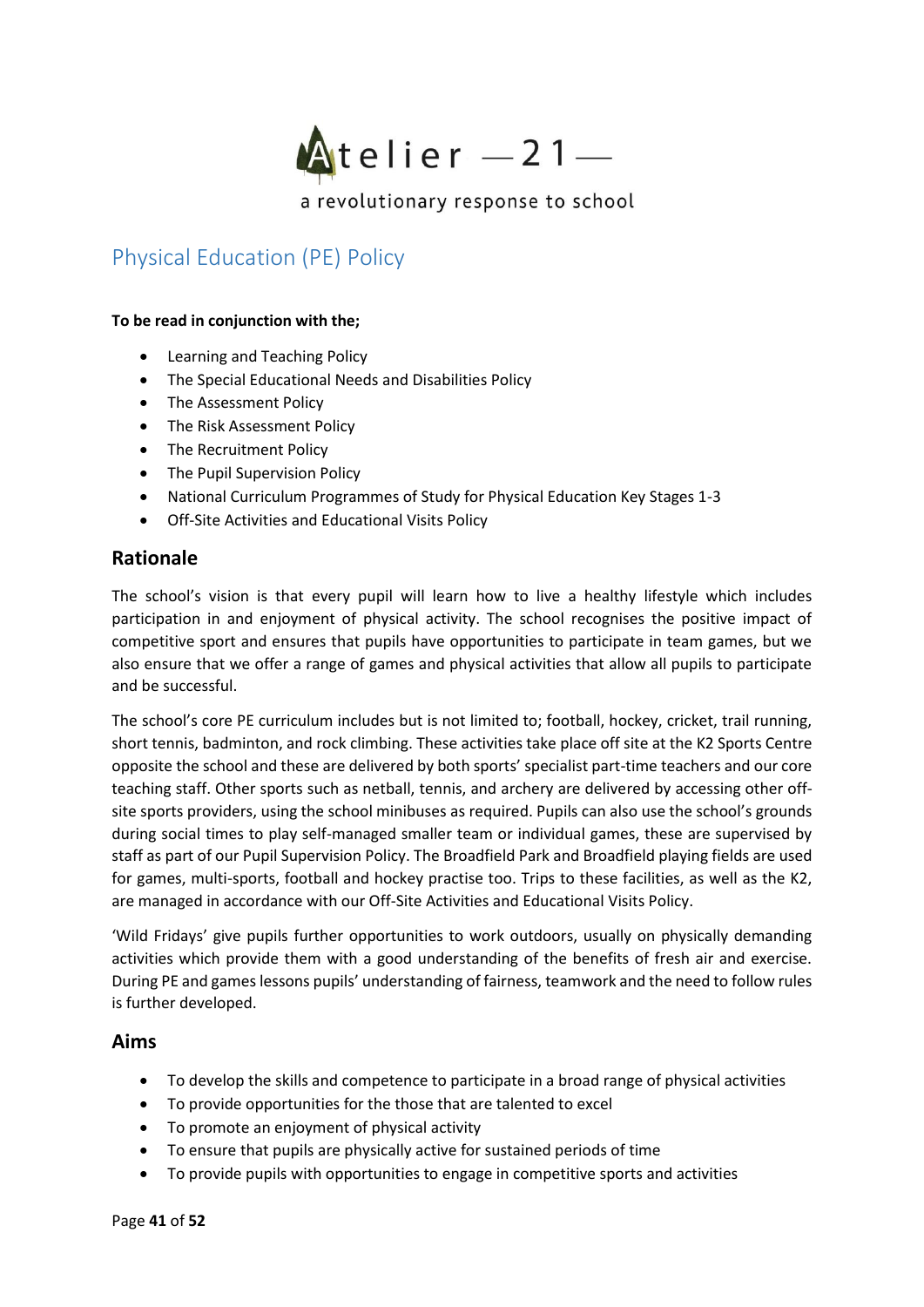• To help pupils lead active, healthy lives

## **Objectives**

- To give pupils opportunities to improve their agility, balance and co-ordination
- To provide opportunities for pupils to engage in competitive activities against themselves and against others (beating own personal best)
- To help pupils master basic movements including running, jumping, throwing and catching and balance, agility and co-ordination and apply these in a range of activities
- To help pupils participate in team games developing tactics for attacking and defending
- To encourage pupils to use a range of tactics and strategies to overcome opponents in direct competition
- To provide pupils with opportunities to dance using simple movement patterns
- To perform dances using advanced techniques with a range of dance styles and forms
- To help pupils understand how to improve their physical skills and how to evaluate success
- To develop flexibility, strength, technique, control and balance in gymnastics and athletics
- To provide pupils with opportunities to participate in outdoor activities
- To ensure that pupils take part in outdoor, adventurous activities which present physical and intellectual challenge using group and individual skills to solve problems
- To help pupils understand what makes a performance effective and apply this to their own and others work
- To encourage pupils to get involved in sport and exercise outside school
- To ensure that pupils understand the long-term health benefits of physical activities
- To ensure pupils in Years 1-6 can swim competently, confidently and proficiently over a distance of 25 metres
- To ensure pupils can use a range of strokes effectively
- To ensure pupils can use self-rescue in different water –based situations

# **Planning**

Most PE and games are taught off site, they are delivered by qualified instructors who plan the lessons in line with the national curriculum and that of the International Baccalaureate. All external providers have full safeguarding checks, in-line with our Recruitment Policy. We also check the training and safety records of all external providers in order to ensure that all health and safety requirements are met. The proprietor ensures that all of the activities provided by external providers allow the school to meet its aims and objectives and pupils to develop a wide range of skills. Pupils are escorted to PE and games lessons by school staff either on foot to nearby sports facilities, or by school transport. School staff observe lessons and assess pupils' progress against the programmes of study. School staff and external providers work in partnership to ensure that all pupils make at least good progress from their own starting point. There are also opportunities for pupils to have some PE lessons within the school. When this occurs, staff are responsible for planning lessons and ensuring that risk assessments have been carried out.

Pupils with special educational needs and disabilities (SEND), including those with Education Health Care (EHC) Plans are included in all PE and games lessons unless their individual education plans (IEPs) indicate that this would not be appropriate. Teaching and learning tasks are adapted to meet the needs of individual pupils, particularly those with physical disabilities or mobility issues, and the school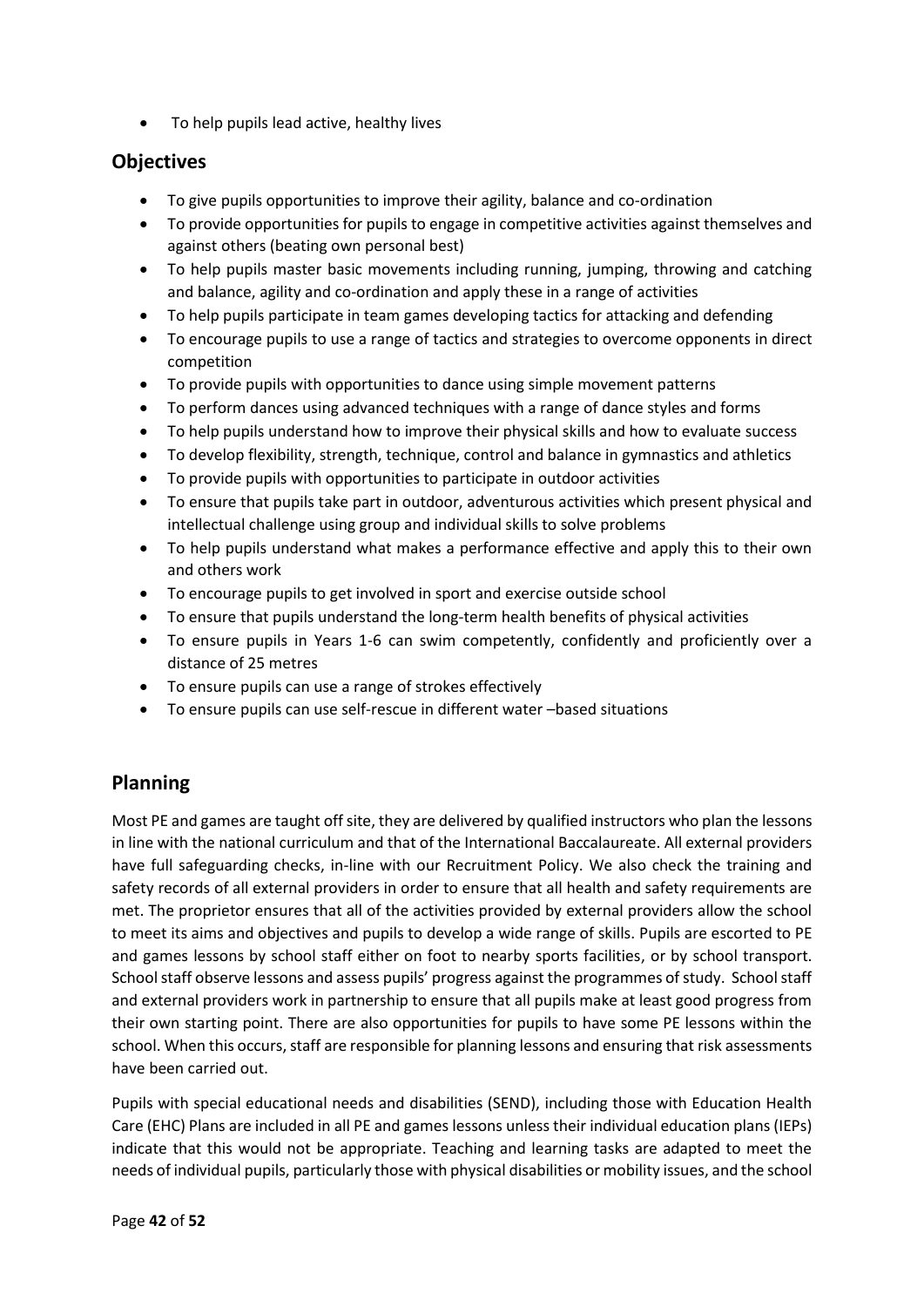will provide specialised equipment if required. Teachers carefully consider the profile of groups and learning partners so that pupils can work independently or in collaboration with others. Teachers ensure, through the use of assessment, that the most able pupils and those that are gifted and talented are challenged. The school expects all pupils to make good or better progress from their individual starting points. Older pupils who are asthmatic should always take inhalers to PE and games lessons; the teachers of younger pupils will ensure that pupils always have access to their inhalers.

Teachers should ensure that they have read all the school policies and the programmes of study before accompanying pupils to PE and games lessons, they are responsible for ensuring that lessons meet pupils' needs.

### **Assessment**

#### **Primary Setting**

At the start of each term or part of the programme of study pupils will identify their skills and how they would like to improve. Teachers use pupils' self-assessment as the basis for curriculum adaptation so that the needs of all pupils are met. The most able pupils or those that are talented may be set challenging independent tasks in order to extend their knowledge and skills.

At the conclusion of a theme or programme of study pupils will self-assess their learning using the assessments produced at the start of the programme or theme. This analysis of progress together with the teacher assessments gathered during the project will help pupils to identify the progress they have made and set goals for future improvement. We recognise that pupils will progress at different rates, but we expect all pupils to achieve, at least, the expected age-related criteria for their age at the end of each programme of study. Pupils who exceed age related expectations can deepen their understanding and skills through more challenging activities, this may mean that they achieve some criteria which are above their expected targets.

#### **International Baccalaureate**

The IB uses both internal and optional external assessment (eAssessment) in the MYP.

#### School-based assessment

MYP assessment focuses on tasks created and marked by classroom teachers who are well-equipped to make judgments about student achievement. These tasks are rigorous and embrace a variety of assessment strategies.

MYP teachers assess the prescribed subject-group objectives using the assessment criteria for each subject group in each year of the programme.

#### **External assessment**

In the final year of the programme, each MYP student must develop a personal project independently, which is externally validated by the IB. Producing a truly personal and creative piece of work over an extended period stands as a summative review of their ability to conduct independent work.

At the same time, schools can register for optional external assessment (eAssessment) in all other elements of the programme. It offers students the chance to earn a formal, internationally recognised certificate if they meet the success criteria.

Once a school registers for eAssessment in the MYP, students can participate in any of these two types of examinations: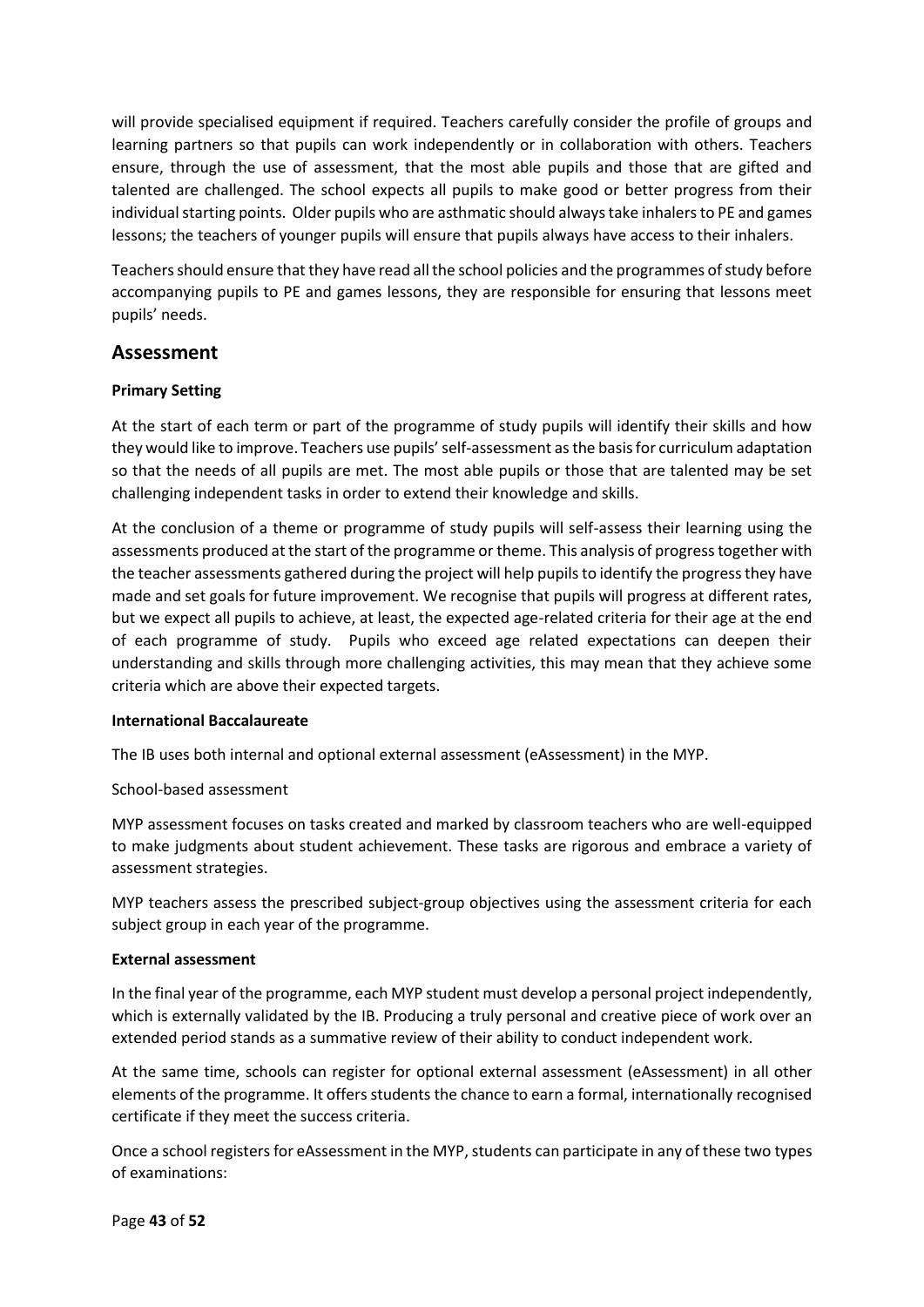ePortfolios of coursework, including a compulsory ePortfolio for the personal project.

On-screen examinations, with each exam lasting two hours.

The graphic below outlines how the two types of assessment – on-screen examinations and ePortfolios – are divided across the MYP's various subject groups.

#### **MYP eAssessment**

The mandatory personal project and the optional ePortfolio course works are subject to external moderation of teacher's internal marking. On-screen examinations are externally marked by trained IB examiners.

IB assessment principles and practices

The IB takes great care in ensuring assessment of candidates is meaningful and fair.

| <b>Document Control Information</b> |                                                  |                    |            |
|-------------------------------------|--------------------------------------------------|--------------------|------------|
| <b>Author</b>                       | <b>Hayley Peacock</b>                            | <b>Status</b>      | Approved   |
| <b>Version</b>                      | 1.3                                              | <b>Date</b>        | 10/06/2022 |
| <b>Approved by</b>                  | <b>Hayley Peacock</b>                            | <b>Signed</b>      | HEACOCK    |
| <b>Approved Date</b>                | 10/06/2022                                       | <b>Review Date</b> | 31/10/2022 |
| Location                            | https://atelier21schools.co.uk/parents/#Policies |                    |            |

| <b>Document Review</b> |                               |                          |               |
|------------------------|-------------------------------|--------------------------|---------------|
| <b>Version</b>         | Amendment                     | Bv                       | Date          |
| 1.0                    | Initial release               | H Peacock                | February 2020 |
| 1.1                    | Minor formatting changes and  | H Peacock                | 29/07/2020    |
|                        | corrections.                  |                          |               |
| 1.2                    | Annual review                 | Danni Hayes              | 19/05/2021    |
| 1.3                    | <b>IB Assessment overview</b> | <b>Richard Keightley</b> | 10.06.22      |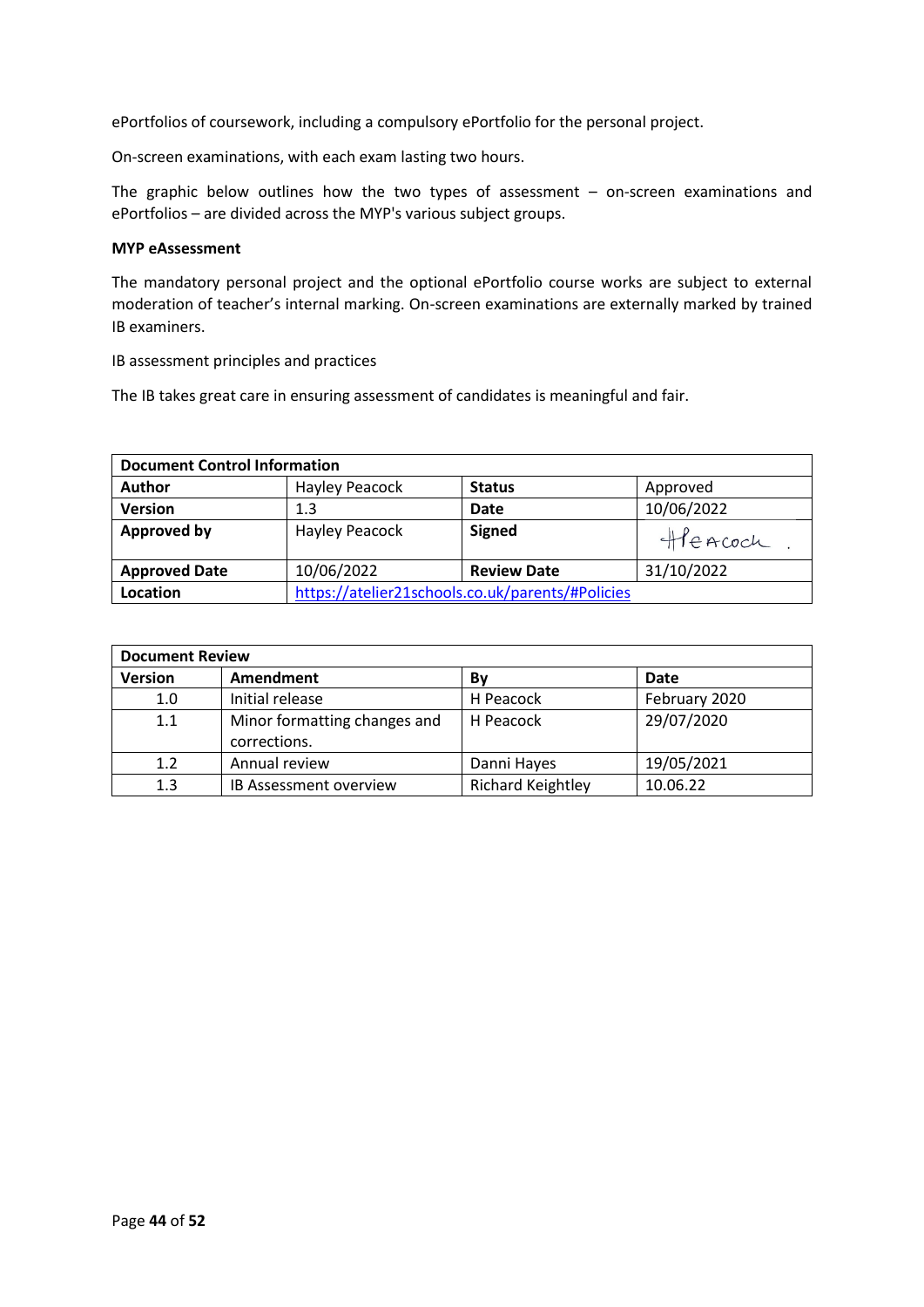

# <span id="page-44-0"></span>Personal, Social, Health and Economic Education (PSHEE) Policy

#### **To be read in conjunction with the;**

- The Safeguarding And Child Protection Policy
- The Behaviour Management Policy
- The Anti Bullying Policy
- The E-safety Policy
- The Equal Opportunities Policy
- The Sex and Relationships Policy and Scheme of Learning
- Big Study- Myself
- Big Study- Money, Enterprise and Innovation
- Big Study- Nature and the Natural World
- The PSHEE Association Programme of Study for Key Stages 1-5
- The Prevent Strategy

### **Aims**

- to give our pupils the skills, values and attitudes which will help them to contribute to their own community and to the wider world
- to ensure that pupils are courteous, tolerant, respectful, honest and responsible
- to ensure that everyone is valued and treated equally and fairly
- to provide pupils with the life, financial and entrepreneurial skills which will support successful and productive future lives
- to provide a learning environment which nurtures pupils and promotes happiness, independence and a sense of purpose and direction
- to provide a stimulating curriculum which is inclusive and fosters resilience, curiosity and confidence
- to ensure that pupils know how to stay safe on and offline
- to ensure that pupils understand and uphold the fundamental British values
- to ensure that pupils know about faiths and cultures including their own and that they develop tolerant and respectful attitudes and behaviours

### **Objectives**

- to help pupils become good citizens and live as part of a community
- to help pupils understand our common humanity, diversity and differences
- to develop pupils' understanding of right and wrong and help them to become honest, respectful and reflective individuals
- to help pupils understand sex and relationships
- to help pupils understand what makes a good relationship with others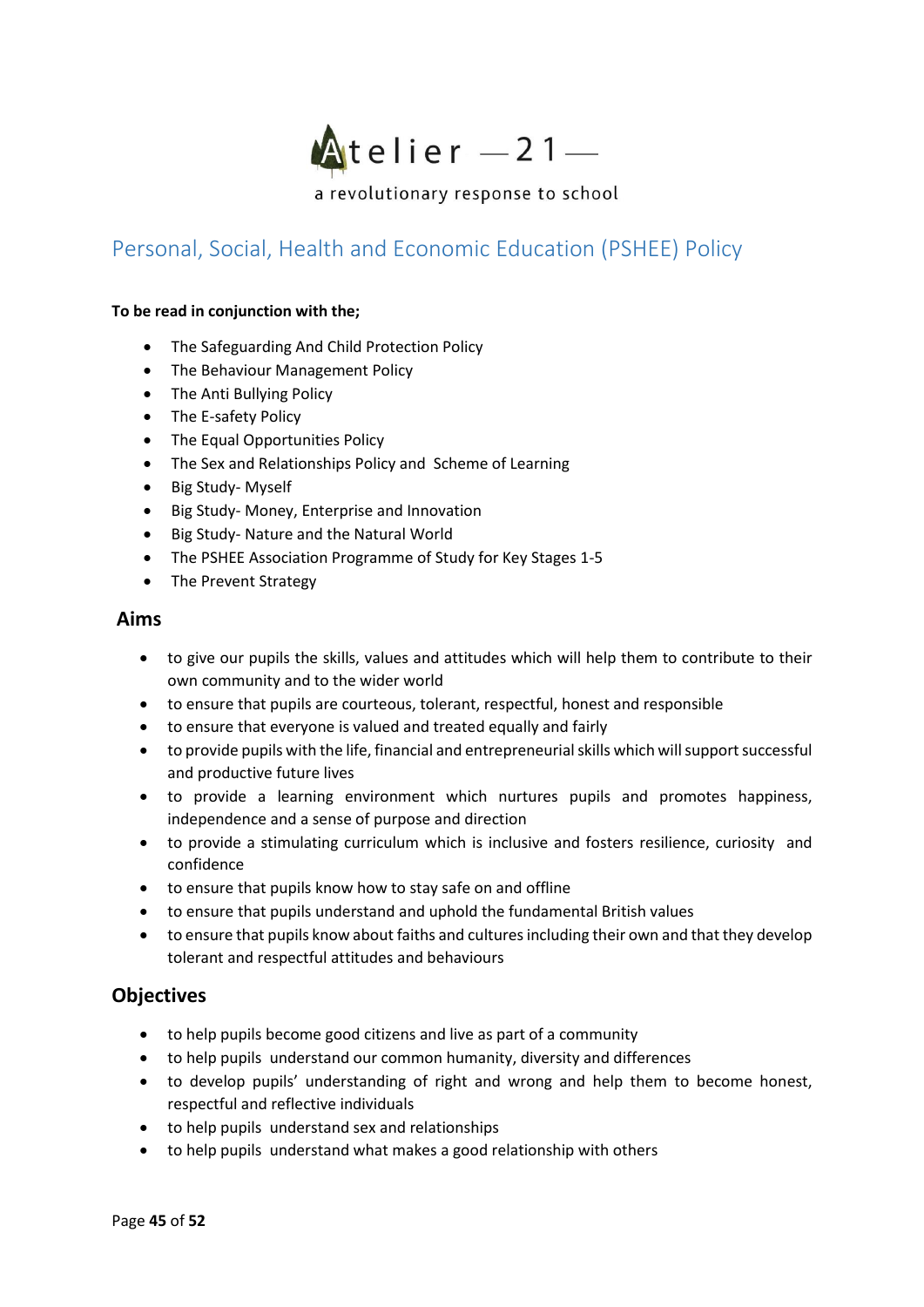- to help pupils understand their rights, responsibilities, duties and freedoms and the role of law, justice and democracy
- to help pupils understand and uphold the protected characteristics
- to help pupils understand healthy lifestyles and attitudes
- to promote effective financial management
- to develop pupils' self-confidence and self-esteem
- to provide pupils with an understanding of environmental issues and a determination to to do all they can to make a positive difference
- to prepare pupils for the next stage in their education and for future jobs and careers
- to provide pupils with an understanding of power and how this can be used in positive and negative ways.

# **Pupils' Spiritual, Moral, Social and Cultural Development**

We promote pupils' understanding of the fundamental British values of democracy, the rule of law, individual liberty and mutual respect and tolerance of those with different faiths and beliefs during all activities in school. The school's ethos ensures that pupils are confident, interact with others in a positive way, have sound values and can participate in the school and wider community. The school is run on democratic principles and pupils respect the democratic process in school and as the basis on which law is made and applied in England. Pupils experience the art, music, theatre and dance available in the UK and that of other cultures. Pupils discuss political issues as part of work on current events, the school encourages pupils to develop and articulate a personal viewpoint but it ensures that teaching and discussion is free from political bias and pupils are encouraged to listen to views which are different to their own. The school vets all external speakers and ensures that pupils have access to balanced information and opinions.

# **Teaching and Class Organisation**

PSHEE is taught by teachers and teaching partners in line with the national curriculum and the provison within the nuances of the International Baccalaurette . It is taught to whole classes except in rare cases where staff feel that pupils may benefit from single age or single gender groups or when it is adapted to better meet the needs of pupils with special educational needs and disabilities.

In the Early Years Foundation Stage (EYFS) PSED is a prime area, which is broken down into making relationships, self-confidence and self- awareness and managing feelings and behaviour. These elements encompass all aspects of life in the EYFS. We encourage and support children to develop positive relationships with their peers and adults, through modelled behaviour and circle time and stories. Individuality and self-esteem are developed by a positive reward system and valuing children. A range of resources are used to encourage positive behaviour.

Years 1-9 follow the PSHEE scheme of work produced by PSHEE Association Programme of Study for Key Stages 1-5 and government guidance on sex and relationships. There is no formal assessment for PSHEE but staff monitor pupils' understanding, attitudes and behaviour very closely and challenge any behaviours which do not reflect the vision and values of the school or UK law. Any issues are, in the first instance, dealt with through 1:1 discussion or intervention, except for safeguarding issues or concerns which are always reported to the DSL(s) and/ or local authority safeguarding team and any issues which might come under the PREVENT strategy. Staff intervene if they suspect children are developing unhealthy attitudes, for example, towards food or or relationships, and they will ensure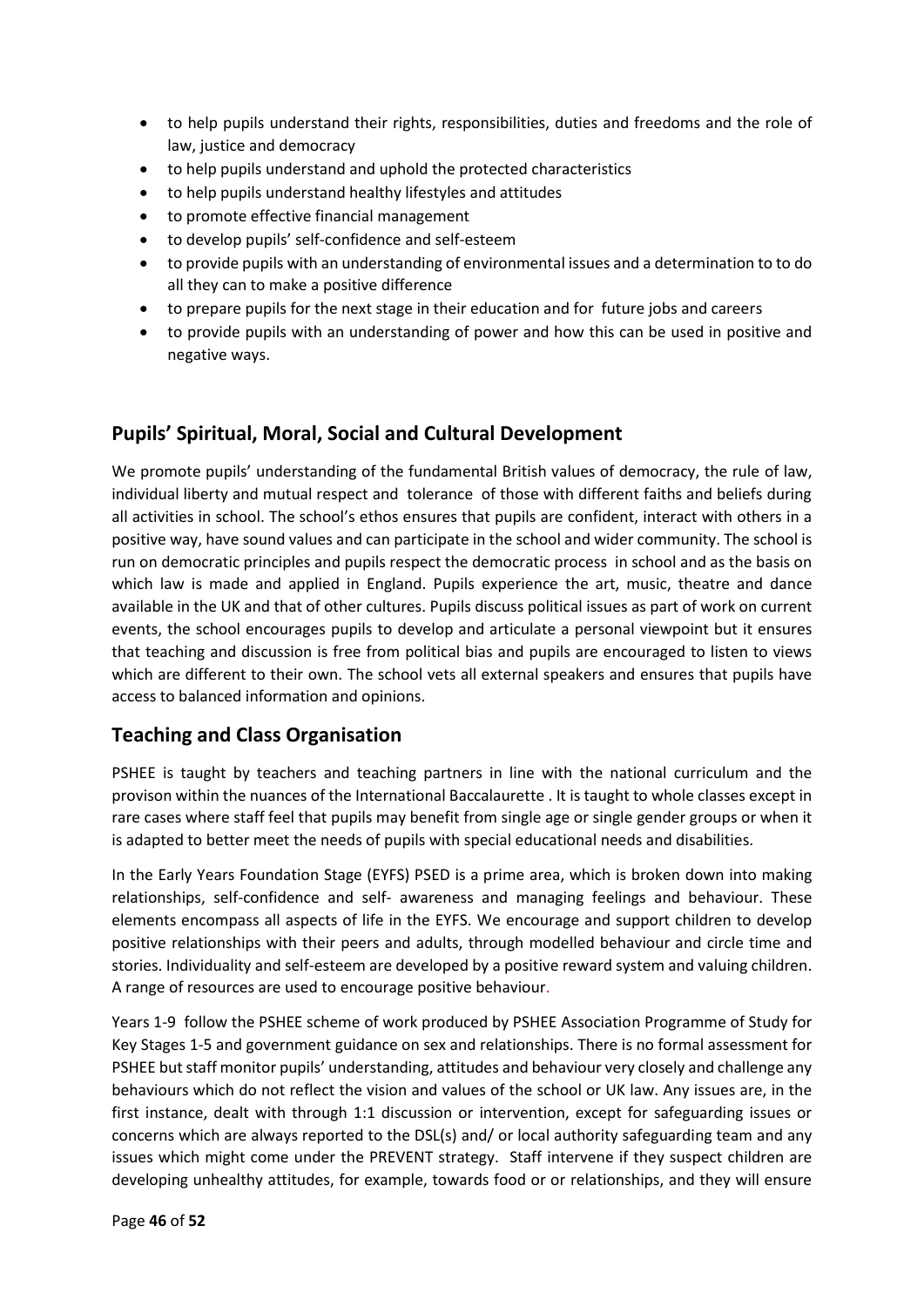that children are given opportunities to discuss their concerns or feelings. If staff have any nonsafeguarding concerns they will contact parents and/ or deal with issues through the appropriate school policy or support system.

The Sex and Relationships Policy and Scheme of Learning have been discussed and agreed with parents, parents have the right to withdraw primary aged pupils from sex education after discussion with the proprietor.

The school is run on democratic principles and pupils have very good opportunities to participate in the decision making process. Learning takes place during workshop sessions, through Big Studies, (Nature and the Natural World, Myself, Money, Enterprise and Innovation), through STEAM activities and self-directed learning and discrete PSHEE lessons.

Pupils are encouraged to develop and pursue their own interests, to volunteer in school and in their local communities, to care for others and the environment and to be productive members of society. In Years 5-9 pupils begin to learn about the range of careers and jobs which are available and about further and higher education.

During PSHEE pupils learn about faiths and cultures other than their own. They are encouraged to be tolerant and respectful of different lifestyle choices.

#### **Special Educational Needs and Disabilities (SEND)**

The school is aware of the particular vulnerabilities of pupils with SEND, particularly in the area of PSHEE. All activities are adapted or scaffolded to meet individual pupils' needs and teachers pay particular attention to ensuring that pupil groupings offer a safe and supportive environment. Where necessary pupils can be placed in small groups in order to match information to their developmental and learning needs.

### **Assessment - International Baccalaureate**

The IB uses both internal and optional external assessment (eAssessment) in the MYP.

#### School-based assessment

MYP assessment focuses on tasks created and marked by classroom teachers who are well-equipped to make judgments about student achievement. These tasks are rigorous and embrace a variety of assessment strategies.

MYP teachers assess the prescribed subject-group objectives using the assessment criteria for each subject group in each year of the programme.

#### **External assessment**

In the final year of the programme, each MYP student must develop a personal project independently, which is externally validated by the IB. Producing a truly personal and creative piece of work over an extended period stands as a summative review of their ability to conduct independent work.

At the same time, schools can register for optional external assessment (eAssessment) in all other elements of the programme. It offers students the chance to earn a formal, internationally recognised certificate if they meet the success criteria.

Once a school registersfor eAssessment in the MYP, students can participate in any of these two types of examinations: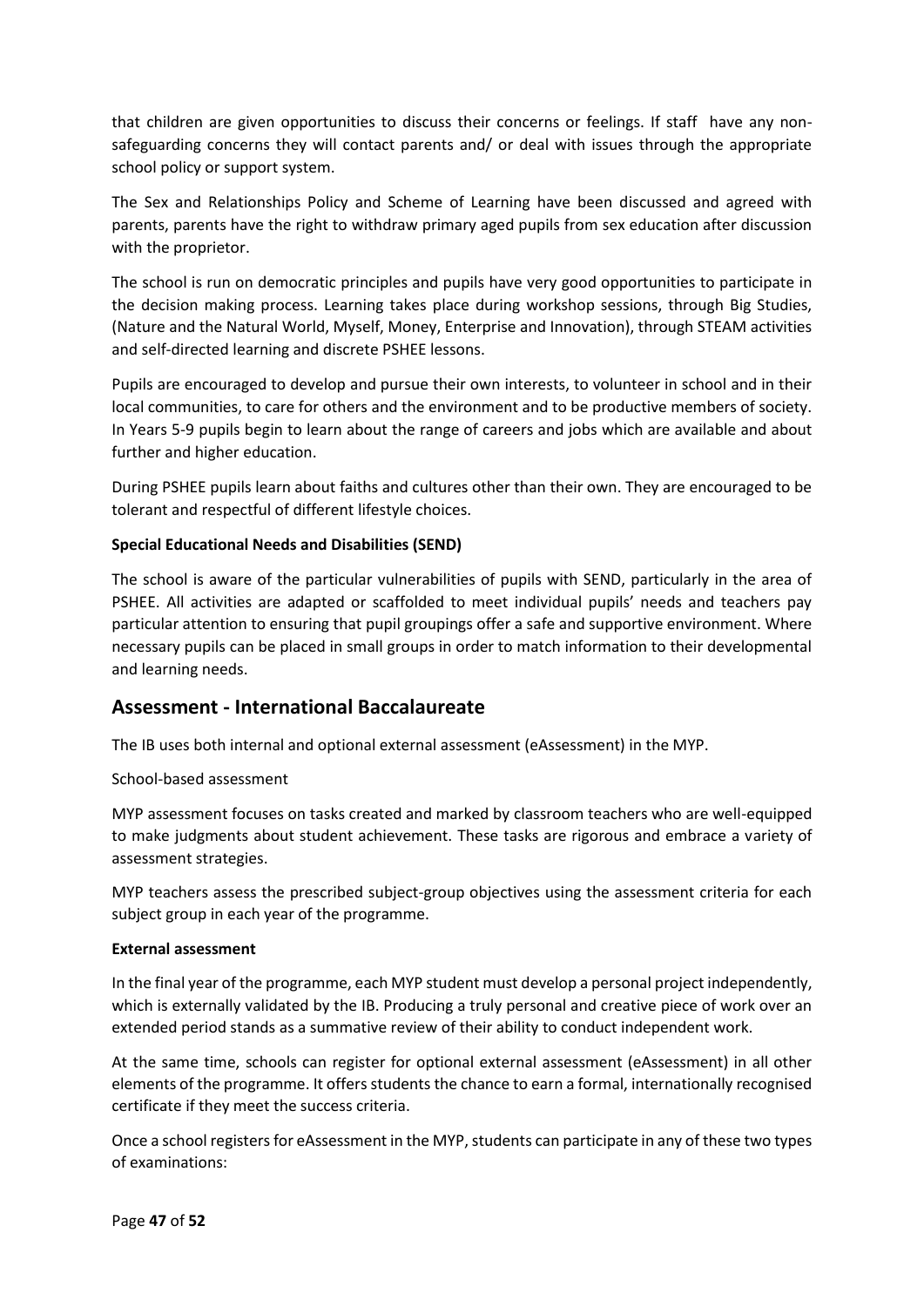ePortfolios of coursework, including a compulsory ePortfolio for the personal project.

On-screen examinations, with each exam lasting two hours.

The graphic below outlines how the two types of assessment – on-screen examinations and ePortfolios – are divided across the MYP's various subject groups.

#### **MYP eAssessment**

The mandatory personal project and the optional ePortfolio course works are subject to external moderation of teacher's internal marking. On-screen examinations are externally marked by trained IB examiners.

IB assessment principles and practices

The IB takes great care in ensuring assessment of candidates is meaningful and fair.

| <b>Document Control Information</b> |                |                                                  |            |
|-------------------------------------|----------------|--------------------------------------------------|------------|
| <b>Author</b>                       | Hayley Peacock | <b>Status</b>                                    | Approved   |
| <b>Version</b>                      | 1.3            | <b>Date</b>                                      | 10/06/2022 |
| <b>Approved by</b>                  | Hayley Peacock | <b>Signed</b>                                    | Heacoch    |
| <b>Approved Date</b>                | 10/06/2022     | <b>Review Date</b>                               | 31/10/2022 |
| Location                            |                | https://atelier21schools.co.uk/parents/#Policies |            |

| <b>Document Review</b> |                                              |                          |               |  |
|------------------------|----------------------------------------------|--------------------------|---------------|--|
| <b>Version</b>         | Amendment                                    | Bν                       | Date          |  |
| 1.0                    | Initial release                              | H Peacock                | February 2020 |  |
| 1.1                    | Minor formatting changes and<br>corrections. | H Peacock                | 29/07/2020    |  |
| 1.2                    | Annual review                                | Danni Hayes              | 19/05/2021    |  |
| 1.3                    | IB Assessment overview                       | <b>Richard Keightley</b> | 10.06.22      |  |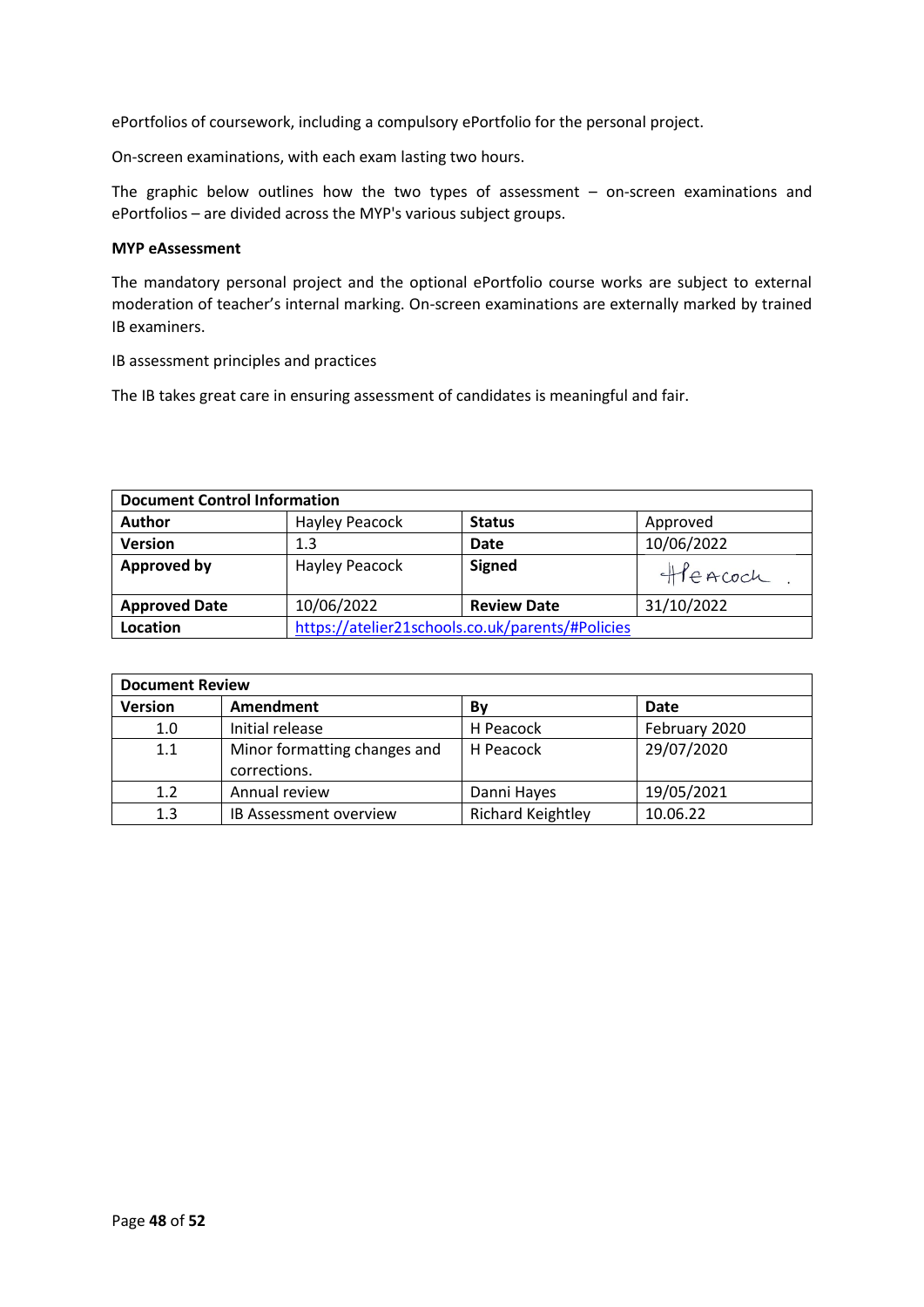

# <span id="page-48-0"></span>Science Policy

# **Rationale**

The school's science teaching is based on the Science National Curriculum. The science curriculum is delivered discretely through Mastery Workshops, through Big Studies and self-directed learning. Inline with the school's vision and values pupils are encouraged to learn, independently and collaboratively, through investigation. To facilitate pupils' understanding and prepare them to carry out investigations there will be short mastery workshops, delivered by teachers, before pupils begin investigations. Teachers will also ensure that pupils have the subject specific and cross- curricular skills, knowledge and understanding needed in each study. Throughout the course of an investigation or study teachers will work with individuals or groups in order to check for any misconceptions or provide further challenge. Teachers will use 'Provocations' in order to focus or extend pupils' learning or skills.

### **Aims**

- To provide pupils with coherent and appropriate scientific knowledge, understanding and skills
- To nurture pupils' curiosity and excitement about scientific phenomena
- To develop an understanding of nature and the natural world
- To make links between different subjects and types of learning
- To help pupils to understand the world and their place within it
- To help pupils understand how science can be used to explain what is happening, predict how things will behave and analyse causes
- To ensure that pupils are equipped with the scientific knowledge required to understand the uses and implications of science today and in the future.

### **Objectives**

- To ensure that pupils make progress and develop a secure understanding of concepts
- To ensure that pupils acquire scientific and technical vocabulary and use it precisely and accurately
- To help pupils apply their mathematical knowledge and skills in scientific investigations
- To ensure that pupils can work scientifically
- To provide opportunities for pupils to apply literacy skills

# **Planning**

Through the use of Big Studies and National Curriculum, subjects and programmes of study can be taught effectively to mixed age and mixed ability classes. Additionally, science is taught within the provision of the International Baccalaureates. Each pupil will work at his/her own pace following their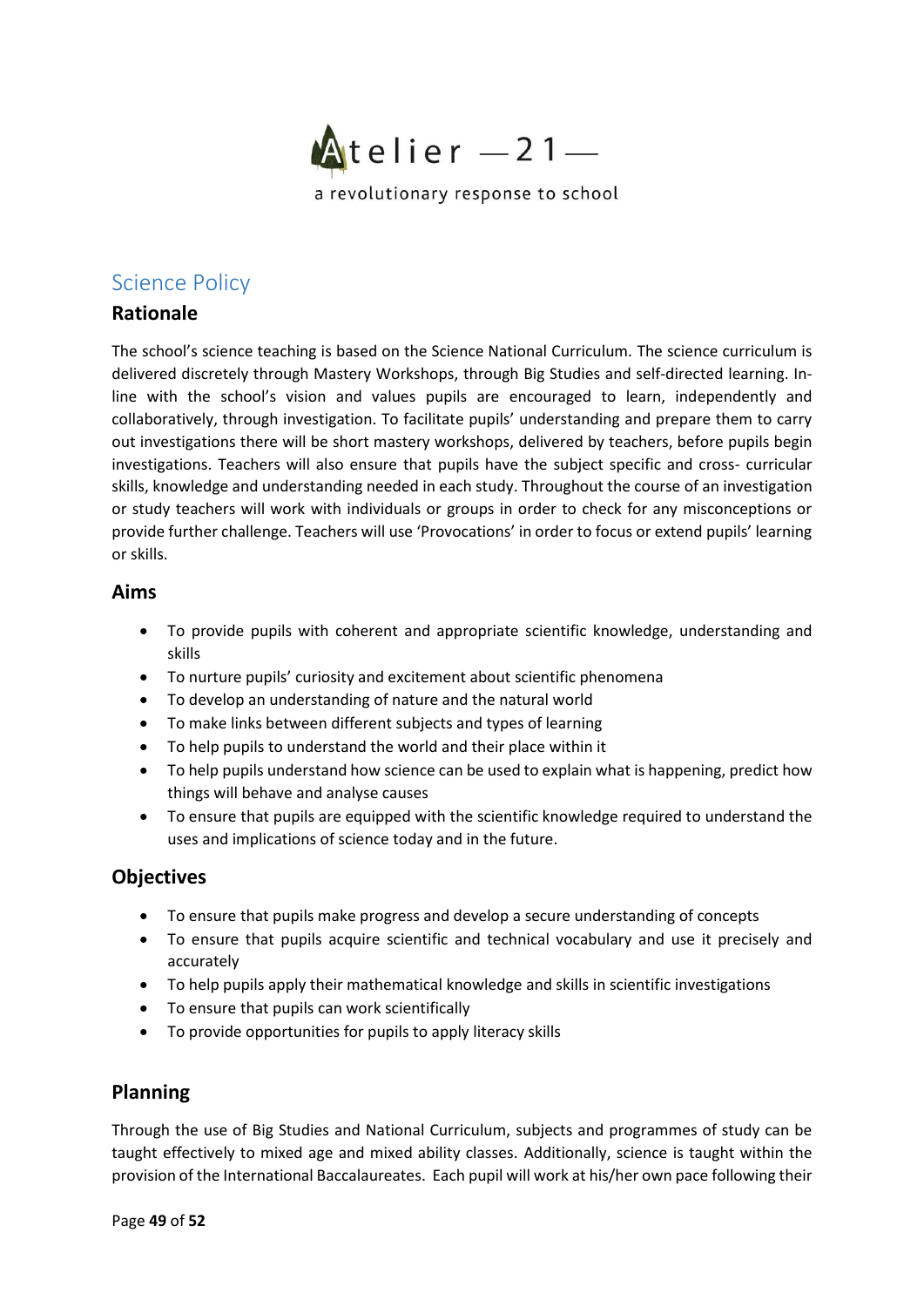own interests. Teachers will carefully assess the quality of pupil's investigations and enquiries, discussions with others, presentations and written work to determine how well they are meeting a range of criteria. The intention is to develop pupils' knowledge, understanding and skills and help them to understand the links between subjects so that learning is secure. Teachers will carefully monitor pupils' progress. They will plan 'Provocations' that might be used during each Big Study to redirect or refocus learning for an individual, group or the whole class.

Teachers must ensure that the needs of pupils with special educational needs and disabilities (SEND), including those with Education Health Care (EHC) Plans are fully met, that investigations are well matched to their needs and ability and that they can work independently or in collaboration with others. It may be necessary to 'scaffold' some investigations or enquiries or to carefully match presentations and information sharing to individual need. Teachers must ensure, through the use of assessment, that the most able pupils and those that are gifted and talented are challenged, all pupils must make good or better progress from their individual starting points.

Teachers should ensure that they have read all the schemes of learning and associated National Curriculum programmes of study before preparing long, medium- and short-term plans. It is vital that teachers recognise the skills and knowledge that individual pupils require before they begin a Big Study or investigation. Teachers should plan the mastery workshop sessions that they will deliver during Big Studies, and they should ensure that key technical and scientific vocabulary is taught and understood at an appropriate level.

### **Assessment**

#### **Primary Setting**

Each Big Study is linked to an assessment grid. Detailed assessment is key to ensuring that all pupils learn and make at least good progress. At the start of each project pupils will identify what they know and what they would like to find out, this should be done independently through brainstorming or listing what is already known and what their interests are. Younger pupils or those with SEND may talk to a teacher or teaching partner or record their ideas pictorially. Teachers should record what individual pupils already know by using their individual self-assessments together with evidence from lessons or previous work. The level of confidence for each criterion is RAG rated, the teacher and pupil can assess the level of understanding.

Planning for Big Projects and self-directed learning is minimal since the focus is on pupils' own investigations and explorations. During lessons teachers focus on identifying the progress made by individual pupils and their acquisition of knowledge and skills. During lessons teachers should focus on listening to individuals and groups, recording evidence of progress or any misconceptions and challenging or redirecting lines of enquiry.

At the conclusion of a Big Study or self-directed learning the pupil will self-assess their learning using the information produced at the start of the project. This analysis of progress together with the teachers own assessments gathered during the project will enable the teacher to determine the progress of each individual pupil against the assessment criteria. Our focus is on deepening pupils' understanding and helping them to gain the knowledge, understanding and skills that they will require in their future lives. We recognise that pupils will progress at different rates, but we expect all pupils to achieve, at least, the expected age related criteria for their age at the end of each Big Study. Pupils who exceed age related expectations can deepen their understanding and skills through further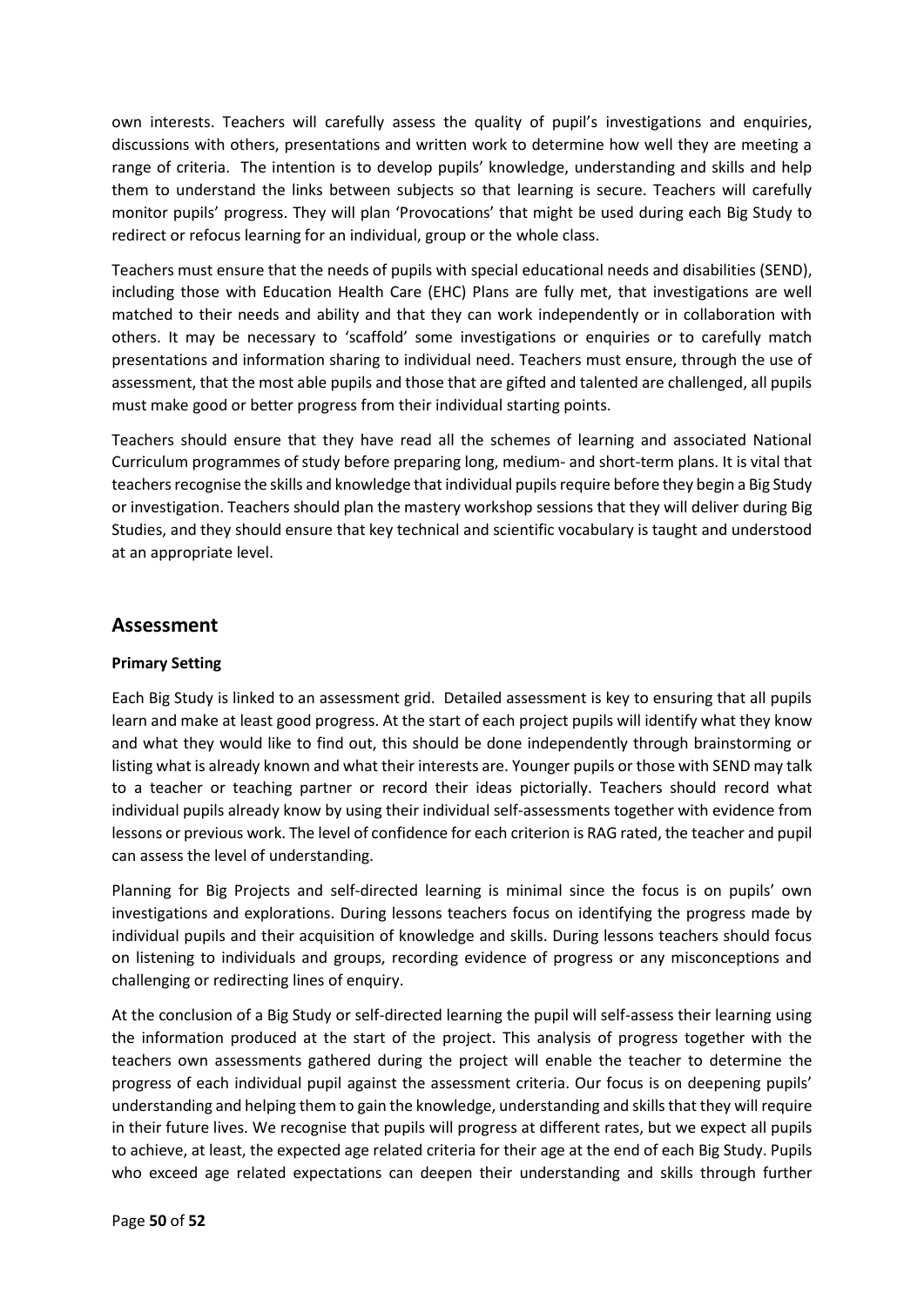enquiry, this may mean that they achieve some criteria which are above their expected targets although this may not be at a mastery level.

Teachers are encouraged to share assessment outcomes with pupils and provide constructive feedback which will help pupils recognise what they have achieved, improve aspects of their work and set goals for future learning.

#### **International Baccalaureate**

The IB uses both internal and optional external assessment (eAssessment) in the MYP.

School-based assessment

MYP assessment focuses on tasks created and marked by classroom teachers who are well-equipped to make judgments about student achievement. These tasks are rigorous and embrace a variety of assessment strategies.

MYP teachers assess the prescribed subject-group objectives using the assessment criteria for each subject group in each year of the programme.

#### **External assessment**

In the final year of the programme, each MYP student must develop a personal project independently, which is externally validated by the IB. Producing a truly personal and creative piece of work over an extended period stands as a summative review of their ability to conduct independent work.

At the same time, schools can register for optional external assessment (eAssessment) in all other elements of the programme. It offers students the chance to earn a formal, internationally recognised certificate if they meet the success criteria.

Once a school registers for eAssessment in the MYP, students can participate in any of these two types of examinations:

ePortfolios of coursework, including a compulsory ePortfolio for the personal project.

On-screen examinations, with each exam lasting two hours.

The graphic below outlines how the two types of assessment  $-$  on-screen examinations and ePortfolios – are divided across the MYP's various subject groups.

#### **MYP eAssessment**

The mandatory personal project and the optional ePortfolio course works are subject to external moderation of teacher's internal marking. On-screen examinations are externally marked by trained IB examiners.

IB assessment principles and practices

The IB takes great care in ensuring assessment of candidates is meaningful and fair.

### **Recognising pupils' achievement**

During each Big Study teachers and pupils will display pupils' written work, models, drawings and diagrams in a way which supports the learning of others and celebrates achievement. All pupils should be encouraged to do their best work at all times and teachers should recognise the progress which is being made in all aspects of pupils' work.